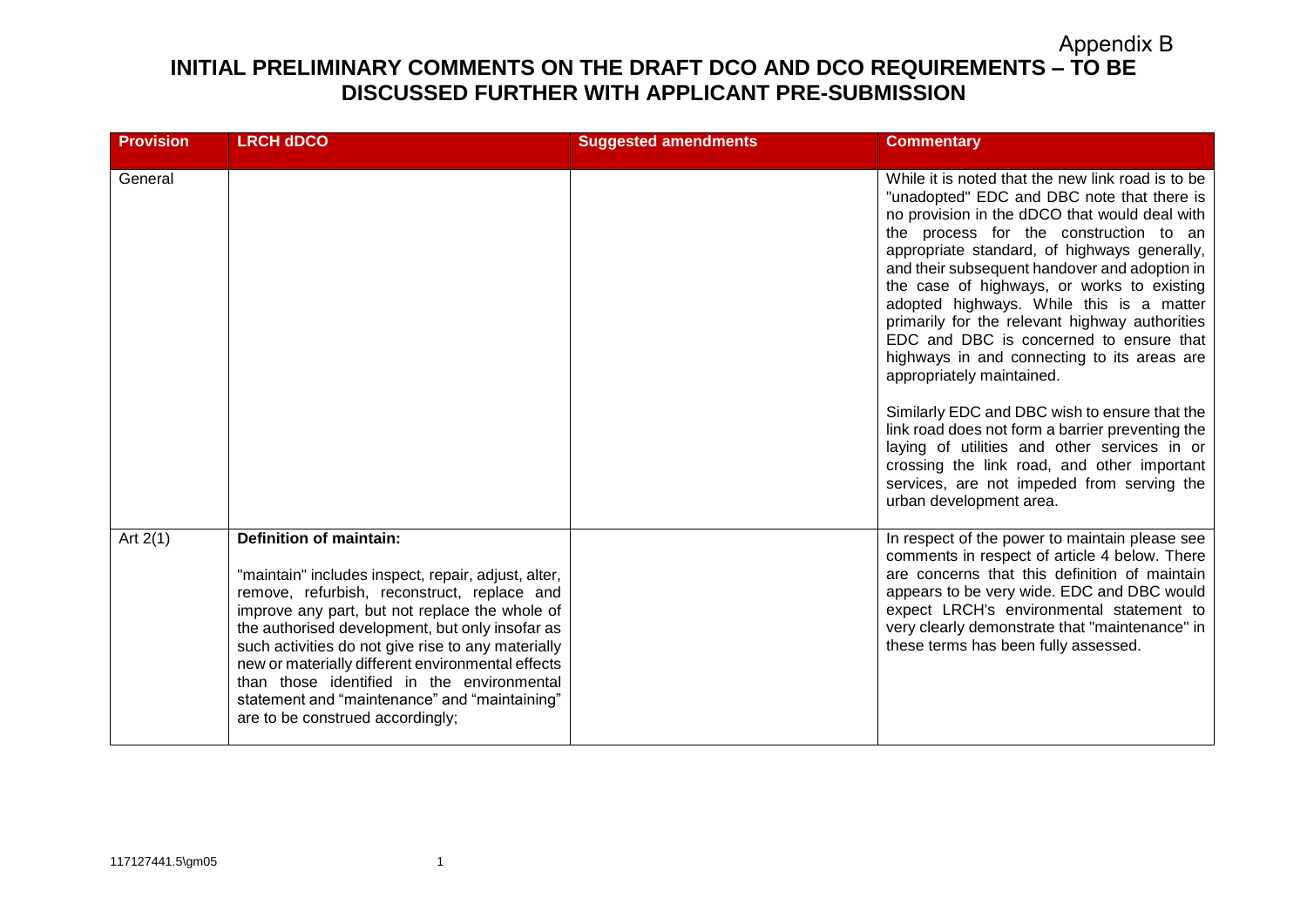| Art $2(1)$ | Definition of relevant planning authority:                                                   | <b>Definition</b><br>of<br>relevant                                                      | planning                 | As drafted the definition of "the relevant                                                          |
|------------|----------------------------------------------------------------------------------------------|------------------------------------------------------------------------------------------|--------------------------|-----------------------------------------------------------------------------------------------------|
|            | "the relevant planning authority" means the                                                  | authority:                                                                               |                          | planning authority" does not appropriately<br>reflect EDC's planning functions for its urban        |
|            | planning authority for the area in which land to                                             | "the relevant planning authority" means-                                                 |                          | development area.                                                                                   |
|            | which the provisions of this Order apply is<br>situated and, in respect of the requirements, |                                                                                          |                          | EDC's development area was designated by                                                            |
|            | means the planning authority in whose                                                        | (a) the planning authority for the area in<br>which land to which the provisions of this |                          | the Ebbsfleet Development Corporation (Area                                                         |
|            | administrative district the part of the authorised                                           | Order apply is situated-and, or, in respect                                              |                          | and Constitution) Order 2015. Its planning                                                          |
|            | development to which the requirement relates is                                              | of land within the urban development area,                                               |                          | functions over its urban development area<br>were transferred to it by the Ebbsfleet                |
| located;   |                                                                                              | Ebbsfleet Development Corporation; or                                                    |                          | Development<br>Corporation<br>(Planning                                                             |
|            |                                                                                              | (b) in respect of the requirements, means                                                |                          | Functions) Order 2015 ("Planning Functions                                                          |
|            |                                                                                              | authority<br>planning<br>the                                                             | in whose                 | Order"). The effect of article 3(a) of the                                                          |
|            |                                                                                              | administrative district the part of the<br>authorised development to which the           |                          | Planning Functions Order is that EDC is the<br>local planning authority for the urban               |
|            |                                                                                              | requirement relates is located, or, in the                                               |                          | development area, for all purposes for Part 3                                                       |
|            |                                                                                              | case of Requirements that relate to the                                                  |                          | (control over development) of the Town and                                                          |
|            |                                                                                              | parts of the authorised development within<br>the urban development area, Ebbsfleet      |                          | Country Planning Act 1990, save for in respect<br>of section 61E to 61Q (which deal with            |
|            |                                                                                              | <b>Development Corporation.</b>                                                          |                          | neighbourhood planning).                                                                            |
|            |                                                                                              |                                                                                          |                          |                                                                                                     |
|            |                                                                                              | [Insert the following new definitions in<br>alphabetically in article $2(1)$ ]           |                          | Once EDC has completed its statutory<br>objective of the regeneration of the urban                  |
|            |                                                                                              |                                                                                          |                          | development area the Secretary of State may                                                         |
|            |                                                                                              | "Ebbsfleet                                                                               | Development Corporation" | decide to transfer its planning functions and<br>wind up the development corporations affairs.      |
|            |                                                                                              | means the urban development corporation<br>established by the Ebbsfleet Development      |                          | Should this occur then the reference in the                                                         |
|            |                                                                                              | Corporation (Area and Constitution) Order                                                |                          | "Ebbsfleet<br>definition<br>Development<br>of                                                       |
|            |                                                                                              | or its successors to its planning functions;                                             |                          | Corporation" would ensure that the recipient of                                                     |
|            |                                                                                              | "urban development area" means the                                                       |                          | those planning functions would also fall within<br>the definition of "relevant planning authority". |
|            |                                                                                              | urban development area designated by the                                                 |                          |                                                                                                     |
|            |                                                                                              | <b>Ebbsfleet Development Corporation (Area</b>                                           |                          | The definition of "urban development area"                                                          |
|            |                                                                                              | and Constitution) Order 2015;                                                            |                          | cross refers to the Secretary of State's<br>designation of EDC's urban development area             |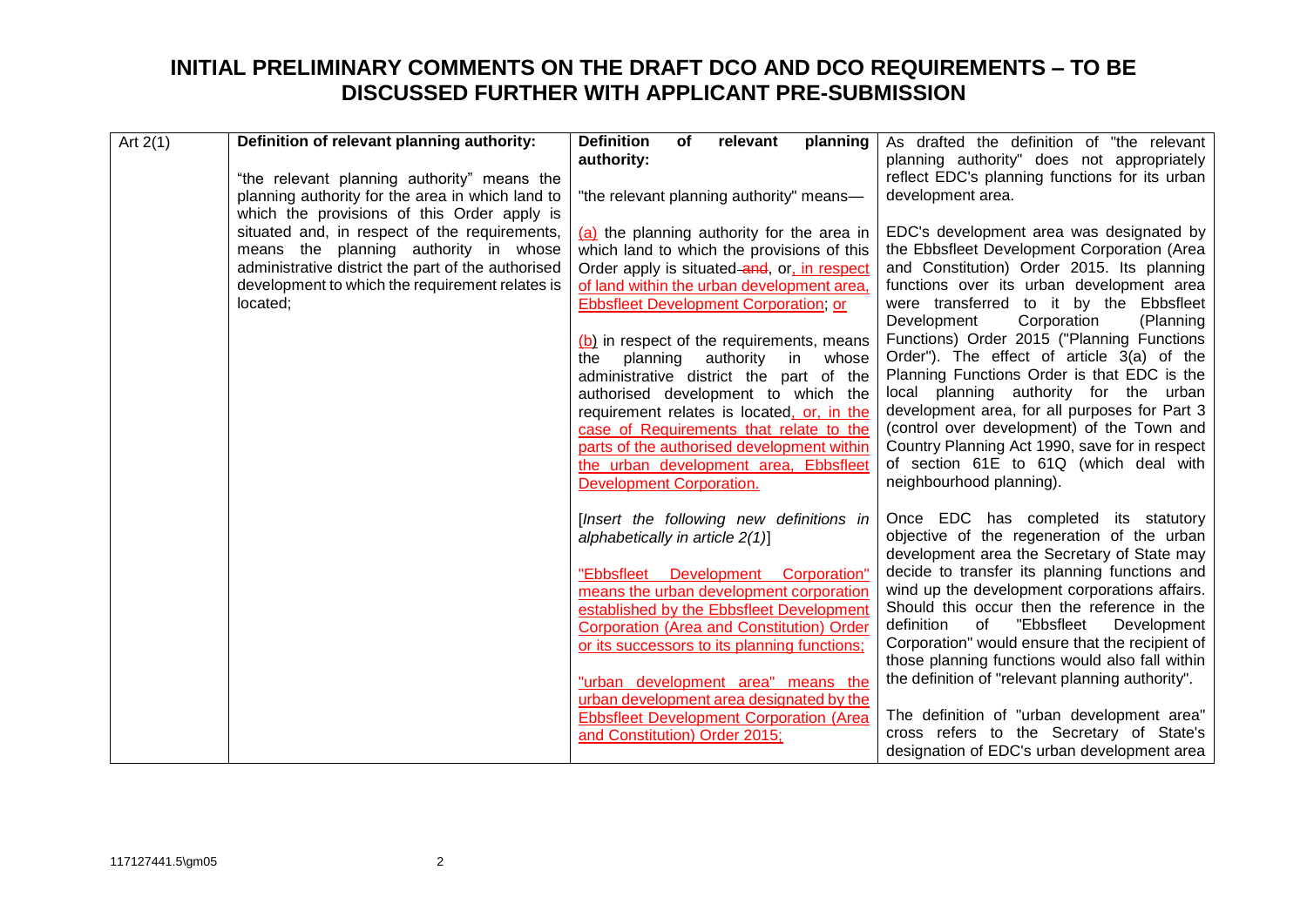|            |                                                                                                                                                                                                                                                               |                                                                                                                                                                                                                                                                                              | by the Ebbsfleet Development Corporation<br>(Area and Constitution) Order 2015.                                                                                                                                                                                                                                                                                                              |
|------------|---------------------------------------------------------------------------------------------------------------------------------------------------------------------------------------------------------------------------------------------------------------|----------------------------------------------------------------------------------------------------------------------------------------------------------------------------------------------------------------------------------------------------------------------------------------------|----------------------------------------------------------------------------------------------------------------------------------------------------------------------------------------------------------------------------------------------------------------------------------------------------------------------------------------------------------------------------------------------|
| Art $3(3)$ | Development consent granted by the Order<br>(3) Subject to the provisions of this Order,<br>including the requirements in Schedule 2, the<br>undertaker may at any time replace any part of<br>the authorised development comprised in<br>Works Nos. 1 and 2. |                                                                                                                                                                                                                                                                                              | <b>This</b><br>article<br>allows for the wholesale<br>replacement of Work Nos.1 and 2. Unlike<br>"maintain" (which includes "replace") this is not<br>constrained to not giving rise to any materially<br>new or materially different environmental<br>effects to those assessed in the environmental<br>statement. At a minimum this wording must be<br>added.                              |
|            |                                                                                                                                                                                                                                                               |                                                                                                                                                                                                                                                                                              | The EM does not explain why this power is<br>required in addition to the wide power to<br>"maintain" in article 4, the definition of which<br>includes "replace". Nor does it explain, if this<br>power is different, how it is intended to differ<br>from "maintenance."                                                                                                                    |
| Art $3(4)$ | (4) Subject to article 6 (parameters of<br>authorised development) the works numbered<br>in Schedule 1 (authorised development) must<br>be constructed in the lines and situations shown<br>on the works plans and to the levels shown on<br>the sections.    |                                                                                                                                                                                                                                                                                              | It is not clear how the parameter plans, works<br>plans, highways plans and sections relate to<br>one another. See comments below in respect<br>of article 6.                                                                                                                                                                                                                                |
| Art 4      | Maintenance of the authorised development<br>4. The undertaker may at any time maintain the<br>authorised development, except to the extent<br>that this Order, or an agreement made under<br>this Order, provides otherwise.                                 | <b>Maintenance</b><br>of<br>authorised<br>the<br>development<br>4. Subject to the Requirements, the<br>undertaker may at any time maintain the<br>authorised development, except to the<br>extent that this Order, or an agreement<br>this Order,<br>made<br>under<br>provides<br>otherwise. | Given the breadth of the power to maintain that<br>sought<br>(including<br>its<br>wholesale<br>İS<br>replacement), it is appropriate that it is clear,<br>for the avoidance of any doubt, that the power<br>to maintain is subject to the requirements. This<br>is necessary to ensure that appropriate<br>mitigation for the maintenance of the<br>authorised development, in line with the |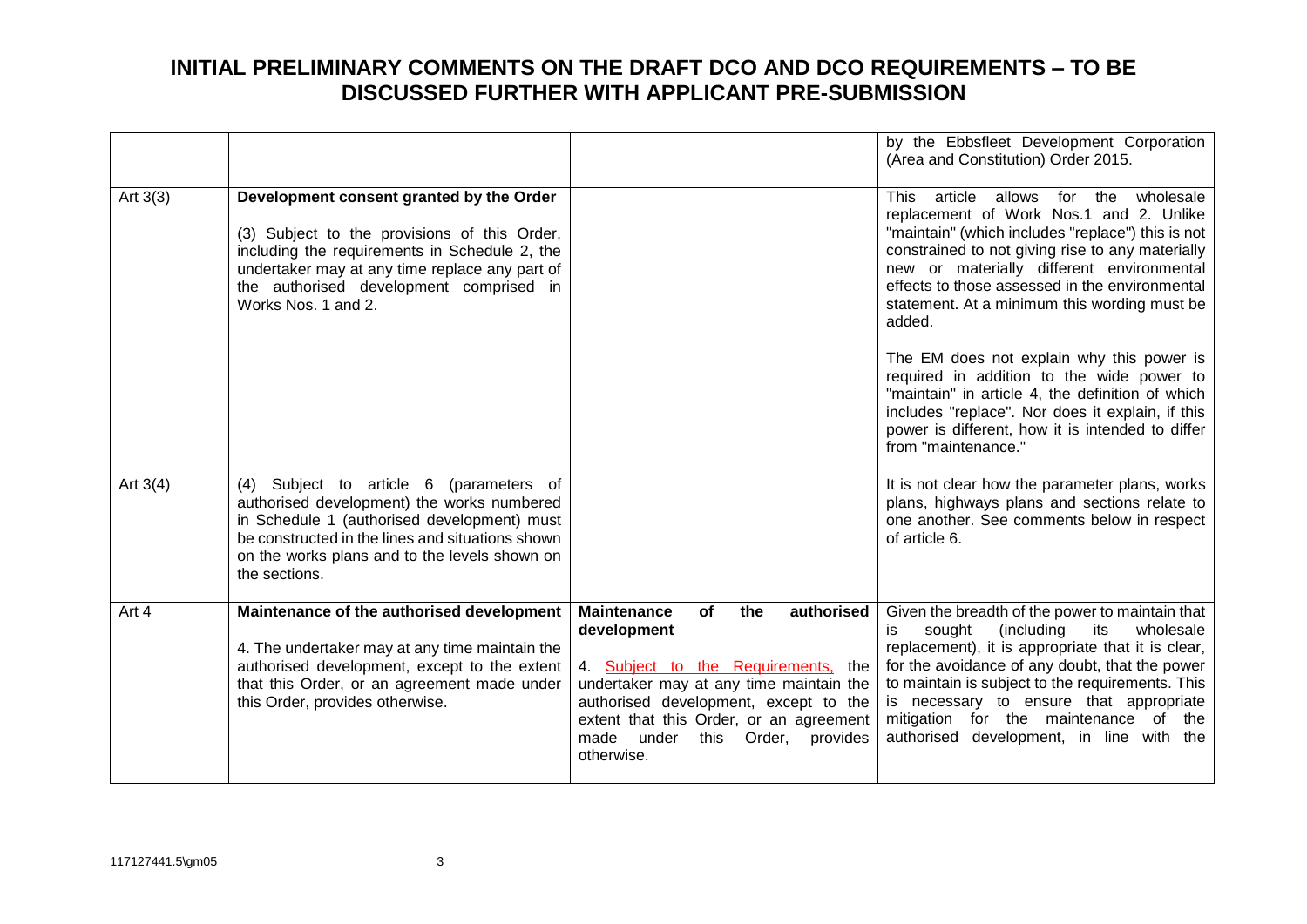|            |                                                                                                                                                                                                                                                                                                                                                                                                                                                                                                              |                                                                                                                                                                                                                                                                                                                                                                                                                                                                                   | environmental statement when it is complete,<br>is secured.                                                                                                                                                                                                                                                                                                                                                                                                                                                                                                                                                                                                      |
|------------|--------------------------------------------------------------------------------------------------------------------------------------------------------------------------------------------------------------------------------------------------------------------------------------------------------------------------------------------------------------------------------------------------------------------------------------------------------------------------------------------------------------|-----------------------------------------------------------------------------------------------------------------------------------------------------------------------------------------------------------------------------------------------------------------------------------------------------------------------------------------------------------------------------------------------------------------------------------------------------------------------------------|------------------------------------------------------------------------------------------------------------------------------------------------------------------------------------------------------------------------------------------------------------------------------------------------------------------------------------------------------------------------------------------------------------------------------------------------------------------------------------------------------------------------------------------------------------------------------------------------------------------------------------------------------------------|
| Art $5(1)$ | <b>Maintenance of drainage works</b><br>(1) Nothing in this Order, or the construction,<br>maintenance or operation of the authorised<br>development under it, affects any responsibility<br>for the maintenance of any works connected<br>with the drainage of land, whether that<br>responsibility is imposed or allocate by or under<br>any enactment, or otherwise, unless otherwise<br>agreed in writing between the undertaken and<br>the person responsible.                                          | <b>Maintenance of drainage works</b><br>Nothing in this Order, or the<br>(1)<br>construction, maintenance or operation of<br>the authorised development under it,<br>affects<br>any responsibility<br>for the<br>maintenance of any works connected with<br>the drainage of land, whether that<br>responsibility is imposed or allocated by or<br>under any enactment, or otherwise, unless<br>otherwise agreed in writing between the<br>undertakern and the person responsible. | Please correct the typographical<br>errors<br>identified.                                                                                                                                                                                                                                                                                                                                                                                                                                                                                                                                                                                                        |
| Art 6      | Parameters of the authorised development<br>6.-(1) The authorised development is to be<br>carried out within the parameters shown and<br>described on the parameters plans and in<br>carrying out the authorised development the<br>undertaker may-<br>(a) deviate laterally from the lines or situations<br>of the authorised development shown on the<br>works plans to the extent of the limits of<br>deviation shown on those plans;<br>(b) deviate vertically from the levels shown on<br>the sections- |                                                                                                                                                                                                                                                                                                                                                                                                                                                                                   | Lateral deviations are determined by reference<br>to the Works Plans.<br>Vertical deviations are determined by<br>reference to the Sections. No Section drawings<br>have been provided for statutory consultation.<br>Highway works may deviate vertically 1.5m<br>upwards or downward by reference to the<br>levels shown on the highways plans. No<br>highways plans have been provided in the<br>consultation.<br>Given that both the highways plans and the<br>sections have not been made available for the<br>statutory consultation EDC and DBC are not<br>able to provide a comprehensive view on this<br>article. Given those limitations EDC offer the |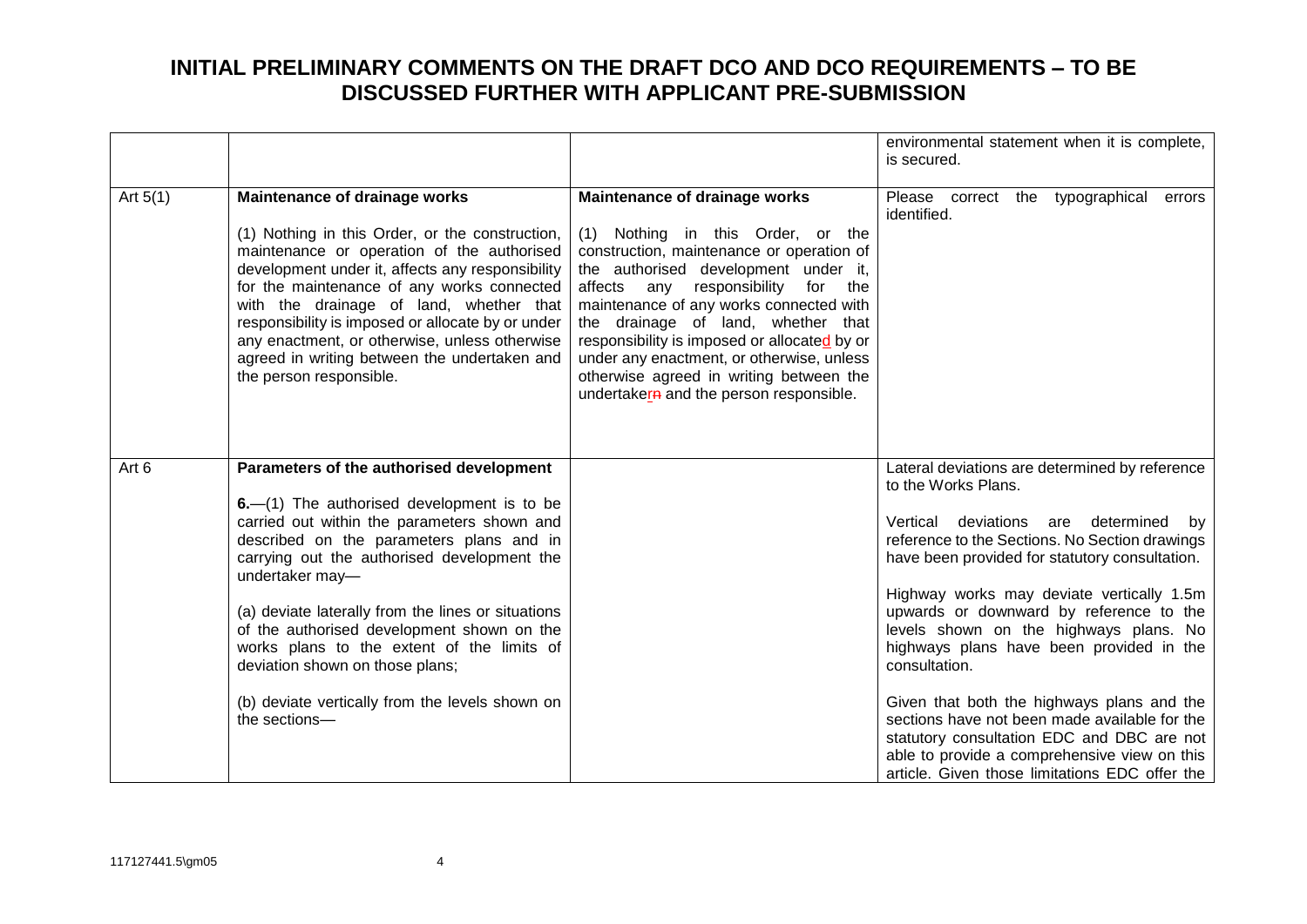| (i) to any extent upwards within the limits of    | following comments and looks forward to             |
|---------------------------------------------------|-----------------------------------------------------|
| deviation shown on the sections; or               | further detail being made available to it in        |
|                                                   | advance of LRCH submission of its application       |
| (ii) to any extent downwards as may be            | for development consent.                            |
| necessary, convenient or expedient;               |                                                     |
|                                                   |                                                     |
|                                                   | Boundaries between the areas of numbered            |
| (c) in respect of the highway works deviate       | works shown on the Works Plans may deviate          |
| vertically from the levels shown on the highways  | laterally by 20m either side. This is a significant |
| plans to any extent not exceeding 1.5 metres      | deviation that may affect impacts, when those       |
| upwards or downwards; and                         | are appropriately assessed and it will be           |
|                                                   | important that the environmental statement          |
|                                                   |                                                     |
| (d) in respect of any boundary between the        | demonstrates how deviations have been               |
| areas of two numbered works deviate laterally     | assessed.                                           |
| by 20 metres either side of the boundary as       |                                                     |
| shown on the works plans, except that these       | Layered on top of the above permitted               |
| maximum limits of deviation do not apply where    | deviations is a requirement for the                 |
| it is demonstrated by the undertaker to the       | development to be carried out "within the           |
| Secretary of State's satisfaction and the         | parameters shown on the parameter plans".           |
| Secretary of State, following consultation by the | The parameter plans show particular sub-            |
|                                                   |                                                     |
| undertaker with the relevant planning authority,  | divisions but these do not necessarily align with   |
| certifies accordingly that a deviation in excess  | the numbered works shown on the Works               |
| of these limits would not give rise to any        | Plans. It is not clear to what extent the           |
| materially new or materially different            | Parameter Plans are intended to govern the          |
| environmental effects in comparison with those    | lateral location of the numbered works, or the      |
| reported in the environmental statement.          | whether they are concerned only with the            |
|                                                   | vertical parameters for those parts of the          |
| (2) Part 2 (procedure for discharge of            | authorised development shown on the                 |
|                                                   |                                                     |
| requirements) of Schedule 2 (requirements)        | parameter plans.                                    |
| applies to an application to the Secretary of     |                                                     |
| State for certification under paragraph (1) as    | The parameter plans do not establish                |
| though it were an approval required by a          | parameters for other key areas of the               |
| requirement under that Schedule.                  | authorised development, for example, the            |
|                                                   | highway works.                                      |
|                                                   |                                                     |
|                                                   | LRCH should clearly explain how it envisages        |
|                                                   |                                                     |
|                                                   | these plans are intended to establish the           |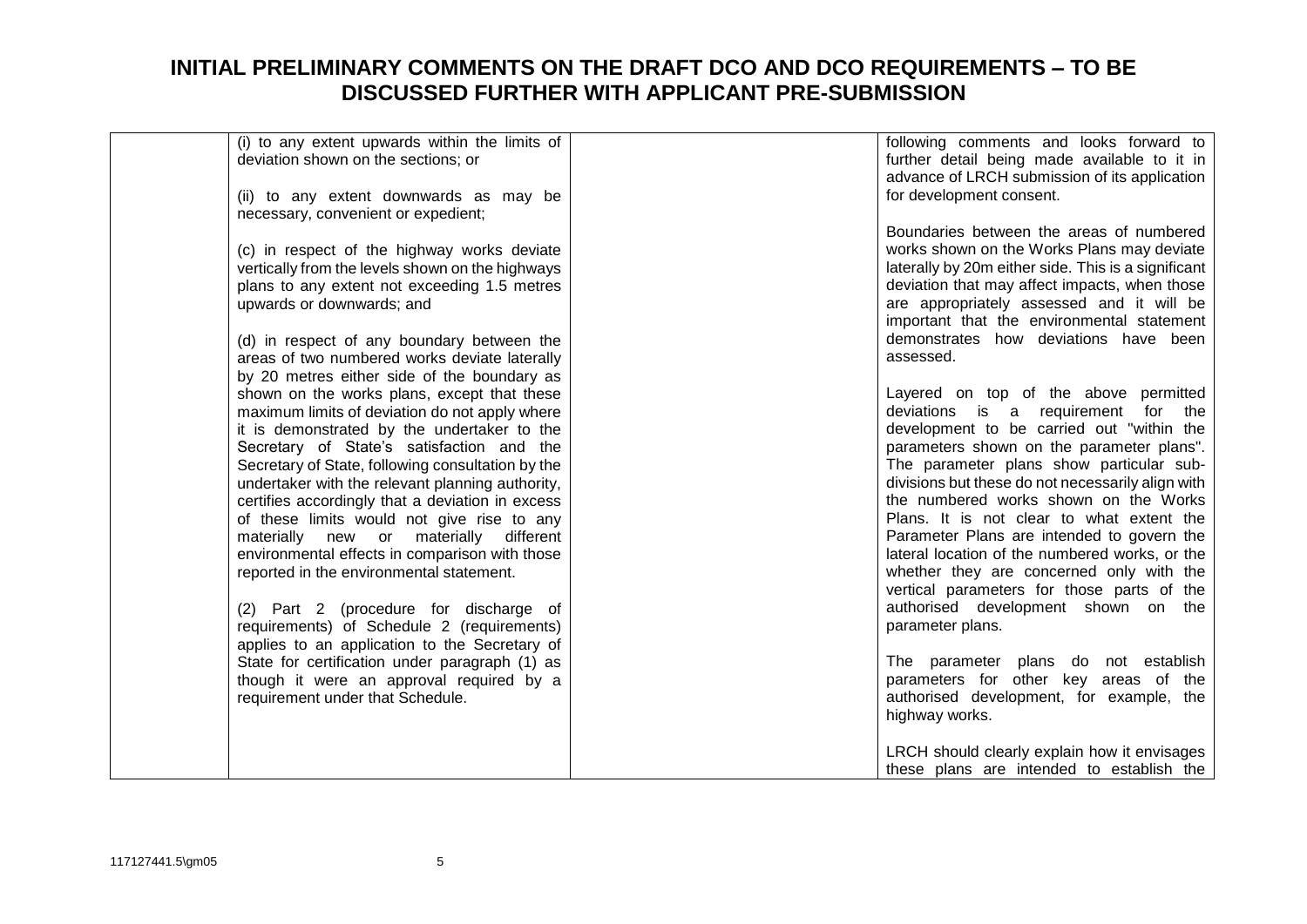|            |                                                                                                                                             | parameters of the proposed development<br>against which it will carry out its environmental<br>assessment for the construction, operation,<br>maintenance and decommissioning of the<br>authorised development. |
|------------|---------------------------------------------------------------------------------------------------------------------------------------------|-----------------------------------------------------------------------------------------------------------------------------------------------------------------------------------------------------------------|
| Art $8(4)$ | <b>Transfer of Benefit of Order</b><br>(4) The consent of the Secretary of State is<br>required for the exercise of the powers of           | There is a missing conjunction between article<br>$8(4)(a)$ and $8(4)(b)$ .                                                                                                                                     |
|            | paragraph (1) except where-<br>(a) the transferee or lessee is the holder of a<br>licence under section 6 of the Electricity Act            | It is suggested it should be an "or".                                                                                                                                                                           |
|            | 1989(a);<br>(b) the time limits for all claims for compensation<br>in respect of the acquisition of land or effects                         |                                                                                                                                                                                                                 |
|            | upon land under this Order have elapsed and-<br>(i) no such claims have been made;                                                          |                                                                                                                                                                                                                 |
|            | (ii) any such claims that have been made have<br>all been compromised or withdrawn;                                                         |                                                                                                                                                                                                                 |
|            | (iii) compensation has been paid in final<br>settlement of all such claims has taken place;                                                 |                                                                                                                                                                                                                 |
|            | (iv) payment of compensation into court in lieu<br>of settlement of all such claims has taken place;<br>or                                  |                                                                                                                                                                                                                 |
|            | (v) it has been determined by a tribunal or court<br>of competent jurisdiction in respect of all claims<br>that no compensation is payable. |                                                                                                                                                                                                                 |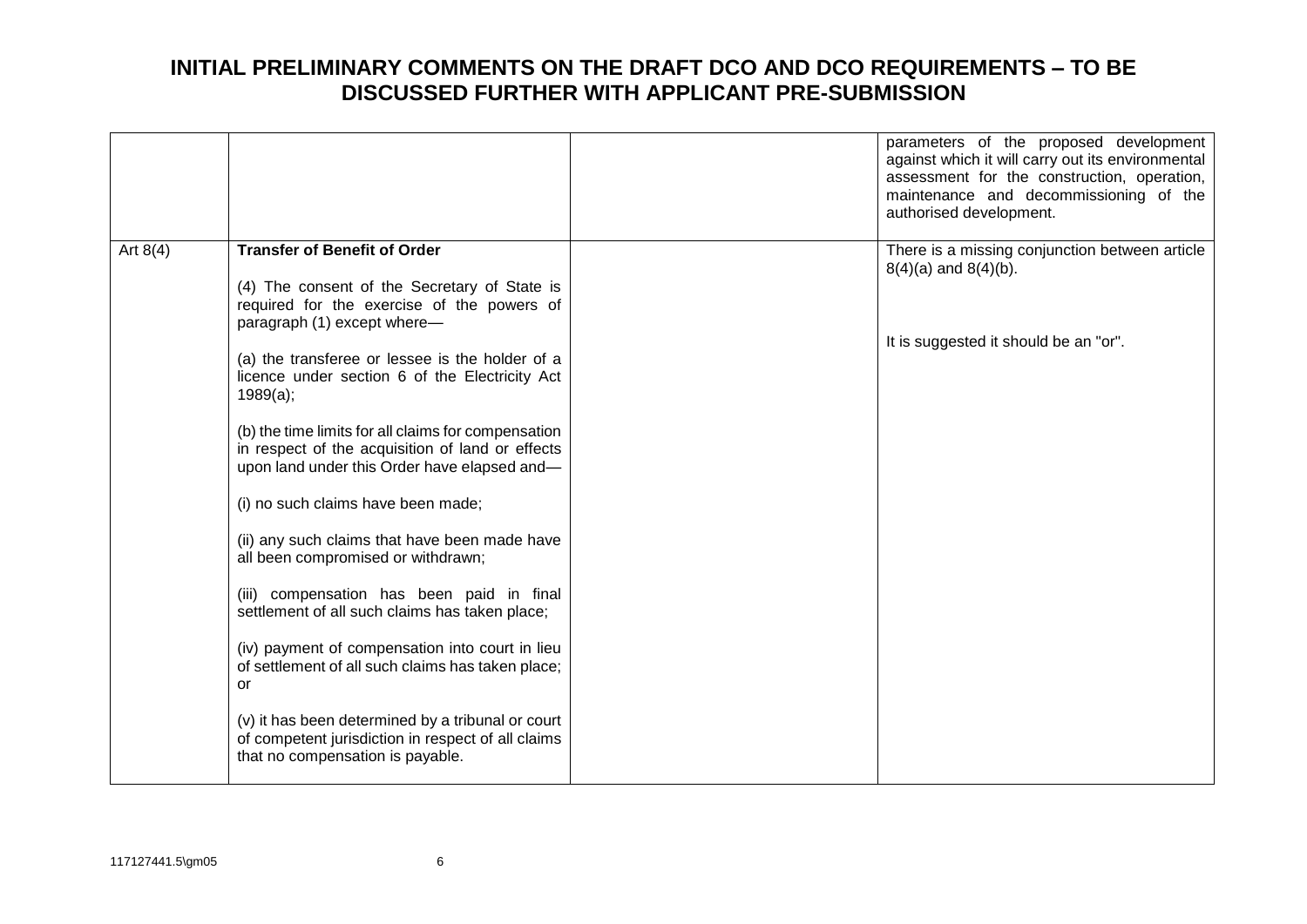| <b>Art 10</b> | <b>Planning permission</b>                         | <b>Planning Permission</b>                    | "Land" in this context is insufficiently precise   |
|---------------|----------------------------------------------------|-----------------------------------------------|----------------------------------------------------|
|               |                                                    |                                               | and it is suggested that it is replaced with the   |
|               | 10. $-$ (1) This article applies where the land is | 10.-(1) This article applies where the        | defined term "Order land".                         |
|               | used for temporary construction works.             | Order land is used for temporary              |                                                    |
|               |                                                    | construction works.                           | With respect to article 10(3) a resort operator is |
|               | (2) Where this article applies, section 57(2)      |                                               | not a class of person to which section 264(3)(a)   |
|               | (planning permission required for development)     | (2) Where this article applies, section 57(2) | of the 1990 Act applies. It is therefore unclear   |
|               | of the 1990 Act applies as if the development      | (planning<br>permission<br>required<br>for    | what the purpose or effect is of this general      |
|               | consent granted by this Order were planning        | development) of the 1990 Act applies as if    | declaration and no specific justification or       |
|               | permission granted for a limited period.           | the development consent granted by this       | explanation is provided in the EM.                 |
|               |                                                    | Order were planning permission granted        |                                                    |
|               | (3) Development consent granted by this Order      | for a limited period.                         | Amusement parks do benefit from permitted          |
|               | is to be treated as specific planning permission   |                                               | development (Class B of Part 18 of the Town        |
|               | for the purposes of section 264(3)(a) (cases in    | (3) Development consent granted by this       | and Country Planning (General Permitted            |
|               | which land is to be treated as not being           | Order is to be treated as specific planning   | Development) (England) Order 2015) however         |
|               | operational land) of the 1990 Act.                 | permission for the purposes of section        | such permitted development does not employ         |
|               |                                                    | 264(3)(a) (cases in which land is to be       | the concept of "operational land" which is the     |
|               |                                                    | treated as not being operational land) of     | preserve of statutory undertakers.                 |
|               |                                                    | the 1990 Act                                  |                                                    |
|               |                                                    |                                               | Note the heading in the EM refers to the           |
|               |                                                    |                                               | heading for this article being "Application of the |
|               |                                                    |                                               | 1990 Act" whereas the dDCO refers to it as         |
|               |                                                    |                                               | "Planning permission".                             |
|               |                                                    |                                               |                                                    |
|               |                                                    |                                               |                                                    |
|               |                                                    |                                               |                                                    |
| Art 11        | <b>Application of the Community Infrastructure</b> |                                               | The intention of the drafting appears, as is       |
|               | <b>Levy Regulations 2010</b>                       |                                               | explained in the EM, to be to ensure that          |
|               |                                                    |                                               | temporary construction, including temporary        |
|               | Community Infrastructure<br>1)<br>The<br>Levy      |                                               | construction that may yet be in place for a long   |
|               | Regulations 2010(a) apply to the authorised        |                                               | period of time, is made subject to CIL.            |
|               | development as if regulation 5(2) of those         |                                               |                                                    |
|               | Regulations (meaning of "planning permission")     |                                               | EDC is supportive of this general principle.       |
|               | referred to development consent which is           |                                               |                                                    |
|               | deemed to be granted for a limited period by an    |                                               | However, paragraph (2) is far from clear as to     |
|               | order made under section 114(1)(a) (grant or       |                                               | its scope. What would be temporary                 |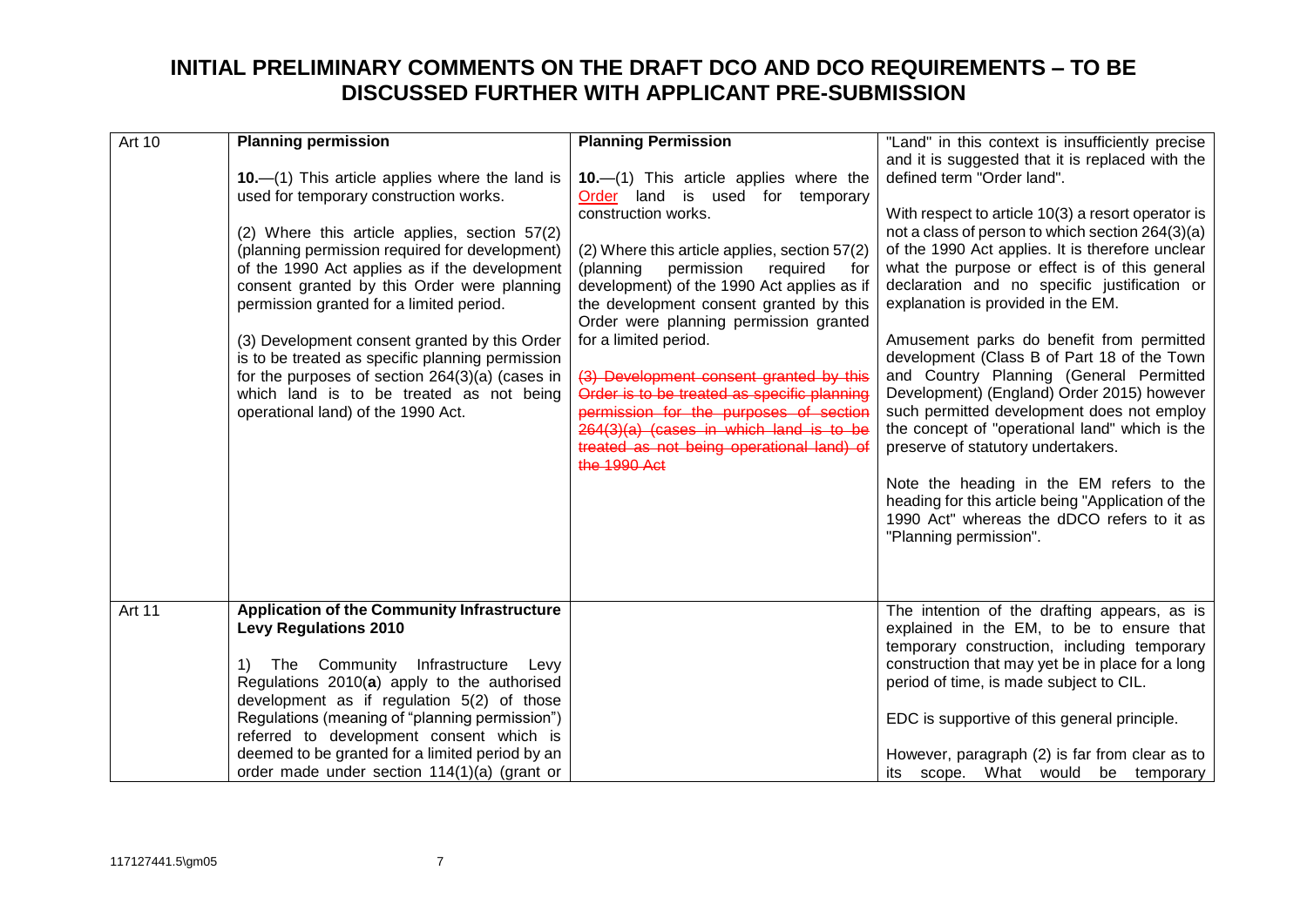|               | refusal of development consent) of the 2008 Act<br>rather than to planning permission which is<br>granted for a limited period.<br>(2) Development consent is deemed to be<br>granted for a limited period for temporary<br>construction works and any other temporary<br>buildings or works authorised by this Order. |                                                                                                                                                                                      | construction works and other temporary<br>buildings? The Applicant should clarify this,<br>perhaps by reference to a schedule.                                                                                                                                                                                                          |
|---------------|------------------------------------------------------------------------------------------------------------------------------------------------------------------------------------------------------------------------------------------------------------------------------------------------------------------------|--------------------------------------------------------------------------------------------------------------------------------------------------------------------------------------|-----------------------------------------------------------------------------------------------------------------------------------------------------------------------------------------------------------------------------------------------------------------------------------------------------------------------------------------|
| <b>Art 12</b> | <b>Planning Permission</b>                                                                                                                                                                                                                                                                                             | <b>Planning Permission</b>                                                                                                                                                           | Note, this is the second article to be headed<br>"Planning Permission".                                                                                                                                                                                                                                                                 |
|               | 12.—(1) If planning permission is issued<br>pursuant to the 1990 Act for development any<br>part of which is within the Order limits following<br>the publication of this Order that is-                                                                                                                               | 12.-(1) If planning permission is issued<br>pursuant to the 1990 Act for development<br>any part of which is within the Order limits<br>following the publication of this Order that | The use of "and/or" is generally considered to<br>be inappropriate in a statutory instrument.                                                                                                                                                                                                                                           |
|               | (a) not itself a nationally significant<br>infrastructure project under the 2008 Act or part<br>of such a project; and/or<br>(b) required to complete or enable the<br>construction, use, operation or replacement of                                                                                                  | $is-$<br>(a) not itself a nationally significant<br>infrastructure project under the 2008 Act or<br>part of such a project; and/or<br>(b) required to complete or enable the         | There is an argument to say that this provision<br>is ultra vires. The development within the<br>scope of the section 35 direction is<br>development for which development consent is<br>required. There simply is no option to obtain<br>planning permission for it. The section 35<br>direction is drawn in very broad terms covering |
|               | any part of the development authorised by this<br>Order,                                                                                                                                                                                                                                                               | construction,<br>operation<br>use,<br>or<br>replacement<br>of any<br>part of the<br>development authorised by this Order,                                                            | "the project known as "London Paramount" at<br>Swanscombe Peninsula and land to the south<br>towards Ebbsfleet Station, Kent".                                                                                                                                                                                                          |
|               | then the carrying out, use or operation of such<br>development pursuant to the terms of the<br>planning permission is not to constitute a<br>breach of the terms of this Order.                                                                                                                                        | then the carrying out, use or operation of<br>such development pursuant to the terms of<br>the planning permission is not to constitute<br>a breach of the terms of this Order.      | In respect of (2) what functions will the<br>undertaker have under the Highways Act 1980<br>that merits this "carve out"? It is not, nor will be,<br>a highway authority.                                                                                                                                                               |
|               | (2) Nothing in this Order is to prejudice the<br>operation of, and the powers and duties of the<br>undertaker under the 1980 Act, the 1991 Act<br>and the Town and Country Planning (General                                                                                                                           | (2) Nothing in this Order is to prejudice the<br>operation of, and the powers and duties of<br>the undertaker under the 1980 Act, the<br>1991 Act and the Town and Country           | In respect of paragraph (3) EDC is concerned<br>that this very widely drawn provision, which<br>applies to planning permissions granted in<br>respect of land within, or "adjacent to", the<br>Order limits will have on its ability to properly                                                                                        |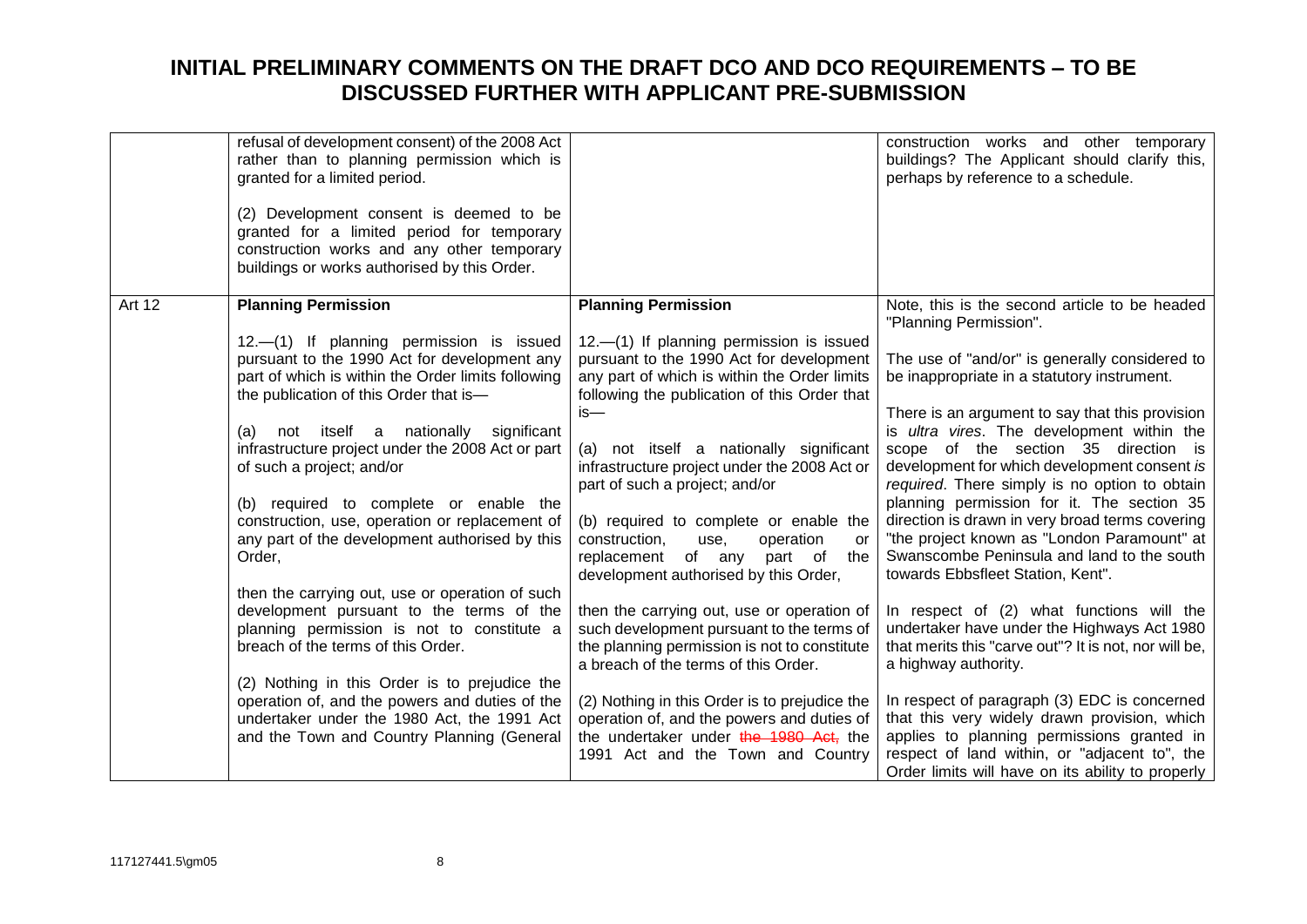|        | (England)<br>Permitted<br>Development)<br>Order<br>$2015(b)$ .<br>(3) As from the date on which the authorised<br>development is commenced any conditions of a<br>planning permission granted under section 57(f)<br>(requirement of planning permission) of the<br>1990 Act which relate to land within the Order<br>limits or land adjacent to the Order limits cease<br>to have effect to the extent they are inconsistent<br>with the authorised development or with<br>anything done or approved under the<br>requirements in Schedule 2 (requirements). | Permitted<br>Planning<br>(General<br>Development) (England) Order 2015(b).<br>(3) As from the date on which the<br>authorised development is commenced<br>any conditions of a planning permission<br>granted under section 57(f) (requirement of<br>planning permission) of the 1990 Act which<br>relate to land within the Order limits or land<br>adjacent to the Order limits cease to have<br>effect to the extent they are inconsistent<br>with the authorised development or with<br>anything done or approved under the<br>requirements in Schedule<br>(requirements). | discharge its development management<br>functions for the Ebbsfleet Garden City. DBC<br>have concerns that it will not deliver the<br>housing,<br>employment and infrastructure<br>in their Local Plan. LRCH's<br>identified<br>justification for this provision in the EM does not<br>explain why it is necessary or appropriate to<br>interfere with planning permissions, in or on<br>land adjacent to, the authorised development.<br>Without any clear and precise justification, it<br>should be deleted. |
|--------|---------------------------------------------------------------------------------------------------------------------------------------------------------------------------------------------------------------------------------------------------------------------------------------------------------------------------------------------------------------------------------------------------------------------------------------------------------------------------------------------------------------------------------------------------------------|-------------------------------------------------------------------------------------------------------------------------------------------------------------------------------------------------------------------------------------------------------------------------------------------------------------------------------------------------------------------------------------------------------------------------------------------------------------------------------------------------------------------------------------------------------------------------------|-----------------------------------------------------------------------------------------------------------------------------------------------------------------------------------------------------------------------------------------------------------------------------------------------------------------------------------------------------------------------------------------------------------------------------------------------------------------------------------------------------------------|
| Art 13 | <b>Street works</b>                                                                                                                                                                                                                                                                                                                                                                                                                                                                                                                                           |                                                                                                                                                                                                                                                                                                                                                                                                                                                                                                                                                                               | We note the statutory authorisation for street<br>works is intended to apply only to specified                                                                                                                                                                                                                                                                                                                                                                                                                  |
| Art 14 | Application of the 1991 Act                                                                                                                                                                                                                                                                                                                                                                                                                                                                                                                                   |                                                                                                                                                                                                                                                                                                                                                                                                                                                                                                                                                                               | streets within Schedule 4, albeit that Schedule<br>4 has yet to be populated. EDC is supportive of<br>an approach that would limit the street works<br>authorisation to specified streets where it is<br>required, rather than of general application<br>within the Order limits.<br>Notwithstanding the above, LRCH should<br>clearly and precisely justify the powers sought.                                                                                                                                 |
|        |                                                                                                                                                                                                                                                                                                                                                                                                                                                                                                                                                               |                                                                                                                                                                                                                                                                                                                                                                                                                                                                                                                                                                               |                                                                                                                                                                                                                                                                                                                                                                                                                                                                                                                 |
| Art 15 | Power to alter layout, etc. of streets                                                                                                                                                                                                                                                                                                                                                                                                                                                                                                                        | (2) Without limitation on the specific<br>powers conferred by paragraph (1), but<br>subject to paragraph (4), the undertaker<br>may, for the purposes of constructing,<br>operating and maintaining the authorised<br>development, permanently or temporarily<br>alter the layout of any street within the<br>Order limits and the layout of any street                                                                                                                                                                                                                       | This article is drafted in incredibly wide terms<br>and would authorise the alteration of any street<br>within the Order limits and any street having a<br>junction with such street, for the purposes of<br>both construction and <i>maintenance</i> of the<br>authorised development. This is therefore a<br>wide ranging provision temporally and<br>geographically, especially in light of their being                                                                                                      |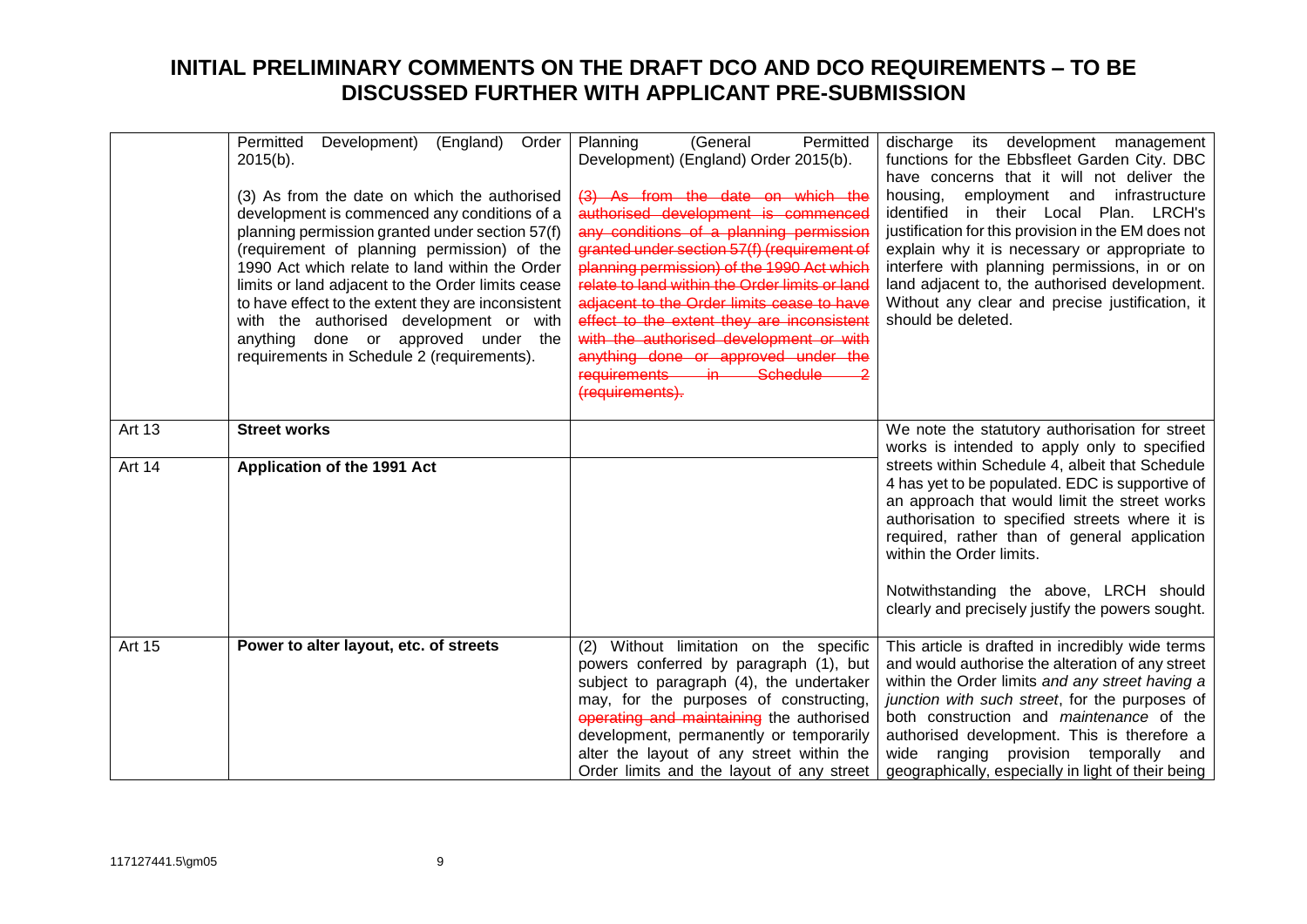|        |                                                          | having a junction with such a street; and,<br>without limiting the scope of this<br>paragraph, the undertaker may-<br>4) The powers conferred by paragraph (2)<br>must not be exercised without the consent<br>of the<br>street authority, following<br>consultation with the relevant planning<br>authority. | no envisaged "end date" for the LRCH<br>Scheme.<br>This has the potential to interfere with the<br>proper planning of the development envisaged<br>in the Ebbsfleet Garden City and the wider area<br>given that key distributor roads are included<br>within the Order limits. It is not clear that LRCH,<br>who is not otherwise a highway authority or<br>other body with significant experience of the<br>management of highways, streets and traffic,<br>ought to be authorised to make such wide<br>ranging alterations to the layout of streets. In<br>this regard it is noted that consent of the street<br>authority is required, where LRCH is not the<br>street authority. However, that provision is<br>subject to article 28 deemed consent provision.<br>It is not clear that the environmental effects of<br>such works have been considered in the PEIR<br>and EDC and DBC would be looking to LRCH |
|--------|----------------------------------------------------------|---------------------------------------------------------------------------------------------------------------------------------------------------------------------------------------------------------------------------------------------------------------------------------------------------------------|---------------------------------------------------------------------------------------------------------------------------------------------------------------------------------------------------------------------------------------------------------------------------------------------------------------------------------------------------------------------------------------------------------------------------------------------------------------------------------------------------------------------------------------------------------------------------------------------------------------------------------------------------------------------------------------------------------------------------------------------------------------------------------------------------------------------------------------------------------------------------------------------------------------------|
|        |                                                          |                                                                                                                                                                                                                                                                                                               | to ensure that such effects are thoroughly<br>assessed, and the requirement for the<br>temporal and geographical scope of the<br>function is fully justified.                                                                                                                                                                                                                                                                                                                                                                                                                                                                                                                                                                                                                                                                                                                                                       |
| Art 16 | Permanent stopping up of streets and rights<br>of access |                                                                                                                                                                                                                                                                                                               | EDC and DBC note that Schedule 6, which sets<br>out the streets and public rights of way to be<br>stopped up under this article, has yet to be<br>populated.                                                                                                                                                                                                                                                                                                                                                                                                                                                                                                                                                                                                                                                                                                                                                        |
|        |                                                          |                                                                                                                                                                                                                                                                                                               | EDC and DBC also note that very little<br>information has been published during this<br>statutory consultation in respect of stopped up,<br>new or diversionary rights of way nor how the<br>Applicant has considered what opportunities                                                                                                                                                                                                                                                                                                                                                                                                                                                                                                                                                                                                                                                                            |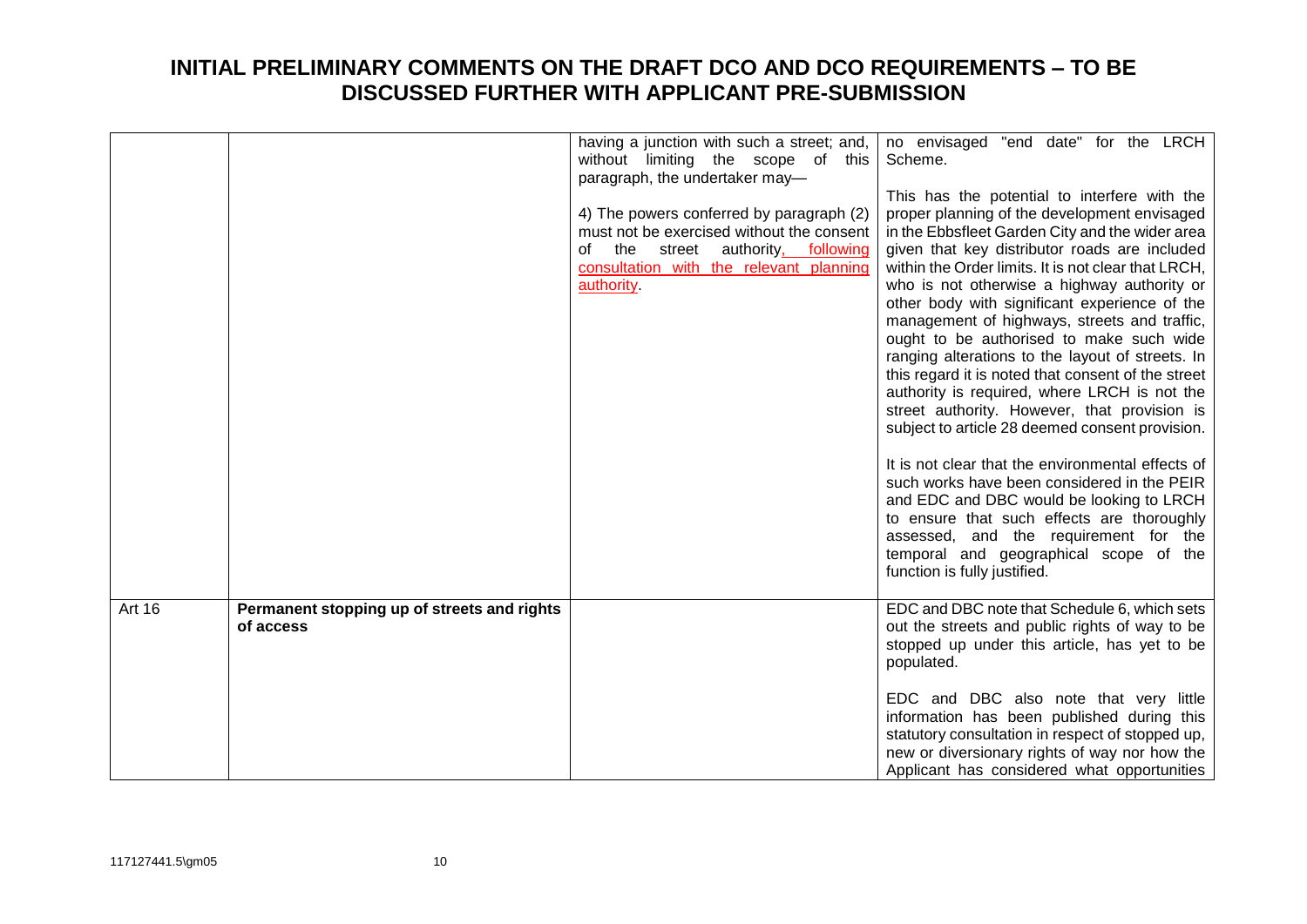|               |                                                                                                                                                                                                                                                                                                                                                                                                                                                                                                                                                                                                                                                                                                                                                                                            |                                                                                                                                                                                                                                                                                                                                                                                                                                                                                                                                                                                                                                                                                                                                                              | there may be to improve access to the rights of<br>way network (per paragraph 5.184 of the<br>National Policy Statement for National<br>Networks). EDC and DBC consider this to be a<br>missed opportunity to seek views of the<br>relevant authorities and the public on its<br>proposals in this regard.                                                                                                                                                                                                                                          |
|---------------|--------------------------------------------------------------------------------------------------------------------------------------------------------------------------------------------------------------------------------------------------------------------------------------------------------------------------------------------------------------------------------------------------------------------------------------------------------------------------------------------------------------------------------------------------------------------------------------------------------------------------------------------------------------------------------------------------------------------------------------------------------------------------------------------|--------------------------------------------------------------------------------------------------------------------------------------------------------------------------------------------------------------------------------------------------------------------------------------------------------------------------------------------------------------------------------------------------------------------------------------------------------------------------------------------------------------------------------------------------------------------------------------------------------------------------------------------------------------------------------------------------------------------------------------------------------------|-----------------------------------------------------------------------------------------------------------------------------------------------------------------------------------------------------------------------------------------------------------------------------------------------------------------------------------------------------------------------------------------------------------------------------------------------------------------------------------------------------------------------------------------------------|
| Article 17    | Temporary stopping up of streets and rights<br>of access                                                                                                                                                                                                                                                                                                                                                                                                                                                                                                                                                                                                                                                                                                                                   |                                                                                                                                                                                                                                                                                                                                                                                                                                                                                                                                                                                                                                                                                                                                                              | Please correct the typographical error in the<br>final line of paragraph (4) (reference to Part 1<br>of Schedule "78").                                                                                                                                                                                                                                                                                                                                                                                                                             |
| <b>Art 18</b> | <b>Access to and from works</b><br>18.—(1) The undertaker may, for the purposes<br>of the authorised development and with the<br>consent of the relevant planning authority, after<br>consultation with the relevant highway authority,<br>form and lay out such other means of access or<br>improve existing means of access, at such<br>locations within the Order limits as the<br>undertaker reasonably requires for<br>the<br>purposes of the authorised development.<br>(2) If a relevant planning authority which<br>receives an application for consent under<br>paragraph (1) fails to notify the undertaker of its<br>decision before the end of the period of 28 days<br>beginning with the date on which the application<br>was made, it is deemed to have granted<br>consent. | Access to and from works<br>18. $-(1)$ The undertaker may, for the<br>purposes of the construction of the<br>authorised development and with the<br>consent of the relevant planning authority,<br>after consultation with the relevant<br>highway authority, form and lay out such<br>other means of access or improve existing<br>means of access, at such locations within<br>the Order limits as the undertaker<br>reasonably requires for the purposes of the<br>authorised development.<br>(2) If a relevant planning authority which<br>receives an application for consent under<br>paragraph (1) where the formation and<br>laving out of a new means of access or the<br>improvement of the existing means of<br>access is for the purposes of the | The power in this article persists indefinitely.<br>LRCH has not set out in its Explanatory<br>Memorandum why such a wide ranging power<br>(affecting any highway within the Order limits)<br>is required, beyond referring to the model<br>provision. The exercise of the power should be<br>limited to the construction phase.<br>EDC and DBC also have concerns with the<br>application of the deemed consent provision in<br>and take the view that procedures in Part 2 of<br>Schedule 2 (as is suggested are to be<br>modified) should apply. |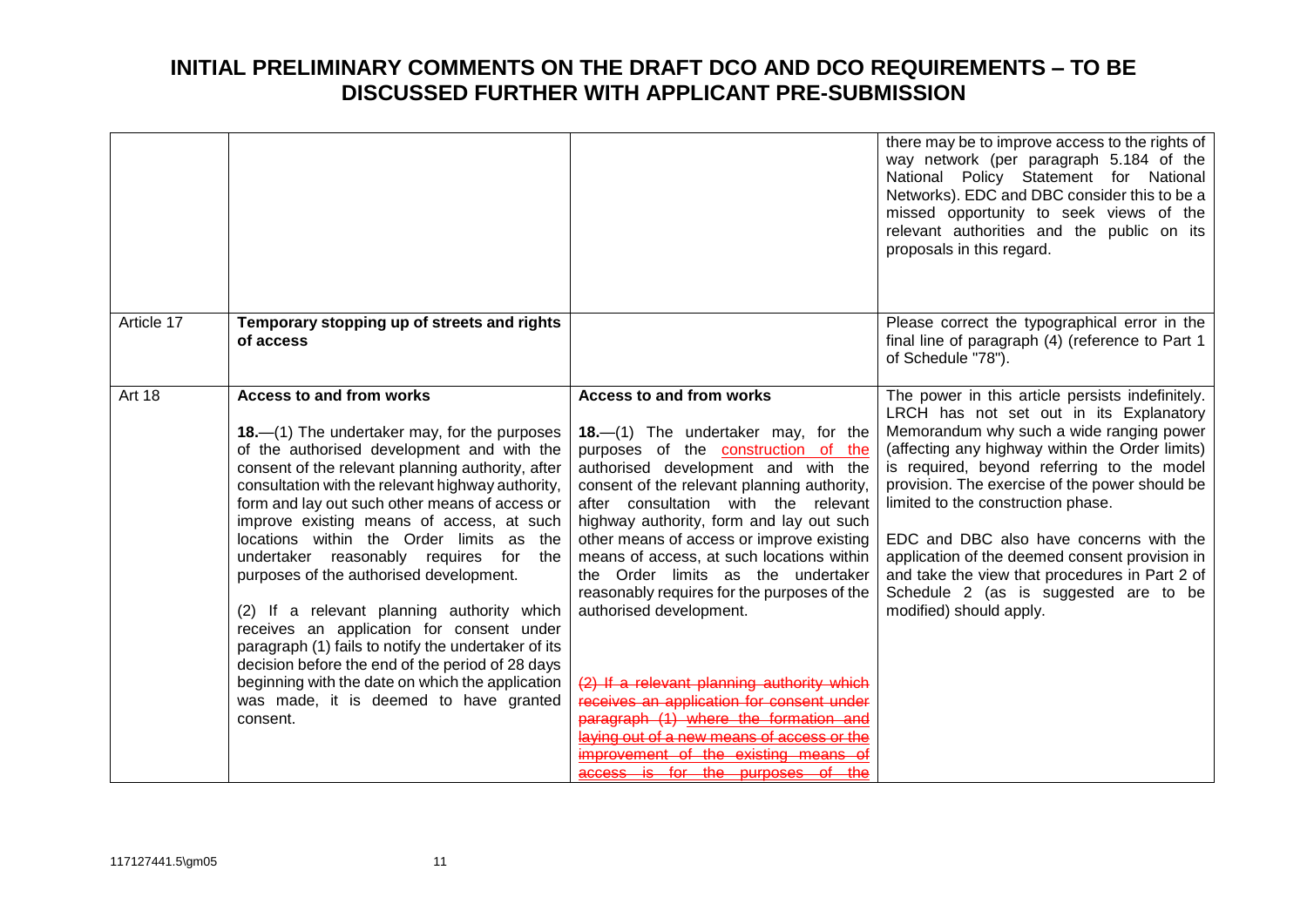|               |                                                                      | construction or maintenance                                                         |                                                                                                       |
|---------------|----------------------------------------------------------------------|-------------------------------------------------------------------------------------|-------------------------------------------------------------------------------------------------------|
|               |                                                                      | authorised development, fails to notify the                                         |                                                                                                       |
|               |                                                                      | undertaker of its decision before the end of                                        |                                                                                                       |
|               |                                                                      | the period of 28 days weeks beginning with<br>the date on which the application was |                                                                                                       |
|               |                                                                      | made, it is deemed to have granted                                                  |                                                                                                       |
|               |                                                                      | consent.                                                                            |                                                                                                       |
|               |                                                                      |                                                                                     |                                                                                                       |
|               |                                                                      |                                                                                     |                                                                                                       |
| Article 20(7) | <b>Discharge of water</b>                                            |                                                                                     | It is not clear why article 20(7) cross refers to                                                     |
|               |                                                                      |                                                                                     | article 50. Article 50 deals with amendments to                                                       |
|               | (7) Subject to article 50 (application and                           |                                                                                     | provisions relating to compulsory acquisition                                                         |
|               | modification of legislative provisions) nothing in                   |                                                                                     | compensation.                                                                                         |
|               | this article overrides the requirement for an                        |                                                                                     |                                                                                                       |
|               | environmental permit under regulation 12(1)(b)                       |                                                                                     |                                                                                                       |
|               | (requirement for environmental permit) of the                        |                                                                                     |                                                                                                       |
|               | Environmental Permitting (England and Wales)<br>Regulations 2016(b). |                                                                                     |                                                                                                       |
|               |                                                                      |                                                                                     |                                                                                                       |
| Art $22(1)$   | Authority to survey and investigate land                             | $22-$ (1) The undertaker may for the                                                | Contrary to what LRCH states in paragraph 7.6                                                         |
|               |                                                                      | purposes of the construction of the                                                 | of the EM, as drafted, article 22(1) would                                                            |
|               | $22$ . $-$ (1) The undertaker may for the purposes                   | authorised development this Order enter                                             | authorise surveys or investigations of land                                                           |
|               | of this Order enter on any land shown within the                     | on any land shown within the Order limits                                           | beyond the Order limits. No specific                                                                  |
|               | Order limits or which may be affected by the                         | or which may be affected by the authorised                                          | justification is given for the requirement to carry                                                   |
|               | authorised development or upon which entry is                        | development or upon which entry is                                                  | out surveys beyond the Order limits, so the                                                           |
|               | required in order to carry out monitoring or                         | required in order to carry out monitoring or                                        | article should be amended to reflect the                                                              |
|               | surveys in respect of the authorised                                 | surveys in respect of the authorised                                                | intention expressed in the EM.                                                                        |
|               | development and-                                                     | development and-                                                                    |                                                                                                       |
|               |                                                                      |                                                                                     | The article as drafted can be exercised for "the                                                      |
|               |                                                                      |                                                                                     | purposes of the authorised development". It is                                                        |
|               |                                                                      |                                                                                     | not limited temporally to the construction phase<br>or to any other specific purposes relating to the |
|               |                                                                      |                                                                                     | authorised development. The Applicant has not                                                         |
|               |                                                                      |                                                                                     | justified why it would be appropriate for it, as a                                                    |
|               |                                                                      |                                                                                     | private commercial operation, to benefit from a                                                       |
|               |                                                                      |                                                                                     | power to occupy private land for the purposes                                                         |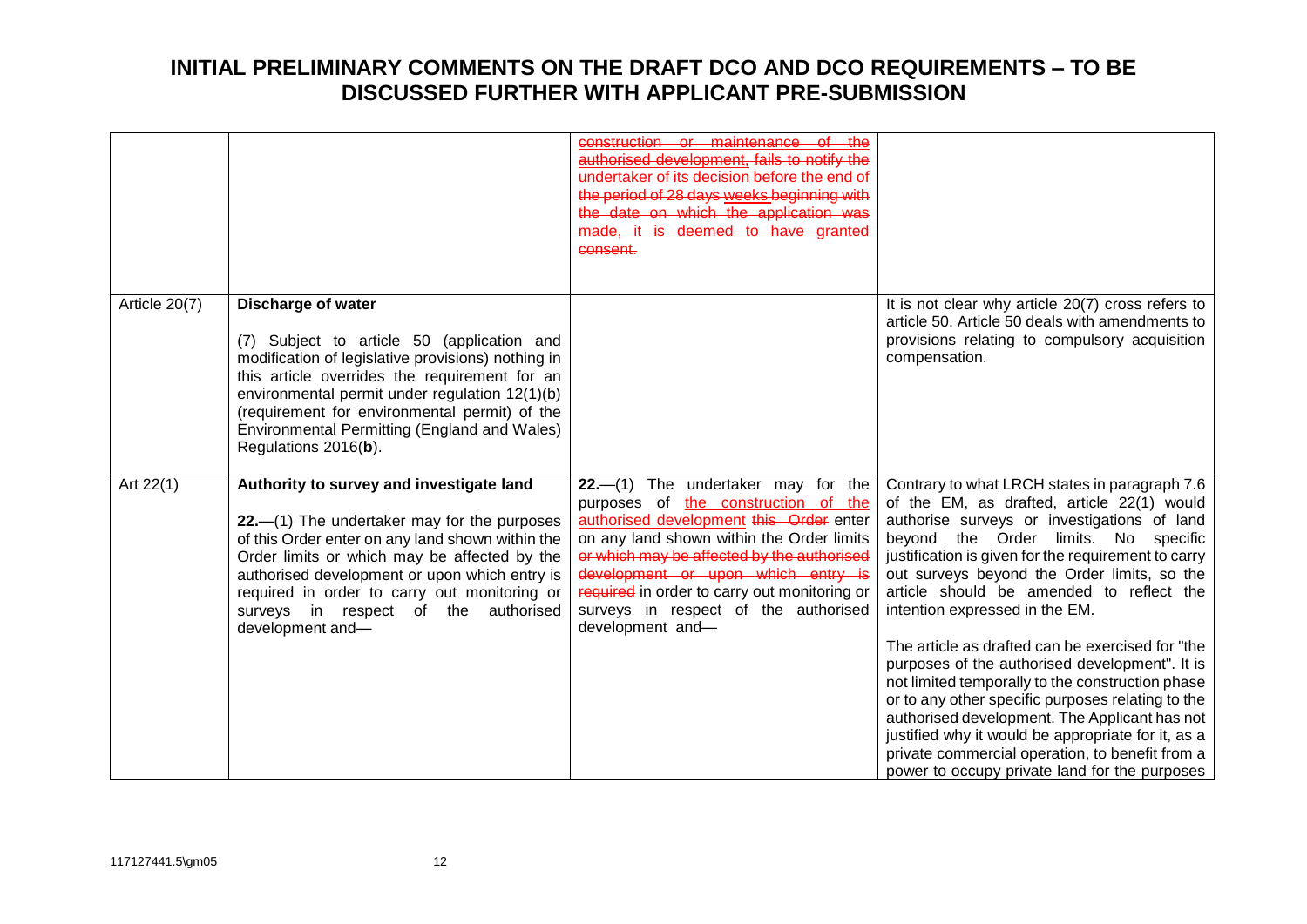|                                                                                                                                                                                                                                                                                                                                                                                                                        | of carrying out surveys without any meaningful<br>constraint on its exercise temporally or<br>geographically.                                                                                                                                                                                                                                                                                                                                                                                                                                                                                                                                                                                                                                                                                                                                                                                                                                                                                                                                                                                                                                                                                                                                                                                                                                                                                                                                                                                                                                                                                                                                               |
|------------------------------------------------------------------------------------------------------------------------------------------------------------------------------------------------------------------------------------------------------------------------------------------------------------------------------------------------------------------------------------------------------------------------|-------------------------------------------------------------------------------------------------------------------------------------------------------------------------------------------------------------------------------------------------------------------------------------------------------------------------------------------------------------------------------------------------------------------------------------------------------------------------------------------------------------------------------------------------------------------------------------------------------------------------------------------------------------------------------------------------------------------------------------------------------------------------------------------------------------------------------------------------------------------------------------------------------------------------------------------------------------------------------------------------------------------------------------------------------------------------------------------------------------------------------------------------------------------------------------------------------------------------------------------------------------------------------------------------------------------------------------------------------------------------------------------------------------------------------------------------------------------------------------------------------------------------------------------------------------------------------------------------------------------------------------------------------------|
| Art 23(2)<br><b>Compulsory acquisition of land</b><br>(2) As from the date on which a compulsory<br>acquisition notice is served or the date on which<br>the Order land, or any part of it, is vested in the<br>undertaker, whichever is the later, that land or<br>that part of it which is vested (as the case may<br>be) is discharged from all rights, trusts and<br>incidents to which it was previously subject. | A "compulsory acquisition notice" as defined in<br><b>Compulsory acquisition of land</b><br>article 2(1) of the dDCO, as a notice under<br>section 134 of the Planning Act 2008. The<br>(2) As from the date on which a compulsory<br>acquisition notice is served or the date on<br>purpose of a section 134 Planning Act 2008<br>which the Order land, or any part of it, is<br>notice is to notify the recipient that powers of<br>vested in the undertaker, whichever is the<br>compulsory acquisition have been granted in<br>respect of their interest in land and to inform<br>later, that land or that part of it which is<br>vested (as the case may be) is discharged<br>those persons, if aggrieved, that the DCO may<br>from all rights, trusts and incidents to which<br>be challenged under section 118 of the<br>it was previously subject.<br>Planning Act 2008 within 6 weeks of its<br>publication.<br>The effect of this article would be to extinguish<br>all private rights in land within the Order limits<br>as soon as notice is served under section 134<br>Planning Act 2008. If the DCO is granted, a<br>section 134 notice is required to be served on<br>each person who would qualify under section<br>12(1) Acquisition of Land Act 1981.<br>As the dDCO seeks authorisation of permanent<br>rights over land required temporarily (see art<br>26 below) this would affect all land within the<br>Order limits.<br>This would be wholly disproportionate and<br>would deprive persons of their interests in land<br>before formal acquisition powers are exercised<br>(if indeed they ever are required to be<br>exercised). |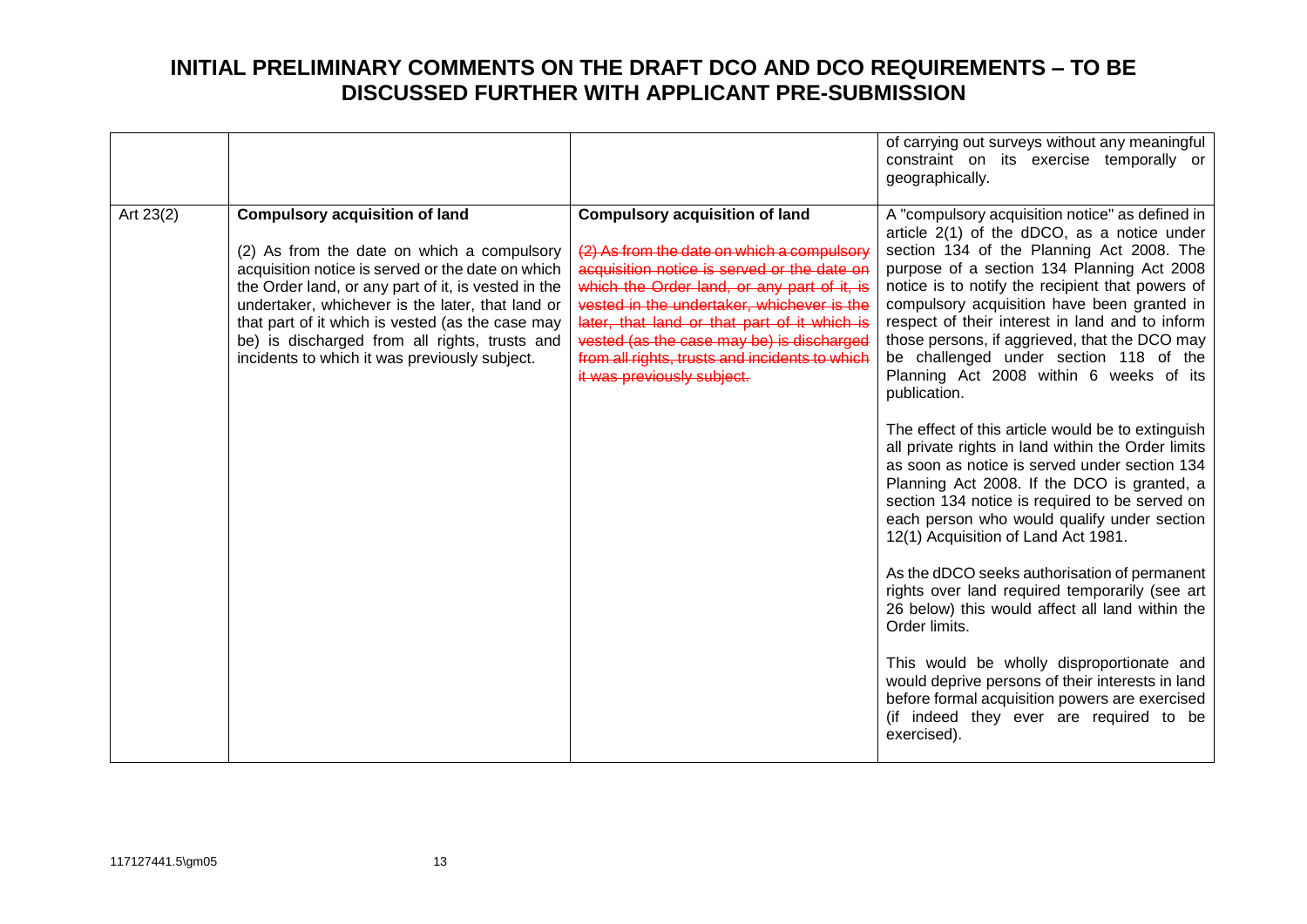|        |                                                                                                                                                                                                                                                                                                                                                                                                                                                                                                                                                                                                                                                                                                                                                                                                                                                                 | Given that Article 27 already deals with private<br>rights (including the suspension of private<br>rights during periods of temporary possession<br>under article 33) and does so in a less<br>disproportionate way, this provision should be<br>deleted.<br>Note, if LRCH deletes paragraph (2) it should<br>also delete the definition of "compulsory<br>acquisition notice" in article 2(1). In any event,<br>it is not necessary to define that term given that<br>it is defined in section 134(7) of the Planning<br>Act 2008.                                                                                                                                                                                                                                                                                                                                                                                                                                                             |
|--------|-----------------------------------------------------------------------------------------------------------------------------------------------------------------------------------------------------------------------------------------------------------------------------------------------------------------------------------------------------------------------------------------------------------------------------------------------------------------------------------------------------------------------------------------------------------------------------------------------------------------------------------------------------------------------------------------------------------------------------------------------------------------------------------------------------------------------------------------------------------------|-------------------------------------------------------------------------------------------------------------------------------------------------------------------------------------------------------------------------------------------------------------------------------------------------------------------------------------------------------------------------------------------------------------------------------------------------------------------------------------------------------------------------------------------------------------------------------------------------------------------------------------------------------------------------------------------------------------------------------------------------------------------------------------------------------------------------------------------------------------------------------------------------------------------------------------------------------------------------------------------------|
| Art 26 | Compulsory acquisition of rights<br>and<br>imposition of restrictive covenants<br>$26.$ $-$ (1) Subject to paragraph (2), the<br>undertaker may acquire compulsorily such<br>rights over the Order land, or impose restrictive<br>covenants affecting the Order land, as may be<br>required for any purpose for which that land<br>may be acquired under article 23 (compulsory<br>acquisition of land) by creating them as well as<br>by acquiring rights already in existence.<br>(2) In the case of the Order land specified in<br>column (1) of Schedule 8 (compulsory<br>acquisition of rights) the undertaker may<br>acquire compulsorily the rights, and impose<br>restrictions, over the Order land described in the<br>book of reference, by creating them as well as<br>by acquiring rights and the benefits of<br>restrictions already in existence. | The EM at paragraph 8.9 indicates that the<br>imposition of restrictive covenants is common<br>place in Transport and Works Act 1992 Orders,<br>PINS Advice Note 15 at section 24 discusses<br>the circumstances where it may be appropriate<br>for a DCO to authorise the imposition of<br>restrictive covenants, where it states "In order<br>to enable the Secretary of State to consider<br>whether the imposition of Restrictive<br>Covenants is necessary for the purposes of<br>implementing a DCO, and appropriate in<br>human rights terms, applicants should be<br>prepared to fully explain and justify the need for<br>including such powers in the Statement of<br>Reasons. DCO provisions seeking to impose<br>Restrictive Covenants should not be broadly<br>drafted and should identify the land to which<br>they relate and the nature of the Restrictive<br>Covenant."<br>EDC and DBC note that LRCH is not consulting<br>on the nature of the rights required or restrictive |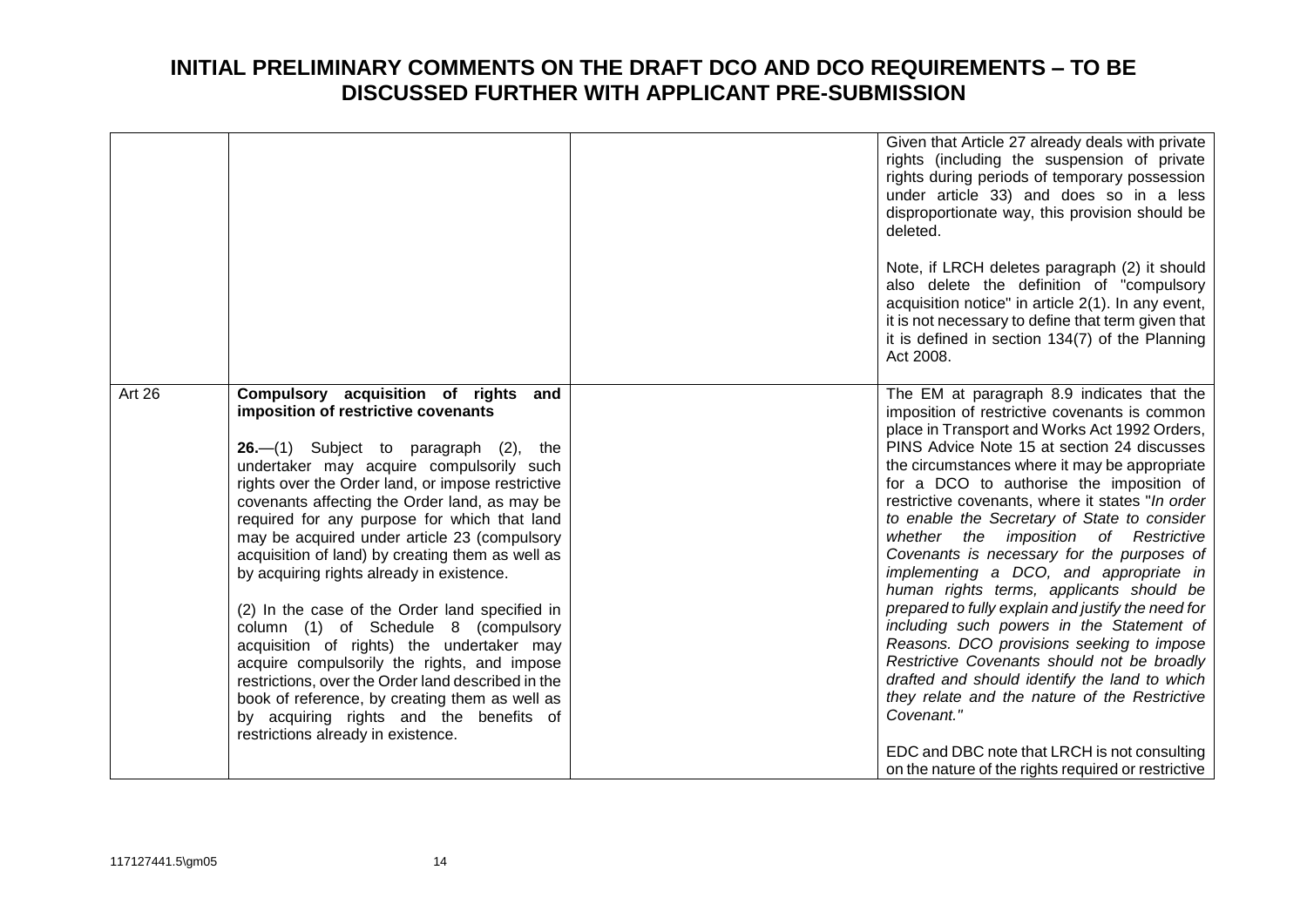|  | covenants to be imposed, or the justification for<br>such rights. As such, its ability to meaningfully<br>respond in its capacities as local planning<br>authority and landowner is significantly<br>diminished.                                                                                                         |
|--|--------------------------------------------------------------------------------------------------------------------------------------------------------------------------------------------------------------------------------------------------------------------------------------------------------------------------|
|  | Notwithstanding that it is not at this time in a<br>position to engage on the substance of the<br>justification for such powers EDC has serious<br>concerns that dDCO would authorise the<br>imposition of restrictive covenants<br>and<br>acquisition of rights over land over which<br>temporary possession is sought. |
|  | This is the case because:                                                                                                                                                                                                                                                                                                |
|  | 1. article 23(1) authorises the outright<br>compulsory acquisition of all of the<br>Order land.                                                                                                                                                                                                                          |
|  | 2. Article 26(1) includes a general power<br>to impose restrictive covenants over<br>land that might be acquired under<br>article 23.                                                                                                                                                                                    |
|  | 3. Article 26(2) "carves out" of the general<br>power in article 26(1) the power to<br>acquire rights and impose restrictive<br>covenants over the Order land<br>specified in Schedule 8.                                                                                                                                |
|  | 4. However, article 33(10) while clarifying<br>that the land for which temporary<br>possession for the purposes of<br>is<br>construction<br>authorised<br>and<br>ultimately to be detailed in Schedule                                                                                                                   |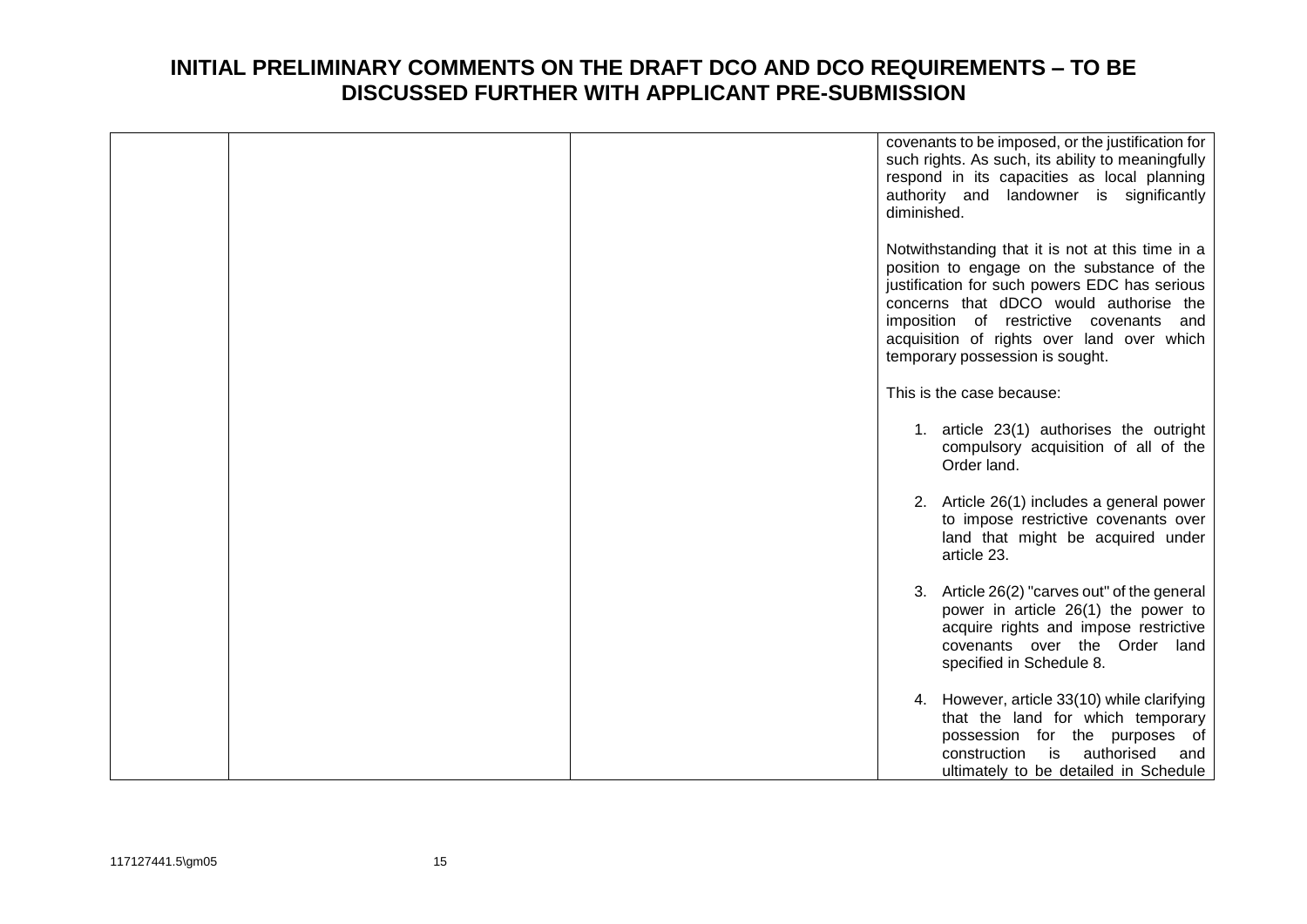|                   |                                                                                                   |                                                                                        | 10 may not be acquired outright; it may<br>nonetheless be subject to the<br>acquisition of rights or imposition of<br>restrictive covenants.<br>Should it be the case that LRCH genuinely<br>requires such wide powers across the Order<br>limits, EDC and DBC would expect its<br>Statement of Reasons to make a clear and<br>convincing case that such a power is justified<br>in the public interest and that the Book of<br>Reference clearly spells out the nature of rights<br>and restrictions to which the Order land may be<br>subject. |
|-------------------|---------------------------------------------------------------------------------------------------|----------------------------------------------------------------------------------------|--------------------------------------------------------------------------------------------------------------------------------------------------------------------------------------------------------------------------------------------------------------------------------------------------------------------------------------------------------------------------------------------------------------------------------------------------------------------------------------------------------------------------------------------------|
|                   |                                                                                                   |                                                                                        |                                                                                                                                                                                                                                                                                                                                                                                                                                                                                                                                                  |
| <b>Art 30</b>     | Modification of Part 1 of the 1965 Act                                                            | Modification of Part 1 of the 1965 Act                                                 | Please correct the typographical error in article<br>$30(3)(a)$ .                                                                                                                                                                                                                                                                                                                                                                                                                                                                                |
|                   | (3) In section 11A (powers of entry: further<br>notices of entry)-                                | (3) In section 11A (powers of entry: further<br>notices of entry)-                     |                                                                                                                                                                                                                                                                                                                                                                                                                                                                                                                                                  |
|                   | (a) in subsection $(1)(a)$ after "land" insert "under<br>that provisions"; and                    | (a) in subsection $(1)(a)$ after "land" insert<br>"under that provisions"; and         |                                                                                                                                                                                                                                                                                                                                                                                                                                                                                                                                                  |
|                   | (b) in subsection (2) after "land" insert "under<br>that provision".                              | (b) in subsection (2) after "land" insert<br>"under that provision".                   |                                                                                                                                                                                                                                                                                                                                                                                                                                                                                                                                                  |
| 33(2)<br>&<br>Art | Temporary use of land for carrying out the                                                        | (2) Not less than 44 days 3 months before                                              | As noted above in respect of article 26 EDC                                                                                                                                                                                                                                                                                                                                                                                                                                                                                                      |
| (10)              | authorised development                                                                            | entering on and taking temporary<br>possession of land under this article the          | and DBC have serious concerns with the<br>prospect of the acquisition of rights or                                                                                                                                                                                                                                                                                                                                                                                                                                                               |
|                   | (2) Not less than 14 days before entering on and                                                  | undertaker must serve notice of the                                                    | imposition of restrictive covenants over land                                                                                                                                                                                                                                                                                                                                                                                                                                                                                                    |
|                   | taking temporary possession of land under this<br>article the undertaker must serve notice of the | intended entry on the owners and<br>occupiers of the land.                             | over which only powers of temporary use are<br>sought. Such a wide general power over such                                                                                                                                                                                                                                                                                                                                                                                                                                                       |
|                   | intended entry on the owners and occupiers of                                                     |                                                                                        | land would need to be fully justified and the                                                                                                                                                                                                                                                                                                                                                                                                                                                                                                    |
|                   | the land.                                                                                         | (10) The undertaker may not compulsorily<br>acquire under this Order the land referred | reference in paragraph 8.35 of the EM of it<br>being consistent with articles 23 and 31 is                                                                                                                                                                                                                                                                                                                                                                                                                                                       |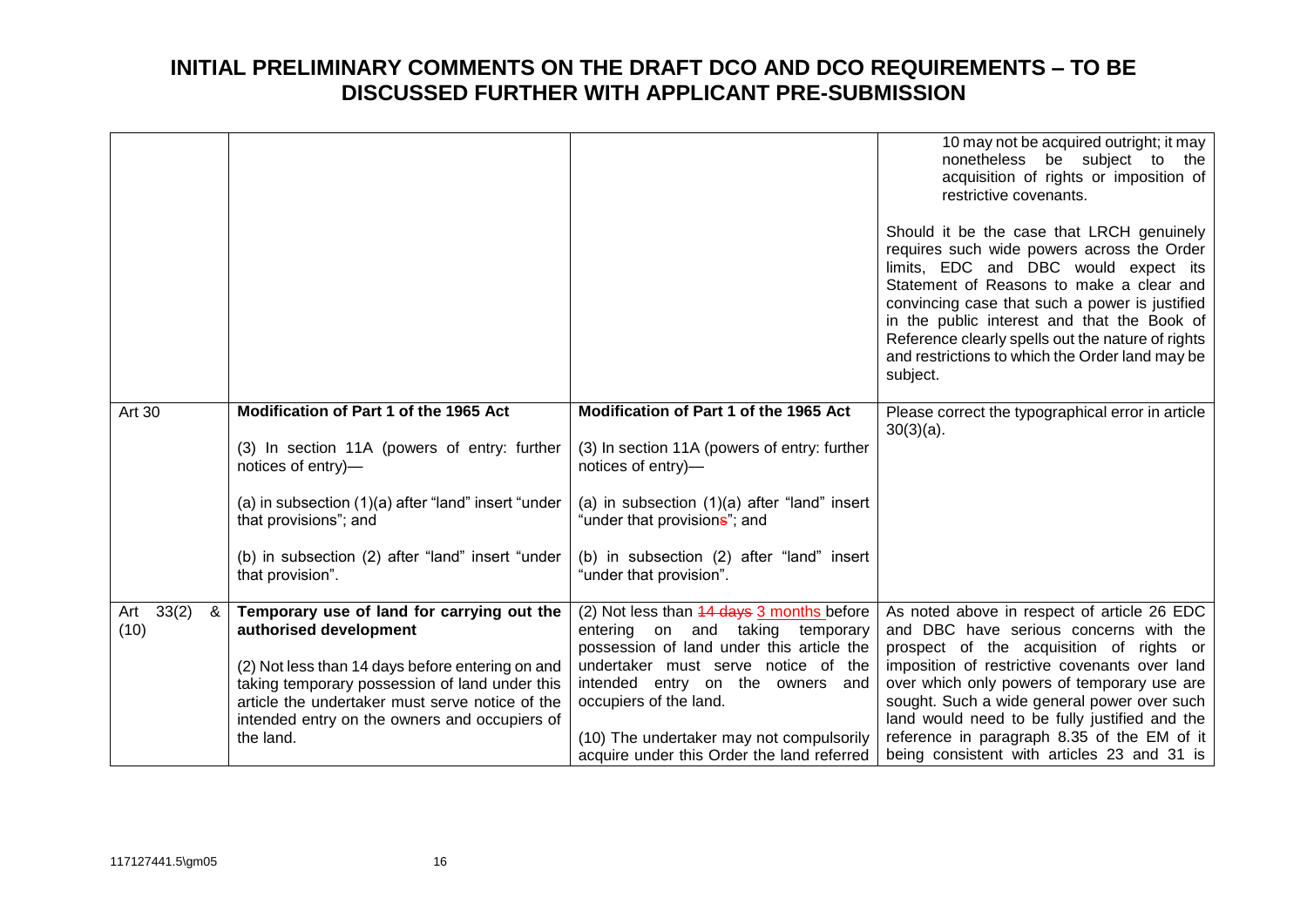|        | (10) The undertaker may not compulsorily<br>acquire under this Order the land referred to in<br>paragraph $(1)(a)(i)$ except that the undertaker is<br>not precluded from-<br>(a) acquiring new rights or imposing restrictive<br>covenants over any part of that land under<br>article 26 (compulsory acquisition of rights and<br>imposition of restrictive covenants); or<br>(b) acquiring any part of the subsoil of or air-<br>space over (or rights in the subsoil of or<br>airspace over) that land under article 30<br>(acquisition of subsoil or air-space only). | to in paragraph $(1)(a)(i)$ except that the<br>undertaker is not precluded from-<br>(a) acquiring new rights or imposing<br>restrictive covenants over any part of that<br>land under article 26 (compulsory<br>acquisition of rights and imposition of<br>restrictive covenants); or<br>$(b)$ -acquiring any part of the subsoil of or<br>air-space over (or rights in the subsoil of or<br>airspace over) that land under article 30<br>(acquisition of subsoil or air-space only). | inadequate<br>justification<br>the<br>for<br>disproportionately wide power.<br>EDC and DBC has concerns that the 14 days<br>notice LRCH is required to give before<br>dispossessing a person of their land is<br>inadequate and has not been specifically<br>justified in the EM. This is particularly the case<br>given that section 20 of the Neighbourhood<br>Planning Act 2017, when it comes into force,<br>would mandate a minimum 3 month period of<br>notice.<br>In addition, this article would authorise the<br>construction of permanent works on land<br>possessed temporarily. The EM does not<br>explain why this measure is required or is |
|--------|----------------------------------------------------------------------------------------------------------------------------------------------------------------------------------------------------------------------------------------------------------------------------------------------------------------------------------------------------------------------------------------------------------------------------------------------------------------------------------------------------------------------------------------------------------------------------|---------------------------------------------------------------------------------------------------------------------------------------------------------------------------------------------------------------------------------------------------------------------------------------------------------------------------------------------------------------------------------------------------------------------------------------------------------------------------------------|-----------------------------------------------------------------------------------------------------------------------------------------------------------------------------------------------------------------------------------------------------------------------------------------------------------------------------------------------------------------------------------------------------------------------------------------------------------------------------------------------------------------------------------------------------------------------------------------------------------------------------------------------------------|
| Art 42 | Felling or lopping of trees                                                                                                                                                                                                                                                                                                                                                                                                                                                                                                                                                |                                                                                                                                                                                                                                                                                                                                                                                                                                                                                       | appropriate in the circumstances of this project.<br>This article would authorise LRCH to fell or lop<br>any tree, shrub or hedgerow "near any part of<br>the authorised development".<br>The effect of paragraph (4) is to authorise the<br>removal of any such tree even were it subject<br>to a TPO.<br>EDC would remind LRCH of PINS Advice Note<br>15, section 22, which advises applicants to<br>include a plan showing the location of any<br>protected tree or protected hedgerows for<br>which authorisation for the removal is sought.<br>No such plan appears to have been included<br>within the statutory consultation documents.            |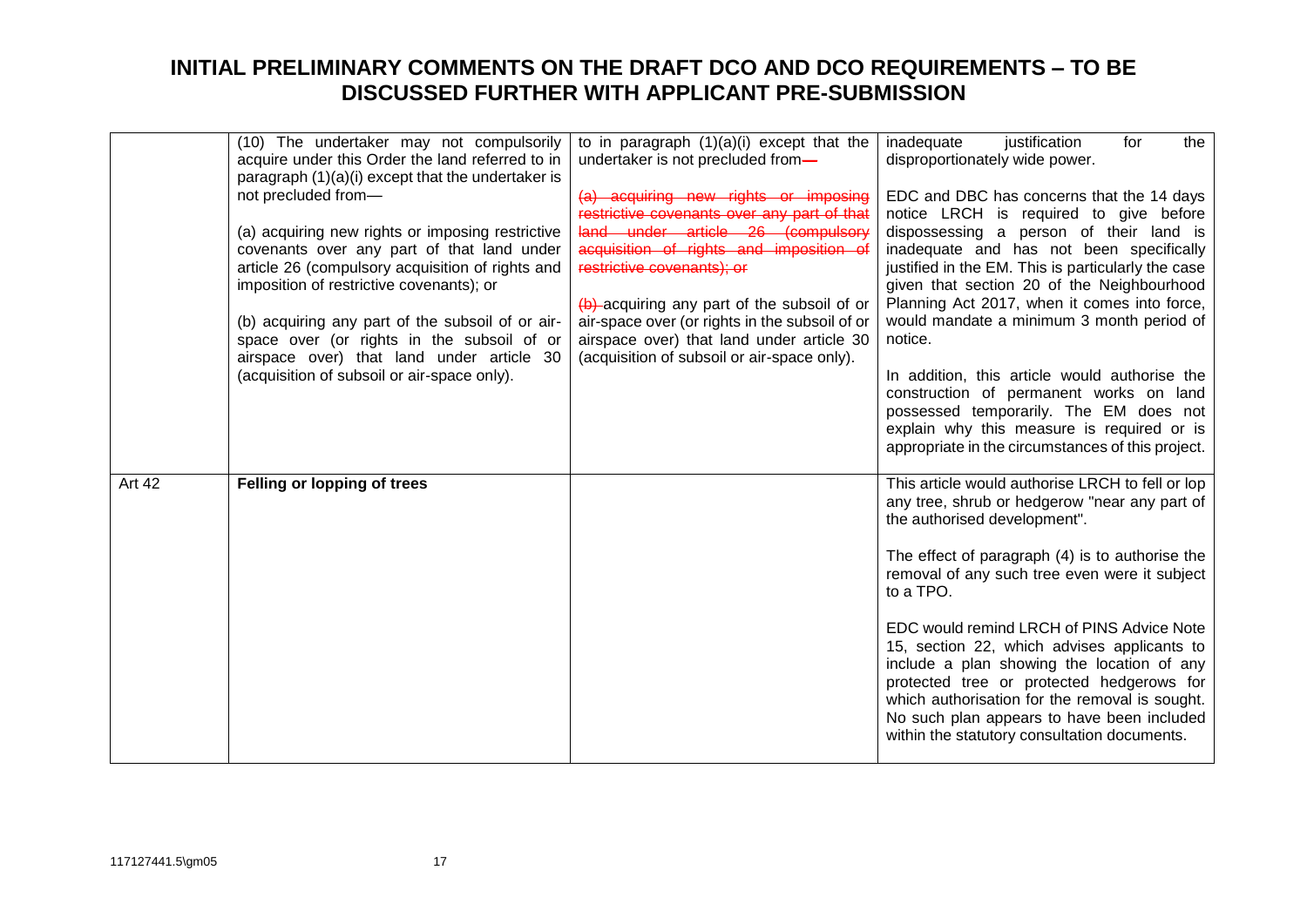|                                |                                                                              | Furthermore, the EM, while noting that this<br>drafting follows the equivalent provision in the<br>now repealed Infrastructure Planning (Model<br>Provisions) (England and Wales) Order 2009,<br>it does not justify why the inclusion of such a<br>provision is justified in the circumstances of this<br>scheme.                                           |
|--------------------------------|------------------------------------------------------------------------------|--------------------------------------------------------------------------------------------------------------------------------------------------------------------------------------------------------------------------------------------------------------------------------------------------------------------------------------------------------------|
| Art 43                         | Trees subject to tree preservation orders                                    | Please see comments above in respect of<br>article 42. It is not clear why two similarly<br>worded articles are required or are appropriate<br>in the circumstances of this project.                                                                                                                                                                         |
| Art $45(1)(a)(i)$<br>and $(2)$ | Defence to proceedings in respect of<br>statutory nuisance                   | EDC notes the two references to section 65<br>Control of Pollution Act 1974, which was<br>repealed on 1 October 2015 by the<br>Deregulation Act 2015 (see paragraph 11 of<br>Part 5 of Schedule 13). EDC and DBC are not<br>in a position to consider whether the defence<br>provided by this article is appropriate in the<br>circumstances of this scheme. |
| <b>Art 49</b>                  | Procedure in relation to approvals, etc.,<br>under Schedule 2                | Please correct the typographical error in the<br>penultimate line of paragraph (1) ("such<br>agreement not to b").<br>Please see Part 2 of Schedule 2 for comments<br>on the substance of this provision.                                                                                                                                                    |
| Art 50                         | <b>Disapplication</b><br>modification<br>of<br>and<br>legislative provisions | The purpose and effect of this article are<br>unclear. The EM at paragraphs 9.27 and 9.28<br>refer to the modifications to compensation<br>provisions in Schedule 9. That Schedule has<br>already been introduced by article 26(3) and so<br>it is unnecessary to introduce it a second time.<br>Paragraph 9.28 refers to article 43 which EDC               |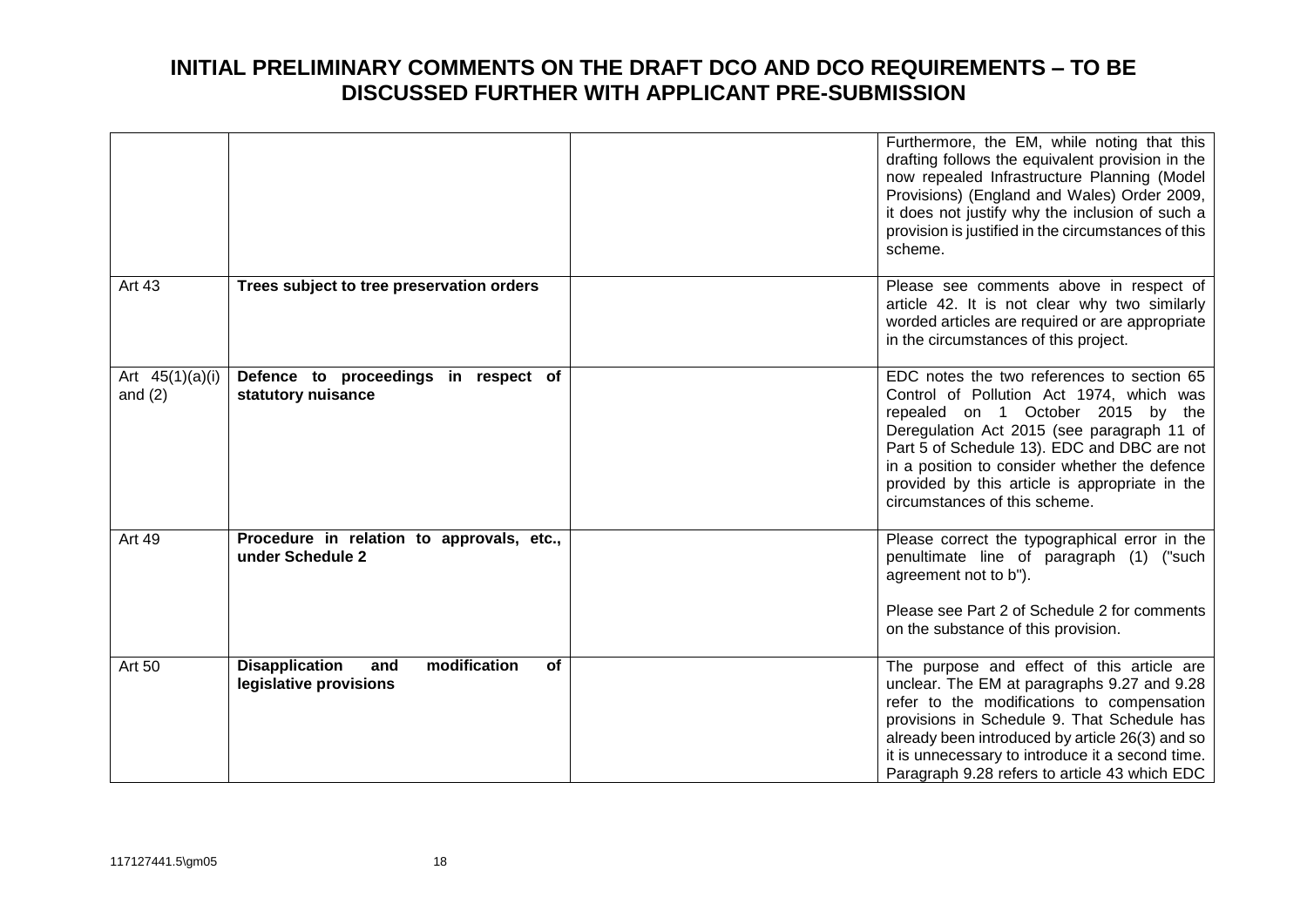|        |                                                                                                                                                                                                                                                                       | and DBC suspects is an incorrect cross<br>reference, given that article 43 is concerned<br>with trees subject to preservation orders.<br>EDC and DBC suggest that the position would<br>be clearer were this article to be deleted in the<br>interests of drafting economy as it appears to<br>serve no other purpose than to introduce<br>Schedule 9. If it is intended to serve some other<br>function, LRCH is invited to set out and justify<br>that function.                                                                                              |
|--------|-----------------------------------------------------------------------------------------------------------------------------------------------------------------------------------------------------------------------------------------------------------------------|-----------------------------------------------------------------------------------------------------------------------------------------------------------------------------------------------------------------------------------------------------------------------------------------------------------------------------------------------------------------------------------------------------------------------------------------------------------------------------------------------------------------------------------------------------------------|
|        |                                                                                                                                                                                                                                                                       |                                                                                                                                                                                                                                                                                                                                                                                                                                                                                                                                                                 |
| Art 51 | <b>Permitted development</b><br>51. The authorised development constitutes an<br>amusement park for the purposes of Class B of<br>Part 18 (miscellaneous development) of the<br>Town and Country Planning (General Permitted<br>Development) (England) Order 2015(a). | EDC and DBC have concerns that the effect of<br>this provision is far wider than is explained in<br>the EM at paragraph 9.29.<br>The authorised development, as defined in<br>article 2(1) comprises 28 numbered works,<br>together<br>with<br>"further<br>associated<br>development". Not all of that development will<br>comprise an "amusement park". If LRCH<br>wishes the certainty of such a declaration it<br>should be related to an appropriately discrete<br>parcel of the land within the Order limits that<br>would be used as an "amusement park". |
|        |                                                                                                                                                                                                                                                                       | EDC queries whether there is in fact any need<br>to add any gloss on the application of permitted<br>development under the Town and Country<br>Planning (General Permitted Development)<br>Order 2015.                                                                                                                                                                                                                                                                                                                                                          |
|        |                                                                                                                                                                                                                                                                       | EDC and DBC have serious concerns that it<br>would be inappropriate to maintain, for<br>example and without limitation, that the Essex<br>Site or the Highway Works, the services and                                                                                                                                                                                                                                                                                                                                                                           |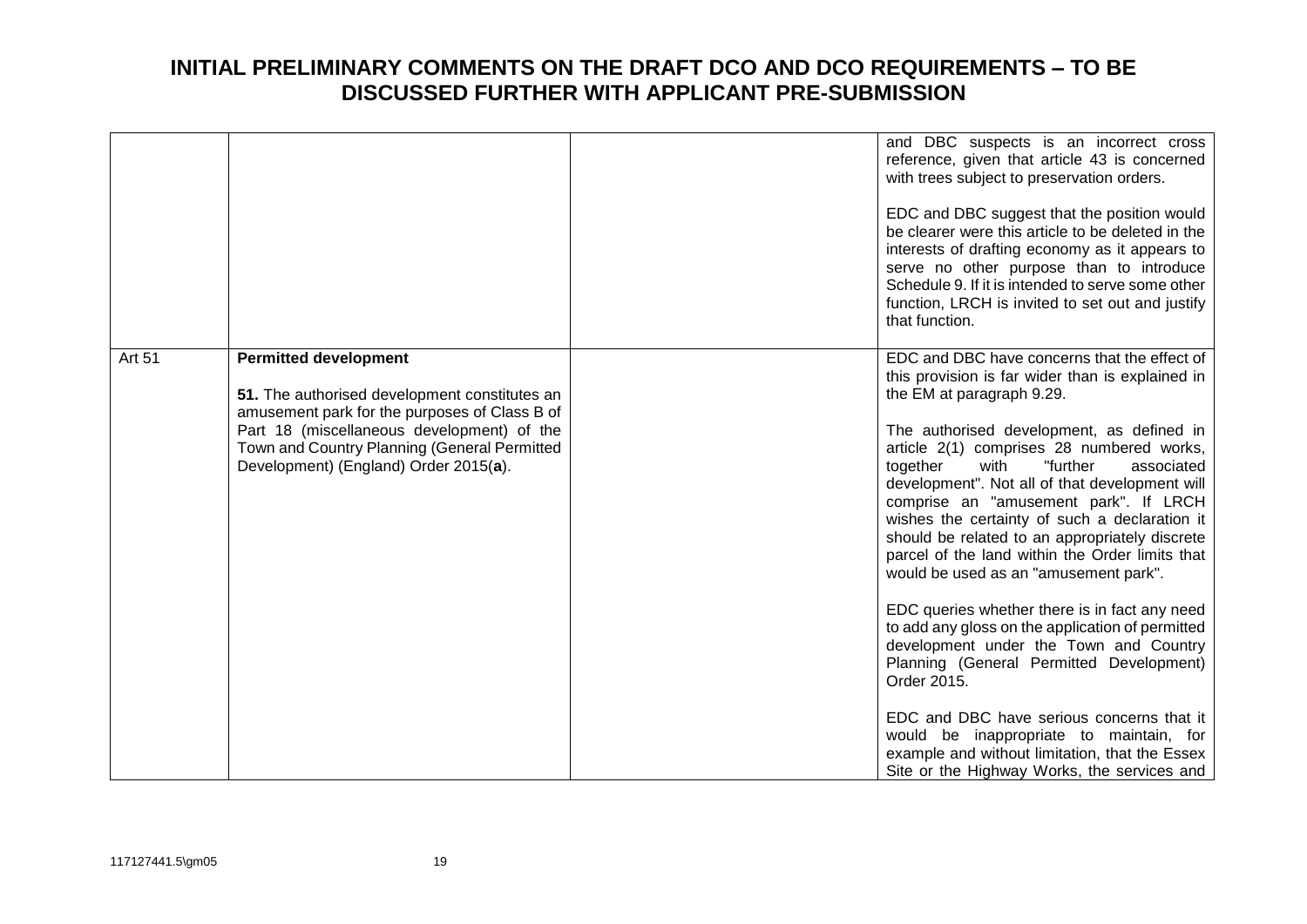|               |                                                        | infrastructure works or the "conferention<br>centre" would comprise an "amusement park"<br>upon which it is appropriate to carry out the<br>development permitted by Class B of Part 18.                                                                                                                                                             |
|---------------|--------------------------------------------------------|------------------------------------------------------------------------------------------------------------------------------------------------------------------------------------------------------------------------------------------------------------------------------------------------------------------------------------------------------|
| Art 53 and 54 | <b>Byelaws</b>                                         | EDC and DBC note that LRCH is seeking the<br>power to make byelaws for a broad range of<br>purposes which are not limited by the scope of<br>paragraph (2).                                                                                                                                                                                          |
|               |                                                        | In this regard it isn't clear why it would be<br>appropriate to extend byelaw making powers,<br>usually the preserve of local authorities or<br>transport undertakers, to a private commercial<br>developer. The EM does not justify why byelaw<br>making powers are required, or are appropriate<br>in the specific circumstances of this proposal. |
|               |                                                        | EDC and DBC also note that no Schedule<br>containing byelaws has been provided, which<br>has increasingly been the practice where<br>byelaw making powers are sought in a DCO.                                                                                                                                                                       |
|               |                                                        | EDC and DBC further query who would have<br>the responsibility, and powers, to enforce such<br>byelaws if they are made and whether LRCH<br>has given any consideration to the resource<br>requirements of the enforcing bodies?                                                                                                                     |
| <b>Art 56</b> | Guarantees in<br>respect of payment of<br>compensation | EDC reserves<br>its position pending the<br>review LRCH's Funding<br>opportunity<br>to<br>Statement.                                                                                                                                                                                                                                                 |
|               |                                                        | EDC notes that the EM explains that the<br>purpose of this provision is to ensure a suitable<br>guarantee or appropriate form of security is in                                                                                                                                                                                                      |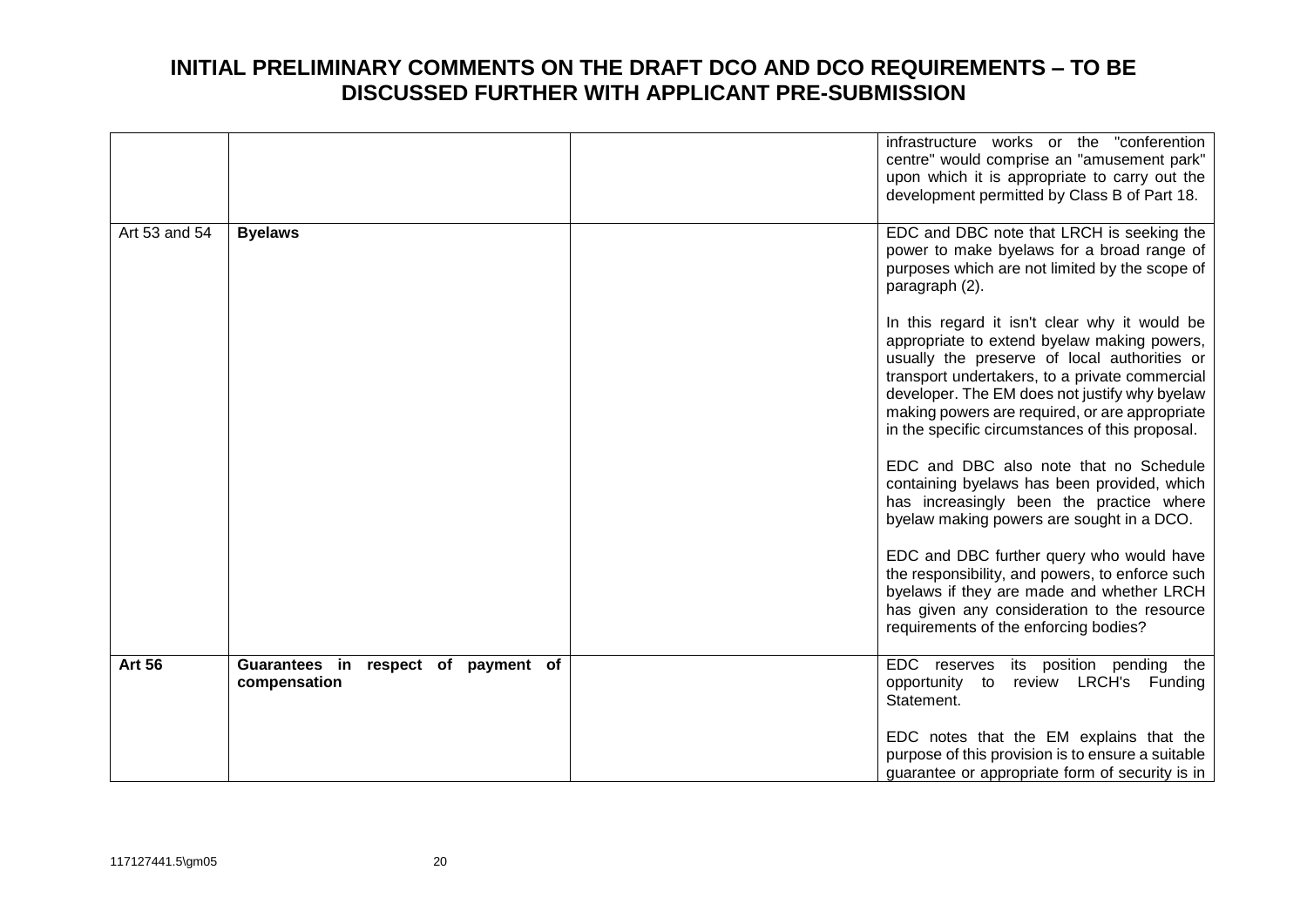|  | place prior to the exercise of compulsory<br>acquisition powers. The relevant powers are<br>listed in paragraph (2).                                                                 |
|--|--------------------------------------------------------------------------------------------------------------------------------------------------------------------------------------|
|  | It should be noted that other powers within the<br>draft DCO would also give rise to a right to<br>compensation for compulsory interferences<br>with interests in land, for example: |
|  | article 16 (permanent stopping up of<br>$\bullet$<br>streets and rights of access);                                                                                                  |
|  | article 17 (permanent stopping up of<br>$\bullet$<br>streets and rights of access);                                                                                                  |
|  | 21(protective<br>works<br>article<br>to<br>$\bullet$<br>buildings);                                                                                                                  |
|  | article 22 (authority to survey and<br>investigate land);                                                                                                                            |
|  | 24<br>article<br>(power<br>to<br>override<br>$\bullet$<br>easements and other rights);                                                                                               |
|  | article 37 (recovery of costs of new<br>$\bullet$<br>connection);                                                                                                                    |
|  | article 41 (temporary closure of, and<br>$\bullet$<br>works in, the River Thames;                                                                                                    |
|  | article 42 (felling or lopping trees); and                                                                                                                                           |
|  | article 43 (trees subject to tree<br>preservation orders).                                                                                                                           |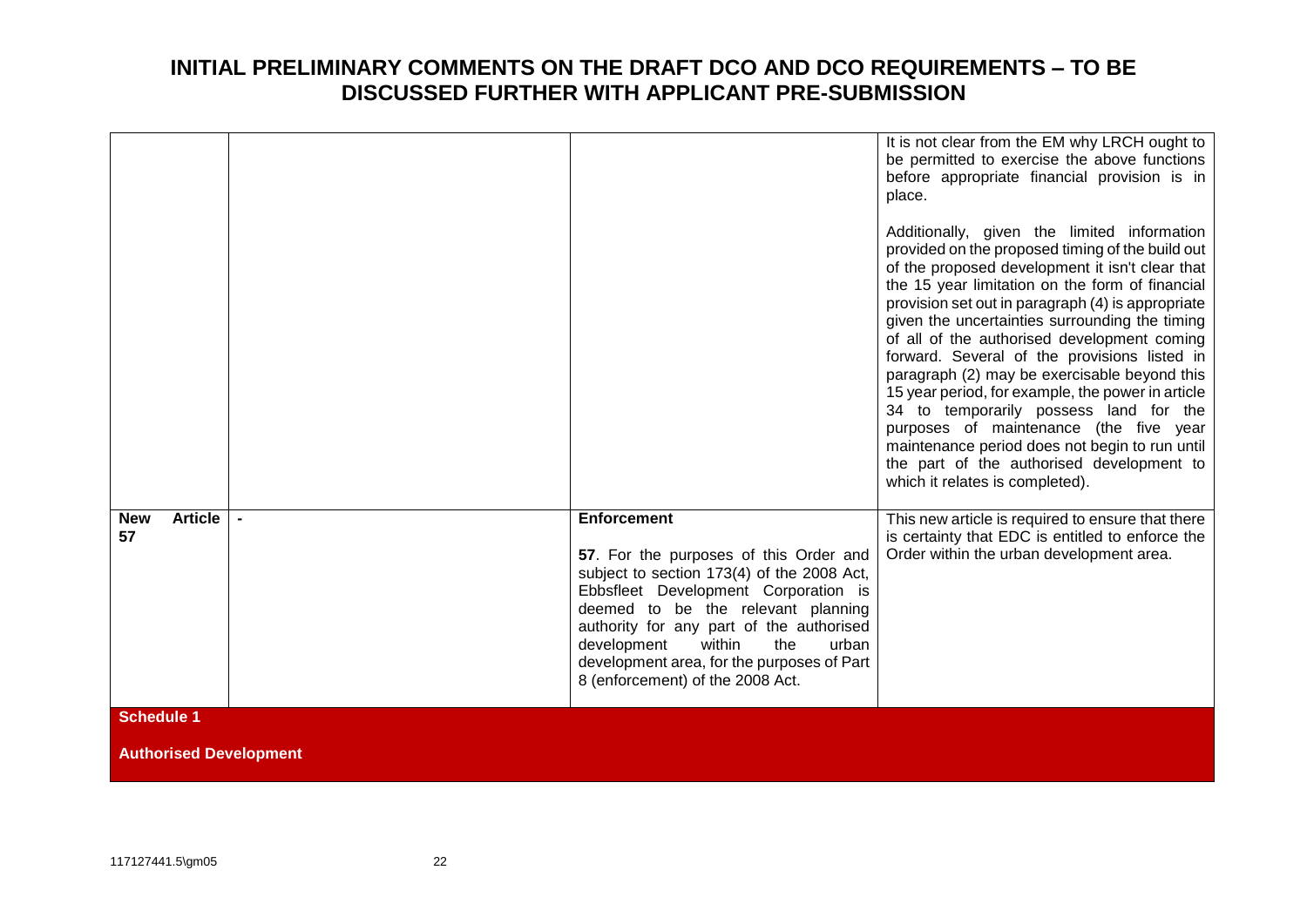| Schedule 1 |  | Given the limited information available and the<br>absence of other key plans that establish the<br>spatial<br>parameters of the<br>proposed<br>development it is difficult for EDC and DBC to<br>comment on Schedule 1 in detail. In that<br>context the following observations are offered.                                                                                                                                           |
|------------|--|-----------------------------------------------------------------------------------------------------------------------------------------------------------------------------------------------------------------------------------------------------------------------------------------------------------------------------------------------------------------------------------------------------------------------------------------|
|            |  | Schedule 1 ought to acknowledge the urban<br>development area of Ebbsfleet Development<br>Corporation.                                                                                                                                                                                                                                                                                                                                  |
|            |  | It is noted that there is an inconsistent<br>approach to defining the maximum areas of the<br>numbered works e.g. Work No.2 is expressed<br>as being "the construction of buildings and<br>facilities for tourism and leisure uses up to 22<br>ha in area include-" whereas other descriptions<br>of numbered works do not contain such helpful<br>clarifications.                                                                      |
|            |  | The works listed under the heading "other<br>relevant works" are of concern, in particular the<br>very widely drawn paragraph (u) which would<br>authorise anything necessary or expedient for<br>the "use" of the authorised development.                                                                                                                                                                                              |
|            |  | Finally it is noted that the LRCH is not<br>specifying the location of construction<br>compounds. Given that such compounds are<br>likely to be a concentration of environmental<br>effects relating to noise, air quality, traffic, the<br>water environment, and subsequent effects on<br>ecology, it will be important that the flexibility to<br>site such compounds anywhere within the<br>Order limits is clearly assessed in the |
|            |  | environmental statement and appropriate                                                                                                                                                                                                                                                                                                                                                                                                 |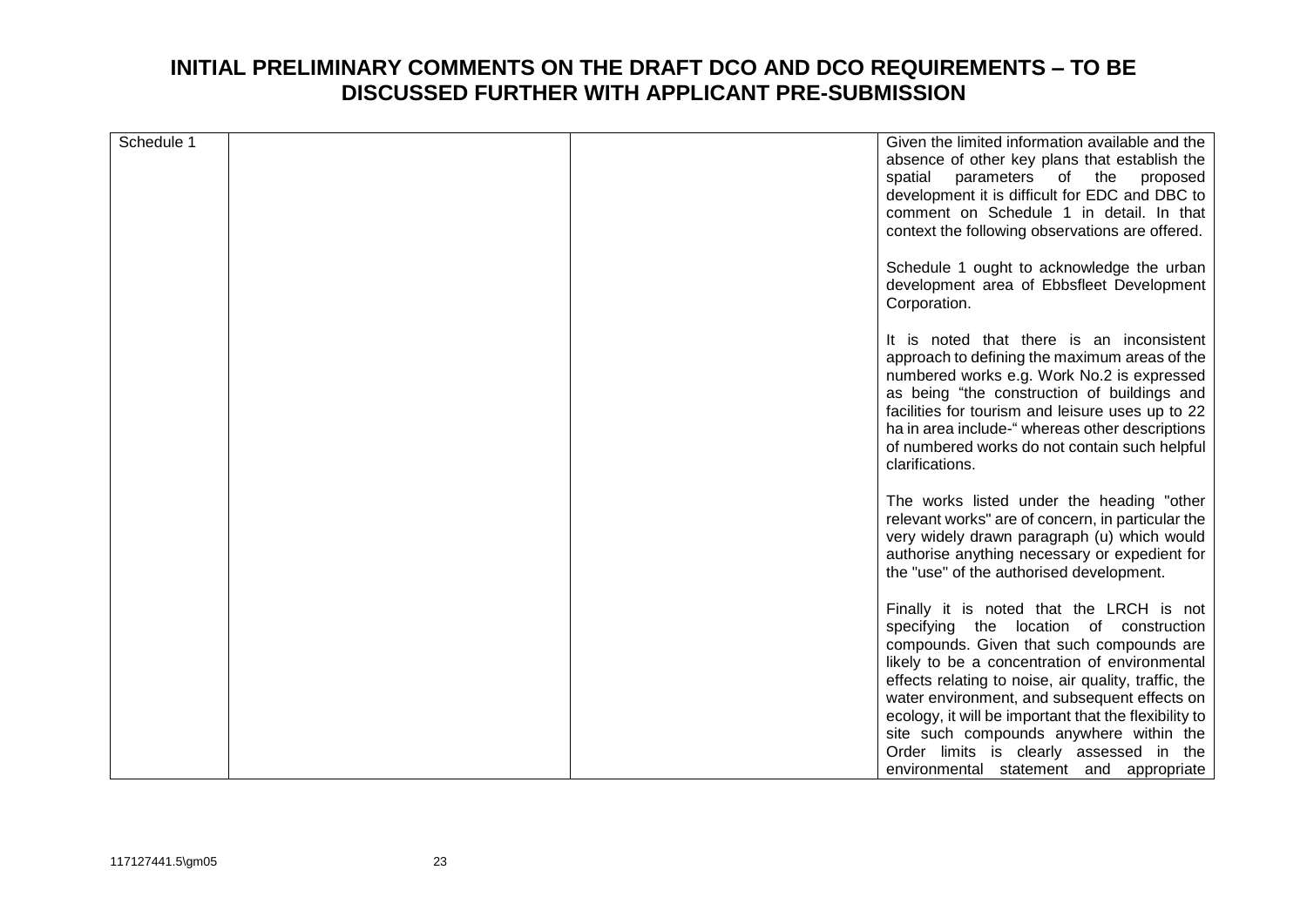|                              |                                                          |                                                                                                                                                                               | enforceable measures are in place to mitigate<br>and regulate those environmental effects.                                                                                                                                                                                                                                                                                                                                                                                     |
|------------------------------|----------------------------------------------------------|-------------------------------------------------------------------------------------------------------------------------------------------------------------------------------|--------------------------------------------------------------------------------------------------------------------------------------------------------------------------------------------------------------------------------------------------------------------------------------------------------------------------------------------------------------------------------------------------------------------------------------------------------------------------------|
| <b>Schedule 2</b>            |                                                          |                                                                                                                                                                               |                                                                                                                                                                                                                                                                                                                                                                                                                                                                                |
| <b>Part 1 - Requirements</b> |                                                          |                                                                                                                                                                               |                                                                                                                                                                                                                                                                                                                                                                                                                                                                                |
| General                      | "No phase of the authorised development may<br>commence" | "No part of the authorised development is<br>to be commenced until a [written scheme]<br>for the phase containing that part of the<br>authorised development is approved by " | EDC and DBC note that it is LRCH's intention<br>to bring forward the authorised development in<br>phases. EDC has no concerns with the<br>principle of that approach.                                                                                                                                                                                                                                                                                                          |
|                              |                                                          |                                                                                                                                                                               | However, it does have some concerns that the<br>use of the term "No phase of the authorised<br>development may commence" as the trigger for<br>the obligation to discharge requirements is<br>uncertain. This is because the term "phase" is<br>defined by reference to the written scheme to<br>be submitted under requirement 5. If no<br>scheme is submitted, yet nonetheless<br>development commences, the requirements<br>featuring that drafting would be unenforceable. |
|                              |                                                          |                                                                                                                                                                               | EDC and DBC have suggested the outline of<br>an approach and would expect LRCH to<br>address the point wherever it arises in the<br>requirements for the draft DCO submitted with<br>its application for development consent (save<br>in requirement 5 itself for which a different<br>approach would be appropriate – see below).                                                                                                                                             |
| R <sub>1</sub>               | Interpretation                                           |                                                                                                                                                                               | LRCH should provide a definition for<br>"operational use" so it is clear what is meant by<br>that trigger when it is employed in the<br>requirements                                                                                                                                                                                                                                                                                                                           |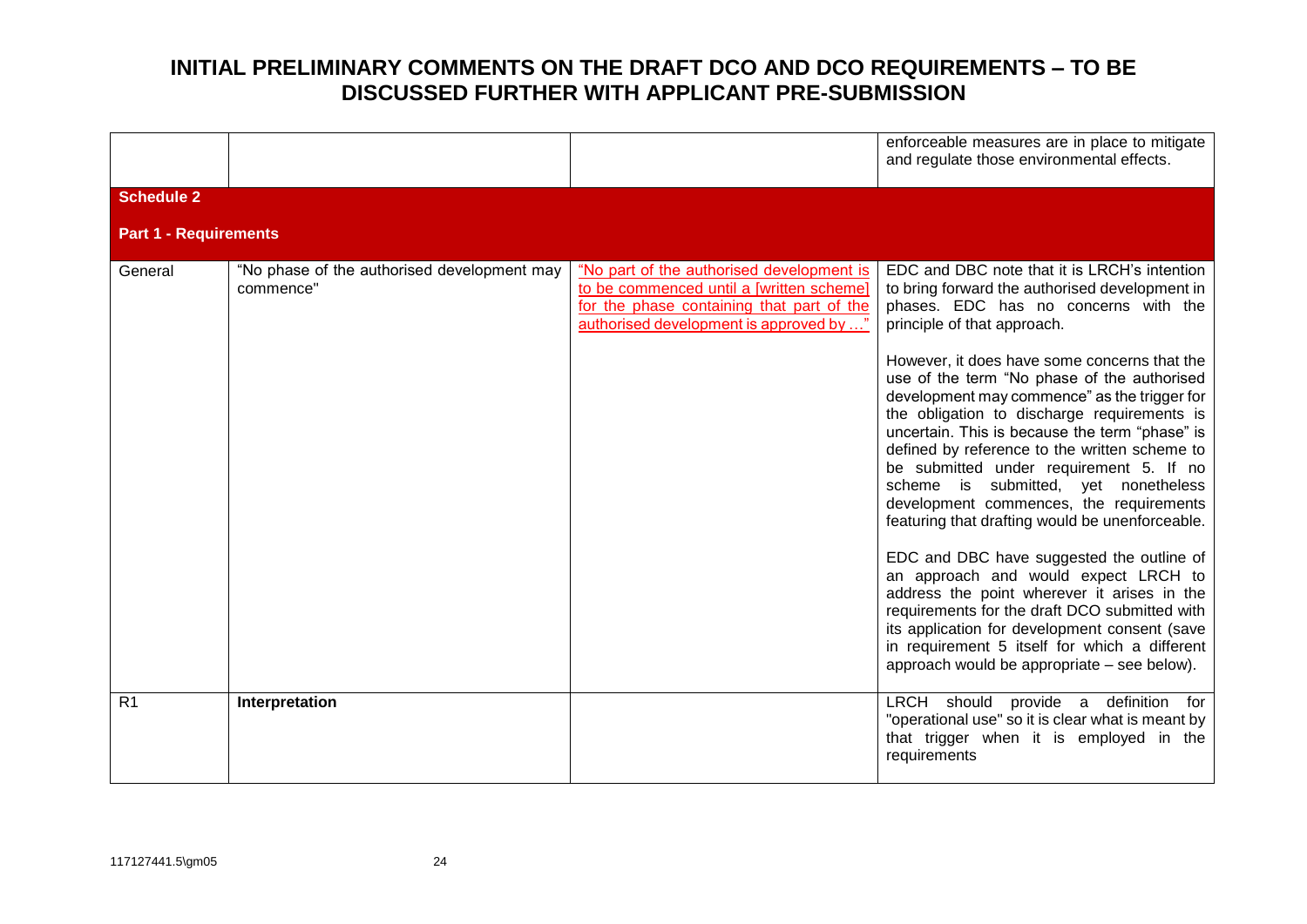| $\overline{R2}$ | <b>Time limits</b>                             | <b>Time limits</b>                           |                                                    |
|-----------------|------------------------------------------------|----------------------------------------------|----------------------------------------------------|
|                 |                                                |                                              | In order to reflect the assumed development        |
|                 |                                                |                                              | timescales in the consultation documents,          |
|                 | authorised<br>development<br>2.<br>The<br>must | $2-$ (1) The authorised development must     | development needs to commence within the           |
|                 | commence no later than the expiration of 5     | commence no later than the expiration of     | standard 3 years, not 5 years.                     |
|                 | years beginning with the date that this Order  | 53 years beginning with the date that this   |                                                    |
|                 | comes into force.                              | Order comes into force.                      | In addition, uncertainties surrounding when,       |
|                 |                                                |                                              | whether and what form LRCH's proposals for         |
|                 |                                                | <b>Each</b> phase of the authorised          | the development of Swanscombe peninsula            |
|                 |                                                | approved<br>development<br>pursuant to       | would come forward have persisted for many         |
|                 |                                                | Requirement 5 must not commence after        | years, since at least from the date of the         |
|                 |                                                | the expiry of the period of 2 years from the | Secretary of State's section 35 Planning Act       |
|                 |                                                | date specified in the delivery programme     | 2008 direction in May 2014. This has exerted a     |
|                 |                                                | for that phase approved by the relevant      | blighting influence on the development of          |
|                 |                                                | authority pursuant to Requirement 5.         | EDC's development area. If LRCH's proposals        |
|                 |                                                |                                              | are granted development consent then it is         |
|                 |                                                |                                              | important that they are progressed promptly to     |
|                 |                                                |                                              | limit any further harm caused by uncertainty.      |
|                 |                                                |                                              |                                                    |
|                 |                                                |                                              | As such, it is considered that a standard three    |
|                 |                                                |                                              | year time limit on commencement is required.       |
|                 |                                                |                                              |                                                    |
|                 |                                                |                                              | A 3 year commencement limit would not wholly       |
|                 |                                                |                                              | address this concern, as only modest               |
|                 |                                                |                                              | operations on the land would be sufficient to      |
|                 |                                                |                                              | meet the definition of "commence" in article       |
|                 |                                                |                                              | $2(1)$ .<br>Consequently,<br>further<br>phasing    |
|                 |                                                |                                              | requirements are proposed, please see              |
|                 |                                                |                                              | requirement 5 below.                               |
|                 |                                                |                                              |                                                    |
| R <sub>3</sub>  | <b>Design drawings</b>                         | Design drawings                              | EDC and DBC notes that the design drawings         |
|                 |                                                |                                              | referred to in this requirement have not been      |
|                 | 3.—(1) Subject to Requirement 4, the           | 3.-(1) Subject to Requirement 4, the         | published for consultation. Consequently, EDC      |
|                 | authorised development must be carried out in  | authorised development must be carried       | reserves its position to comment further once      |
|                 | general accordance with the design drawings.   | out in general accordance with the design    | that further level of detail becomes available. It |
|                 |                                                |                                              | is not clear at this stage which parts of the      |
|                 |                                                | drawings.                                    |                                                    |
|                 |                                                |                                              |                                                    |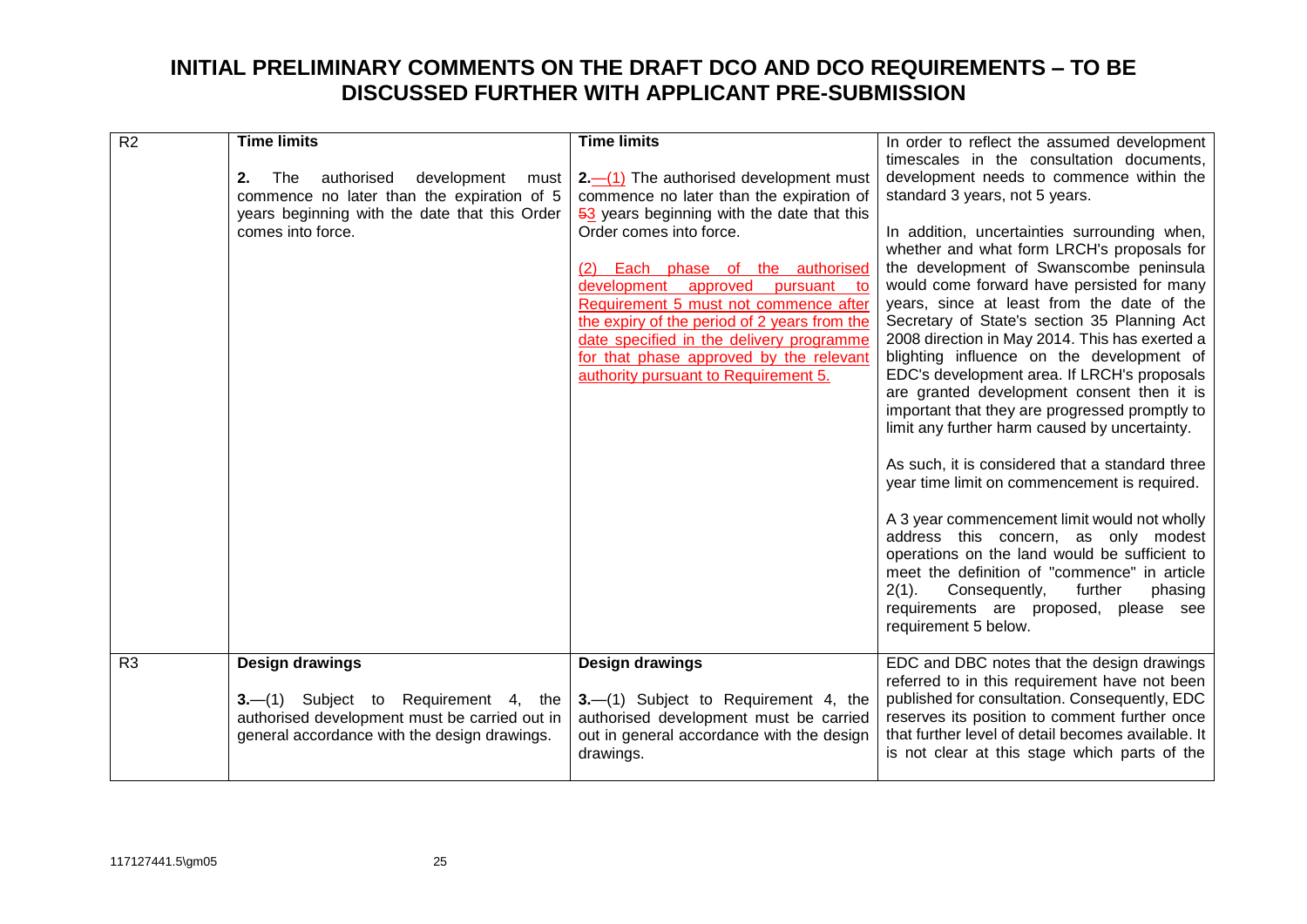|                | (2) The authorised development will not be in<br>general accordance with the design drawings to<br>the extent that any departure from the design<br>drawings gives rise to any materially new or<br>different environmental effects from those<br>assessed in the Environmental Statement. | (2) Without prejudice to the generality of<br>(1)<br>paragraph<br>$\mp$ the<br>authorised<br>development will not be in general<br>accordance with the design drawings to the<br>extent that any departure from the design<br>drawings gives rise to any materially new<br>or different environmental effects from<br>those assessed in the Environmental<br>Statement. | authorised<br>development<br>would<br>be<br>encompassed by the design drawings.<br>In the meanwhile EDC and DBC offer the<br>following observations. At this stage EDC has<br>significant concerns that only "general<br>accordance" is required with the design<br>drawings, but welcomes the confirmation that a<br>materially new or<br>materially<br>different<br>environmental effect would<br>constitute a<br>"general<br>accordance".<br>departure<br>from<br>However, EDC and DBC is concerned that this<br>is an exclusive test, that is to say, it sets the<br>yardstick by which "general accordance" is<br>measured only in terms of environmental<br>effects. While environmental effects are<br>important, it can be envisaged that departures<br>from the design drawings could be material in<br>planning terms in respect of the proper<br>management of the emerging Ebbsfleet<br>Garden City, yet not hitting the high threshold<br>of a materially new or different environmental<br>effect. At a minimum, paragraph (2) should be<br>amended to make it clear that other factors<br>may be of relevance to the determination of<br>"general accordance" with the design<br>drawings. |
|----------------|--------------------------------------------------------------------------------------------------------------------------------------------------------------------------------------------------------------------------------------------------------------------------------------------|-------------------------------------------------------------------------------------------------------------------------------------------------------------------------------------------------------------------------------------------------------------------------------------------------------------------------------------------------------------------------|-----------------------------------------------------------------------------------------------------------------------------------------------------------------------------------------------------------------------------------------------------------------------------------------------------------------------------------------------------------------------------------------------------------------------------------------------------------------------------------------------------------------------------------------------------------------------------------------------------------------------------------------------------------------------------------------------------------------------------------------------------------------------------------------------------------------------------------------------------------------------------------------------------------------------------------------------------------------------------------------------------------------------------------------------------------------------------------------------------------------------------------------------------------------------------------------------------------|
| R <sub>4</sub> | Detailed design approval<br>4. (1) The details of Works Nos. 1 and 2 must<br>be in accordance with the detailed design                                                                                                                                                                     | Detailed design approval<br>4.-(1) The detailed design of the<br>authorised development Works Nos. 1 and                                                                                                                                                                                                                                                                | EDC welcomes the general principle of the<br>requirement for the detailed design to be in<br>accordance with the detailed design statement.                                                                                                                                                                                                                                                                                                                                                                                                                                                                                                                                                                                                                                                                                                                                                                                                                                                                                                                                                                                                                                                               |
|                | statement (Document X.X) as may be reviewed<br>and updated by the undertaker in agreement<br>with the relevant planning authorities.                                                                                                                                                       | 2 must be in accordance with the detailed<br>design statement (Document X.X) as may<br>be reviewed and updated by<br>the<br>undertaker in agreement with<br>and                                                                                                                                                                                                         | However it has a number of concerns with the<br>requirement as currently drafted.                                                                                                                                                                                                                                                                                                                                                                                                                                                                                                                                                                                                                                                                                                                                                                                                                                                                                                                                                                                                                                                                                                                         |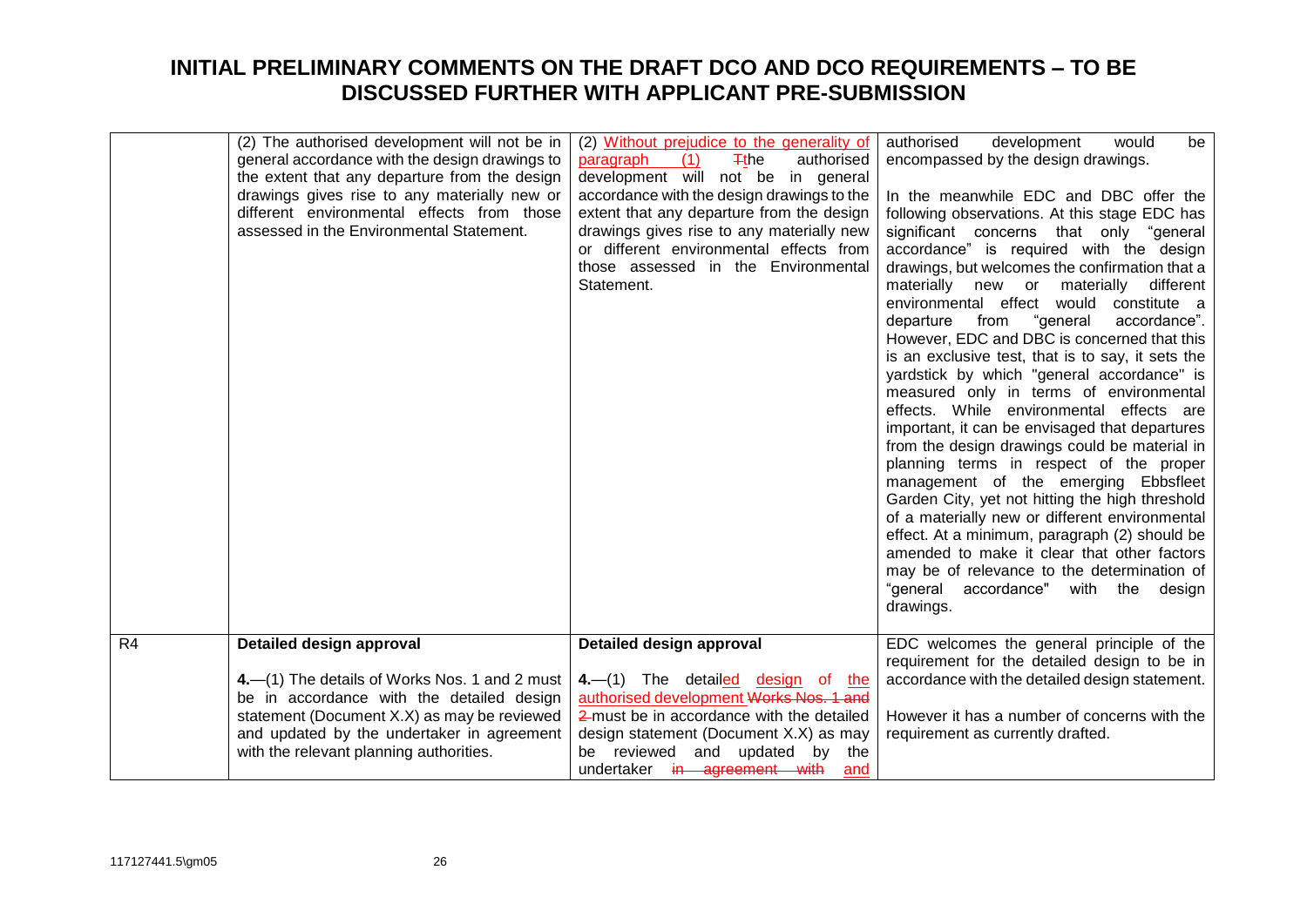| (2) The details of each work must include details<br>of the following, if they form part of the work- | approved by the relevant planning<br>authorities.                                           | Firstly, it would appear to be the case that<br>LRCH intends to produce the detailed design<br>statement with its application for development |
|-------------------------------------------------------------------------------------------------------|---------------------------------------------------------------------------------------------|-----------------------------------------------------------------------------------------------------------------------------------------------|
| (a) events spaces;                                                                                    | (2) The details of each work must include<br>details of the following, if they form part of | consent and that the document would become<br>a document certified under the Order, should it                                                 |
| (b) themed rides and attractions;                                                                     | the work-                                                                                   | be made. EDC and DBC would welcome early<br>consultation on the substance of the detailed                                                     |
| (c) entertainment venues;                                                                             | (a) events spaces;                                                                          | design statement in advance of the submission<br>of LRCH's application. EDC and DBC's further                                                 |
| (d) cinemas;                                                                                          | (b) themed rides and attractions;                                                           | comments below are without prejudice to any<br>further comments it may have once it has had                                                   |
| (e) theatres;                                                                                         | (c) entertainment venues;                                                                   | sight of the detailed design statement.                                                                                                       |
| (f) night clubs;                                                                                      | (d) cinemas;                                                                                | Notwithstanding their in principle support of an<br>appropriate design statement, EDC and DBC                                                 |
| (g) retail facilities;                                                                                | (e) theatres;                                                                               | would expect that the relevant planning<br>authorities ought to also be responsible for                                                       |
| (h) dining facilities;                                                                                | (f) night clubs;                                                                            | approving the detailed design itself, before<br>commencement.                                                                                 |
| (i) entertainment facilities;                                                                         | (g) retail facilities;                                                                      | Secondly, EDC has concerns regarding the                                                                                                      |
| (i) visitor entrance areas;                                                                           | (h) dining facilities;                                                                      | propriety of the detailed design statement<br>being "reviewed and updated by agreement                                                        |
| (k) hotels;                                                                                           | (i) entertainment facilities;                                                               | with the relevant planning authorities". To the<br>extent that the document is to be updated it                                               |
| (I) hard and soft landscaping;                                                                        | (i) visitor entrance areas;                                                                 | should be via a formal application under the<br>requirements to which Part 2 of Schedule 2                                                    |
| (m) pedestrian and cycle access routes and<br>infrastructure;                                         | (k) hotels;                                                                                 | applies. This is to ensure that any updates are<br>appropriately considered and consulted upon.                                               |
| (n) built development design (including external                                                      | (I) hard and soft landscaping;                                                              | This is particularly important given that the<br>proposed development straddles multiple local                                                |
| materials and sustainable energy measures)<br>and layout;                                             | (m) pedestrian and cycle access routes<br>and infrastructure;                               | planning authority areas.<br>Thirdly, sub-paragraph (3) is drafted in                                                                         |
| (o) site levels and finished floor levels;                                                            |                                                                                             | confusing language and lacks certainty. It is<br>unnecessary to refer to any updated detailed                                                 |
|                                                                                                       |                                                                                             |                                                                                                                                               |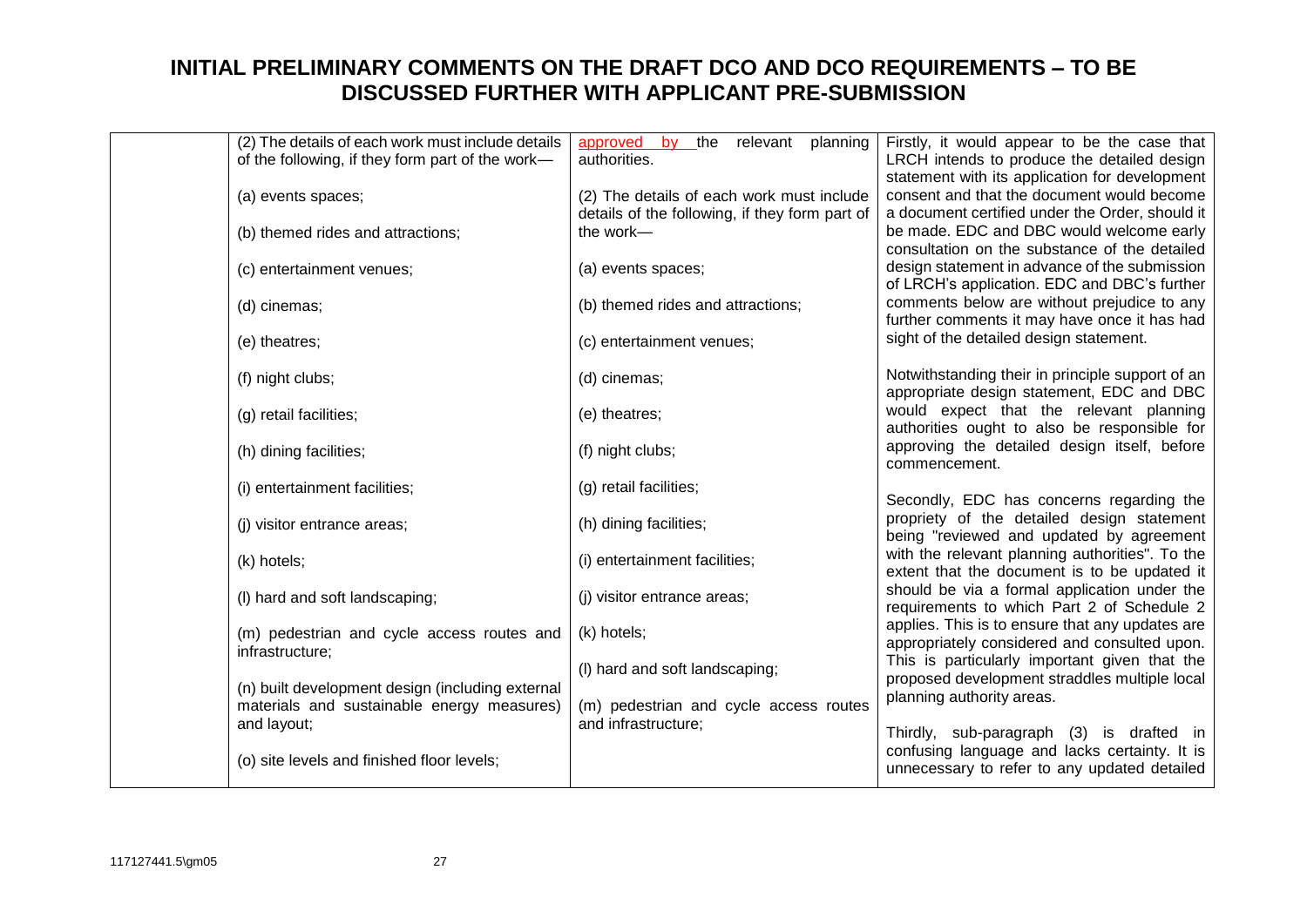| (p) buildings and structure elevations;          | (n) built development design (including     | design statement as this matter is covered in                                            |
|--------------------------------------------------|---------------------------------------------|------------------------------------------------------------------------------------------|
|                                                  | external materials and sustainable energy   | requirement 1(3). EDC has suggested                                                      |
| (q) surface and foul drainage; and               | measures) and layout;                       | proposed amendments to refer to the                                                      |
|                                                  |                                             | development being carried out in accordance                                              |
| (r) fencing, walls and other means of enclosure. | (o) site levels and finished floor levels;  | with the approved detailed design statement to                                           |
|                                                  |                                             | achieve this.                                                                            |
| (3) Any works carried out in accordance with the | (p) buildings and structure elevations;     |                                                                                          |
| approved design must be carried out in           |                                             | Fourthly, LRCH have not justified why only                                               |
| accordance with the approved design or with      | (q) surface and foul drainage; and          | Work Nos. 1 and 2 are to be governed by a                                                |
| any amended design that may subsequently be      |                                             | detailed design statement or approved by the<br>relevant planning authority. EDC and DBC |
| approved by the relevant planning authority.     | (r) fencing, walls and other means of       | consider that such measures should extend to                                             |
|                                                  | enclosure.                                  | the whole of the authorised development.                                                 |
|                                                  | (3) Any works The authorised development    |                                                                                          |
|                                                  | must be constructed carried out in          | Finally, EDC notes that paragraph 4(2)(f) refers                                         |
|                                                  | accordance with the approved detailed       | to "nightclubs" which are not expressly                                                  |
|                                                  | design statement. must be carried out in    | provided for in Schedule 1 (authorised                                                   |
|                                                  | accordance with the approved design or      | development) and, if such is proposed, it ought                                          |
|                                                  | with any amended design that may            | to be.                                                                                   |
|                                                  | subsequently be approved by the relevant    |                                                                                          |
|                                                  | planning authority.                         |                                                                                          |
|                                                  | (4) No part of the authorised development   |                                                                                          |
|                                                  | is to be commenced until written details of |                                                                                          |
|                                                  | the design to be constructed for the phase  |                                                                                          |
|                                                  | containing that part of the authorised      |                                                                                          |
|                                                  | development have been approved by the       |                                                                                          |
|                                                  | relevant planning authority.                |                                                                                          |
|                                                  |                                             |                                                                                          |
|                                                  | (5) The written details referred to in      |                                                                                          |
|                                                  | paragraph (4) must include-                 |                                                                                          |
|                                                  | a visual illustration, including<br>(a)     |                                                                                          |
|                                                  | annotation, of how the proposals respond    |                                                                                          |
|                                                  | to the context and the design framework     |                                                                                          |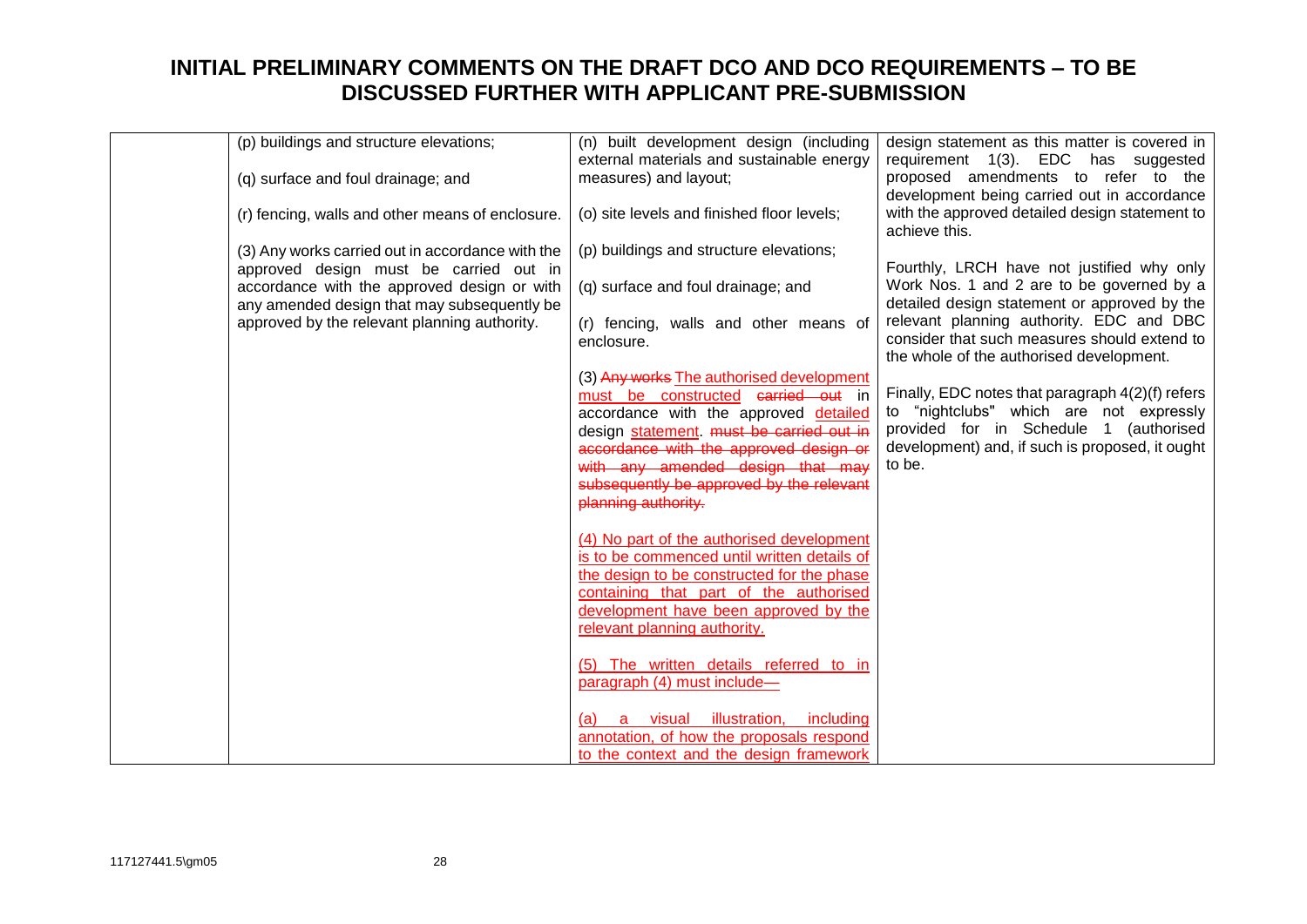|                |                                                                                                                                                                                                                                                                                                                                                                                         | established within the master planning<br>design statement;                                                                                                                                                                                                                                                                                                                                                                                             |                                                                                                                                                                                                                                                                                                                                                                                                                                                                                                                                                                                                                                                                                  |
|----------------|-----------------------------------------------------------------------------------------------------------------------------------------------------------------------------------------------------------------------------------------------------------------------------------------------------------------------------------------------------------------------------------------|---------------------------------------------------------------------------------------------------------------------------------------------------------------------------------------------------------------------------------------------------------------------------------------------------------------------------------------------------------------------------------------------------------------------------------------------------------|----------------------------------------------------------------------------------------------------------------------------------------------------------------------------------------------------------------------------------------------------------------------------------------------------------------------------------------------------------------------------------------------------------------------------------------------------------------------------------------------------------------------------------------------------------------------------------------------------------------------------------------------------------------------------------|
|                |                                                                                                                                                                                                                                                                                                                                                                                         | (b) proposed uses, floor space and<br><b>locations</b>                                                                                                                                                                                                                                                                                                                                                                                                  |                                                                                                                                                                                                                                                                                                                                                                                                                                                                                                                                                                                                                                                                                  |
|                |                                                                                                                                                                                                                                                                                                                                                                                         | (c) site levels and finished floor levels;                                                                                                                                                                                                                                                                                                                                                                                                              |                                                                                                                                                                                                                                                                                                                                                                                                                                                                                                                                                                                                                                                                                  |
|                |                                                                                                                                                                                                                                                                                                                                                                                         | (d) buildings and structure elevations;                                                                                                                                                                                                                                                                                                                                                                                                                 |                                                                                                                                                                                                                                                                                                                                                                                                                                                                                                                                                                                                                                                                                  |
|                |                                                                                                                                                                                                                                                                                                                                                                                         | (e) fencing, walls and other means of<br>enclosure;                                                                                                                                                                                                                                                                                                                                                                                                     |                                                                                                                                                                                                                                                                                                                                                                                                                                                                                                                                                                                                                                                                                  |
|                |                                                                                                                                                                                                                                                                                                                                                                                         | (f) finishes and materials;                                                                                                                                                                                                                                                                                                                                                                                                                             |                                                                                                                                                                                                                                                                                                                                                                                                                                                                                                                                                                                                                                                                                  |
|                |                                                                                                                                                                                                                                                                                                                                                                                         |                                                                                                                                                                                                                                                                                                                                                                                                                                                         |                                                                                                                                                                                                                                                                                                                                                                                                                                                                                                                                                                                                                                                                                  |
| R <sub>5</sub> | <b>Phases of the development</b><br>$5-(1)$ No phase of the<br>authorised<br>development may commence until a written<br>scheme setting out all the phases of the<br>authorised development has been submitted to<br>and approved by the relevant planning<br>authority.<br>(2) The written scheme must include phasing<br>details of-<br>(a) ecological mitigation;<br>(b) earthworks; | $5-$ (1) No part $phase$ -of the authorised<br>development may is to be commenced<br>until a written scheme setting out all the<br>phases of the authorised development has<br>been submitted to and approved by the<br>relevant planning authority.<br>(2) The written scheme must include<br>phasing details of-<br>(a) ecological mitigation;<br>(b) earthworks;<br>(c) details of the development to be<br>constructed in each phase to include the | <b>EDC</b><br>welcomes<br>the<br>principle<br>of this<br>requirement, which would require LRCH to<br>submit a phasing plan, setting out phasing<br>details<br>including<br>ecological<br>mitigation,<br>earthworks, drainage and mains services.<br>However EDC and DBC do have concerns with<br>the drafting and with the scope of what must be<br>included in the phasing scheme.<br>In terms of the drafting, the "trigger" point of "no<br>phase of the authorised development may<br>commence" is defective. "Phase" is defined<br>in paragraph 1(1) by reference to the written<br>scheme to be approved under requirement 5. It<br>is therefore circular. If LRCH were to |
|                | (c) surface water and foul drainage; and                                                                                                                                                                                                                                                                                                                                                | quantum of floor space for use for each of<br>the following purposes-                                                                                                                                                                                                                                                                                                                                                                                   | commence construction without first having<br>obtained the approval of the phasing scheme,<br>there would be no "phase" against which                                                                                                                                                                                                                                                                                                                                                                                                                                                                                                                                            |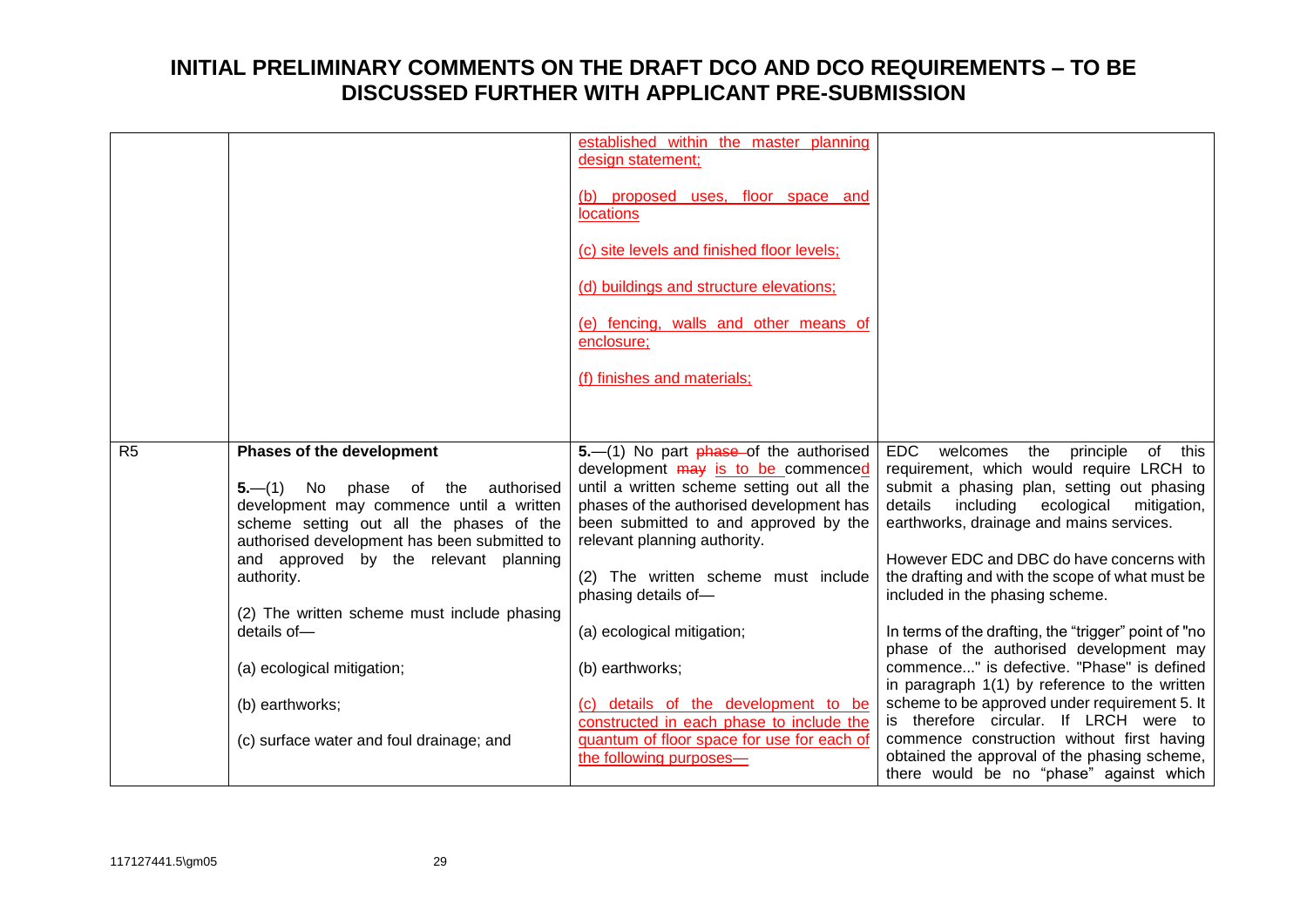| (d) mains services.                                                                         | (i) events spaces;                                                                | compliance would be measured. EDC has<br>suggested amendments to address this issue.           |
|---------------------------------------------------------------------------------------------|-----------------------------------------------------------------------------------|------------------------------------------------------------------------------------------------|
| (3) The authorised development must be<br>carried out in accordance with the phasing plan   | (ii) themed rides;                                                                | Additionally, paragraph (3) refers to a "phasing                                               |
| and the written scheme as approved from time<br>to time in writing by the relevant planning | (iii) entertainment venues;                                                       | plan" and it is not apparent whether this is<br>intended to be a separate document (in which   |
| authority.                                                                                  | (iv) theatres;                                                                    | case it ought to be subject to approval under<br>paragraph (1)) or part of the written scheme. |
|                                                                                             | (v) cinemas;                                                                      | For the reasons outlined above in respect of                                                   |
|                                                                                             | (vi) ancillary retail;                                                            | requirement 2, EDC and DBC consider that it<br>is of paramount importance that appropriate     |
|                                                                                             | $(v)$ dining;                                                                     | provisions are in place to ensure that adequate<br>detail of each phase is provided, that each |
|                                                                                             | (vi) entertainment facilities;                                                    | phase is completed and brought into operation<br>promptly and that appropriate provision is    |
|                                                                                             | (vii) guest facilities;                                                           | made for the monitoring of the effectiveness of<br>mitigation employed at each phase.          |
|                                                                                             | (viii) commercial uses ancillary to<br>each of the internal visitor               |                                                                                                |
|                                                                                             | entrance areas referred to Work<br>$No. 1(e)$ ;                                   |                                                                                                |
|                                                                                             | (ix) the quantum of motor vehicle<br>parking spaces;                              |                                                                                                |
|                                                                                             | (x) hotels;                                                                       |                                                                                                |
|                                                                                             | (xi) conferention centre<br>and<br>ancillary accommodation<br>and<br>loading bay; |                                                                                                |
|                                                                                             | (xii) enclosed water park;                                                        |                                                                                                |
|                                                                                             | (xiii) visitor centre;                                                            |                                                                                                |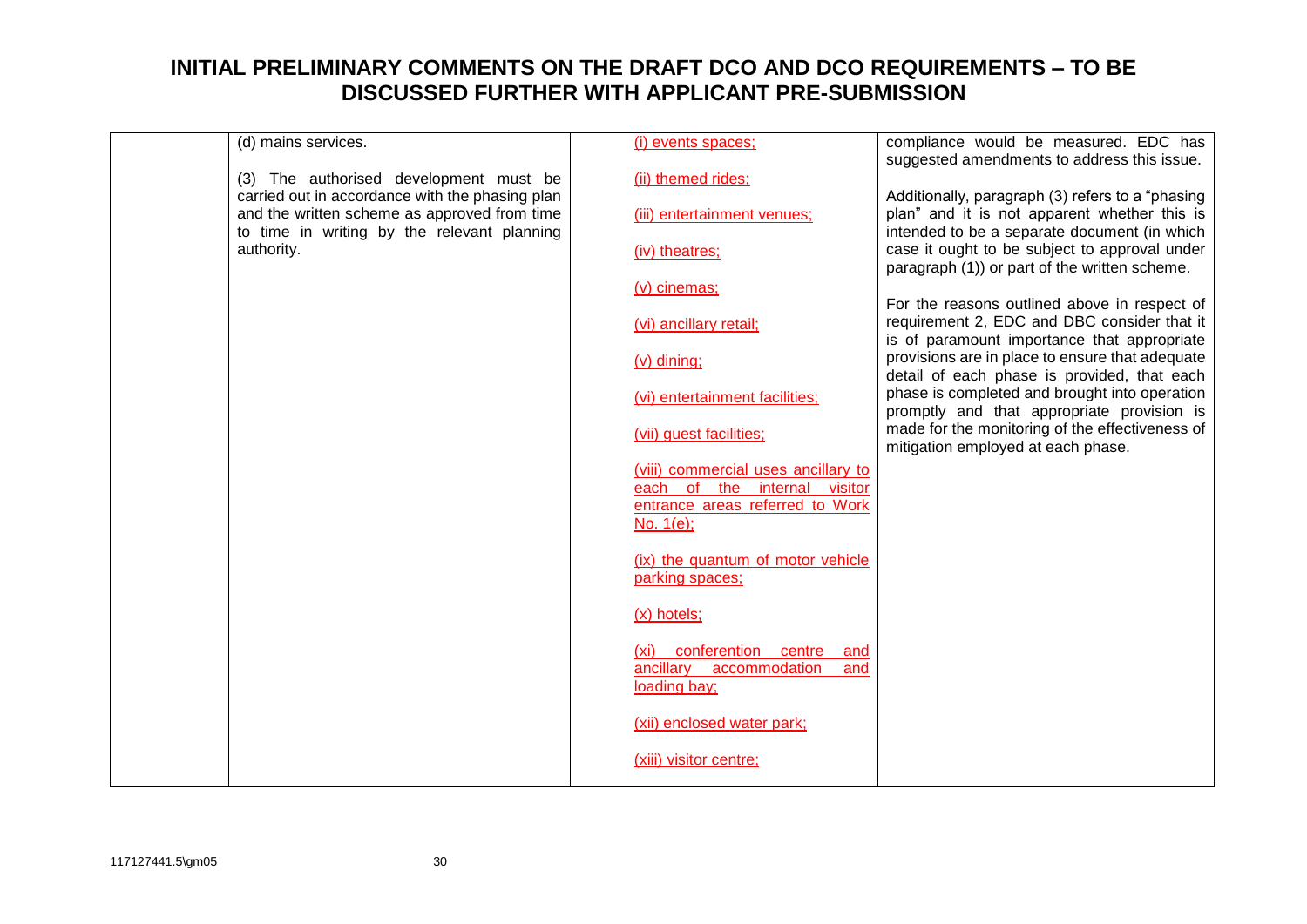|  | (d) (e) surface water and foul drainage; and                                       |  |
|--|------------------------------------------------------------------------------------|--|
|  | (e) (d) mains services;                                                            |  |
|  | (f) confirmation of adequate funding for the                                       |  |
|  | completion of the phase;                                                           |  |
|  |                                                                                    |  |
|  | (f) any other proposed use; and                                                    |  |
|  | details of a programme for the<br>(a)                                              |  |
|  | anticipated implementation, completion                                             |  |
|  | and occupation or use of each phase<br>("delivery programme").                     |  |
|  |                                                                                    |  |
|  | (3) The authorised development must be                                             |  |
|  | carried out in accordance with the phasing                                         |  |
|  | plan and the written scheme as approved                                            |  |
|  | from time to time in writing by the relevant<br>planning authority.                |  |
|  |                                                                                    |  |
|  | (4) Other than the first phase, no phase of                                        |  |
|  | the authorised development may                                                     |  |
|  | commence until the undertaker has                                                  |  |
|  | notified the relevant planning authority in                                        |  |
|  | writing of the completion and operation of<br>the preceding phase and approved the |  |
|  | monitor and manage report referred to in                                           |  |
|  | sub-paragraph (5).                                                                 |  |
|  |                                                                                    |  |
|  | (5) The notification of completion and                                             |  |
|  | operation of a phase referred to in sub-                                           |  |
|  | paragraph (4) must be accompanied by a<br>monitor and manage report detailing the  |  |
|  | environmental and transport impacts of                                             |  |
|  |                                                                                    |  |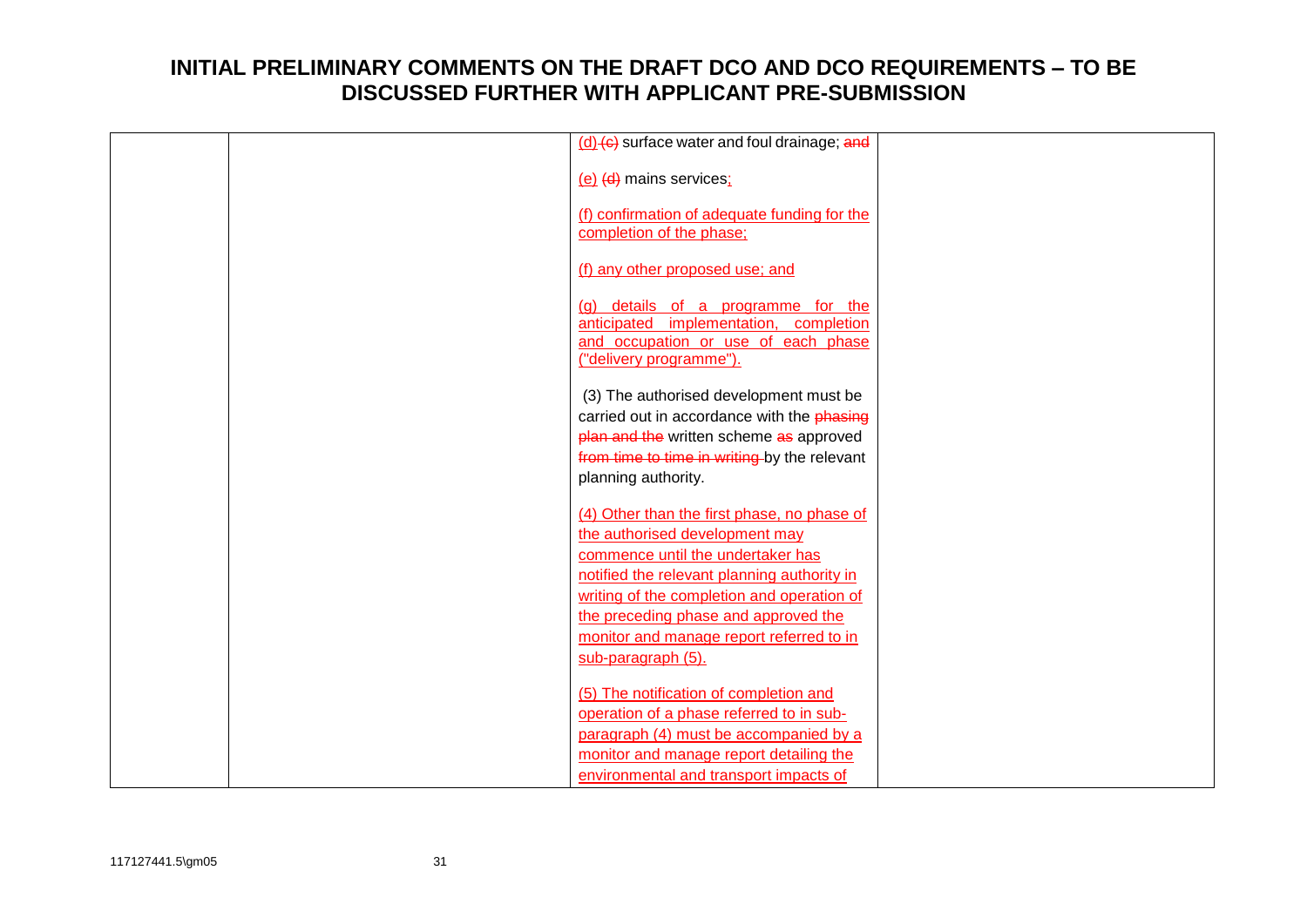|  | the previous phase and the effectiveness    |  |
|--|---------------------------------------------|--|
|  | of the mitigation measures implemented      |  |
|  | to avoid or mitigate such impacts and       |  |
|  | details of any proposed additional, or      |  |
|  | changes to, existing mitigation measures    |  |
|  | to improve the effectiveness of such        |  |
|  | mitigation ("monitor and manage             |  |
|  | mitigation") prior to the commencement of   |  |
|  | the next phase of the authorised            |  |
|  | development and a programme for their       |  |
|  | implementation ("a monitor and manage       |  |
|  | report"). Any approved monitor and          |  |
|  | manage report must be implemented in        |  |
|  | accordance with the approved                |  |
|  | programme.                                  |  |
|  |                                             |  |
|  | (6) If after the expiry of the period of 2  |  |
|  | years from the date specified in the        |  |
|  | delivery programme for commencement         |  |
|  | of a phase approved pursuant to             |  |
|  | Requirement 5, that phase has not           |  |
|  | commenced, the undertaker must not          |  |
|  | construct any works authorised by this      |  |
|  | Order, or exercise any functions under      |  |
|  | this Order in relation to that phase unless |  |
|  | otherwise approved by the relevant          |  |
|  | planning authority.                         |  |
|  |                                             |  |
|  | (7) If, after the expiry of the period of 6 |  |
|  | years from the date of publication of the   |  |
|  | Order the undertaker has commenced but      |  |
|  | not completed the first phase of the        |  |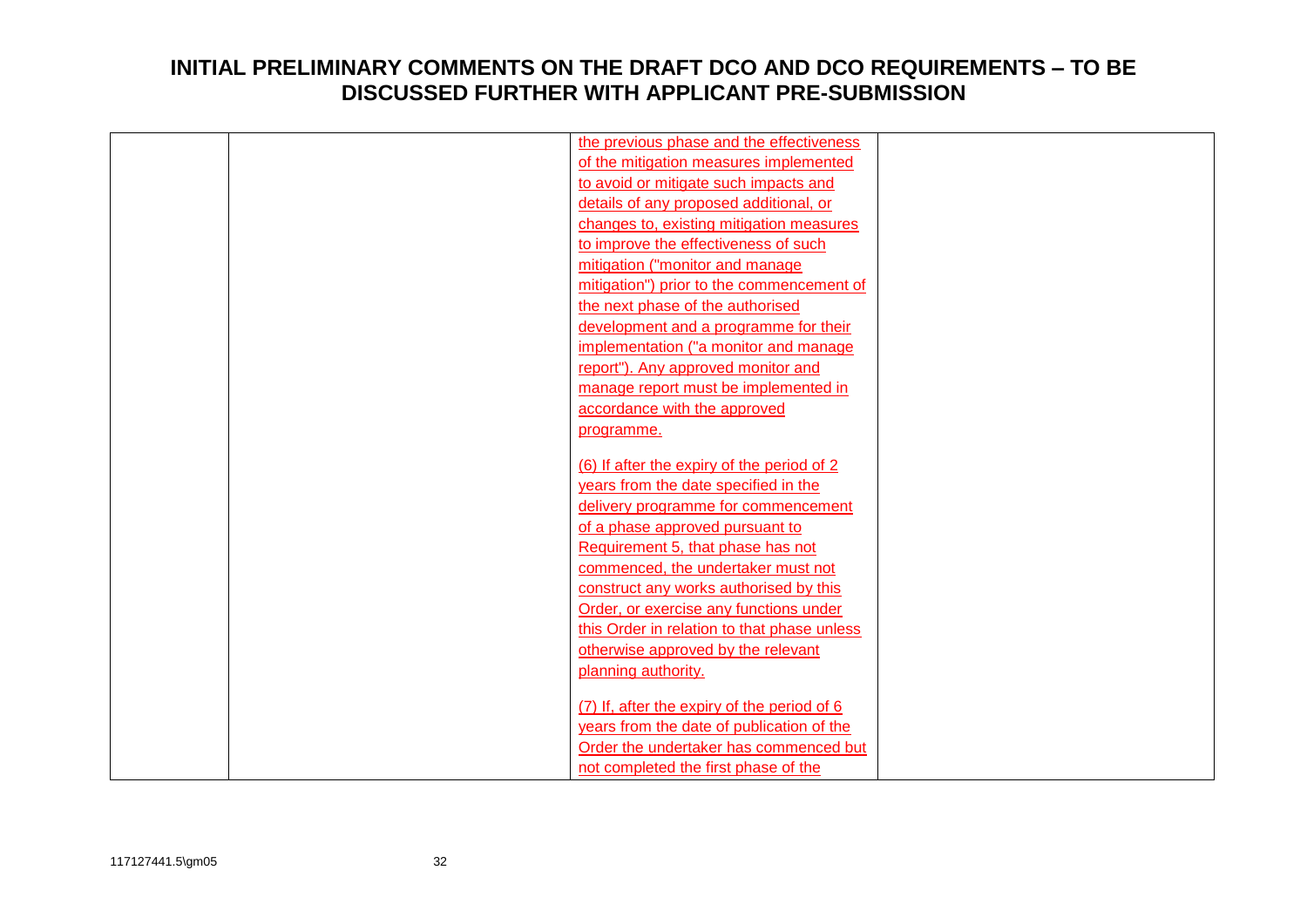|  | authorised development approved                |  |
|--|------------------------------------------------|--|
|  | pursuant to Requirement 5, the                 |  |
|  | undertaker must submit for the approval        |  |
|  | of the relevant planning authority a           |  |
|  | scheme and timetable for either-               |  |
|  |                                                |  |
|  | (i) the decommissioning and removal of         |  |
|  | any part of the first phase which has          |  |
|  | commenced but remains incomplete and           |  |
|  | a restoration scheme for the land upon         |  |
|  | which such phase has been commenced;           |  |
|  | $or$                                           |  |
|  |                                                |  |
|  | (ii) the completion and bringing into use of   |  |
|  | the whole of the first phase of the            |  |
|  | authorised development within a period of      |  |
|  | 8 years from the date of publication of the    |  |
|  | Order.                                         |  |
|  | (8) The undertaker must complete the           |  |
|  | works and operations set out in the            |  |
|  | approved scheme and timetable pursuant         |  |
|  | to sub-paragraph (7) not more than twenty      |  |
|  | four months from the date of such approval     |  |
|  | or such longer or shorter date as has been     |  |
|  |                                                |  |
|  | approved pursuant to sub-paragraph (7)         |  |
|  | including that to the extent it is an approved |  |
|  | requirement that the whole of the first        |  |
|  | phase of the authorised development must       |  |
|  | be completed and brought into use within a     |  |
|  | period of 8 years from the date of             |  |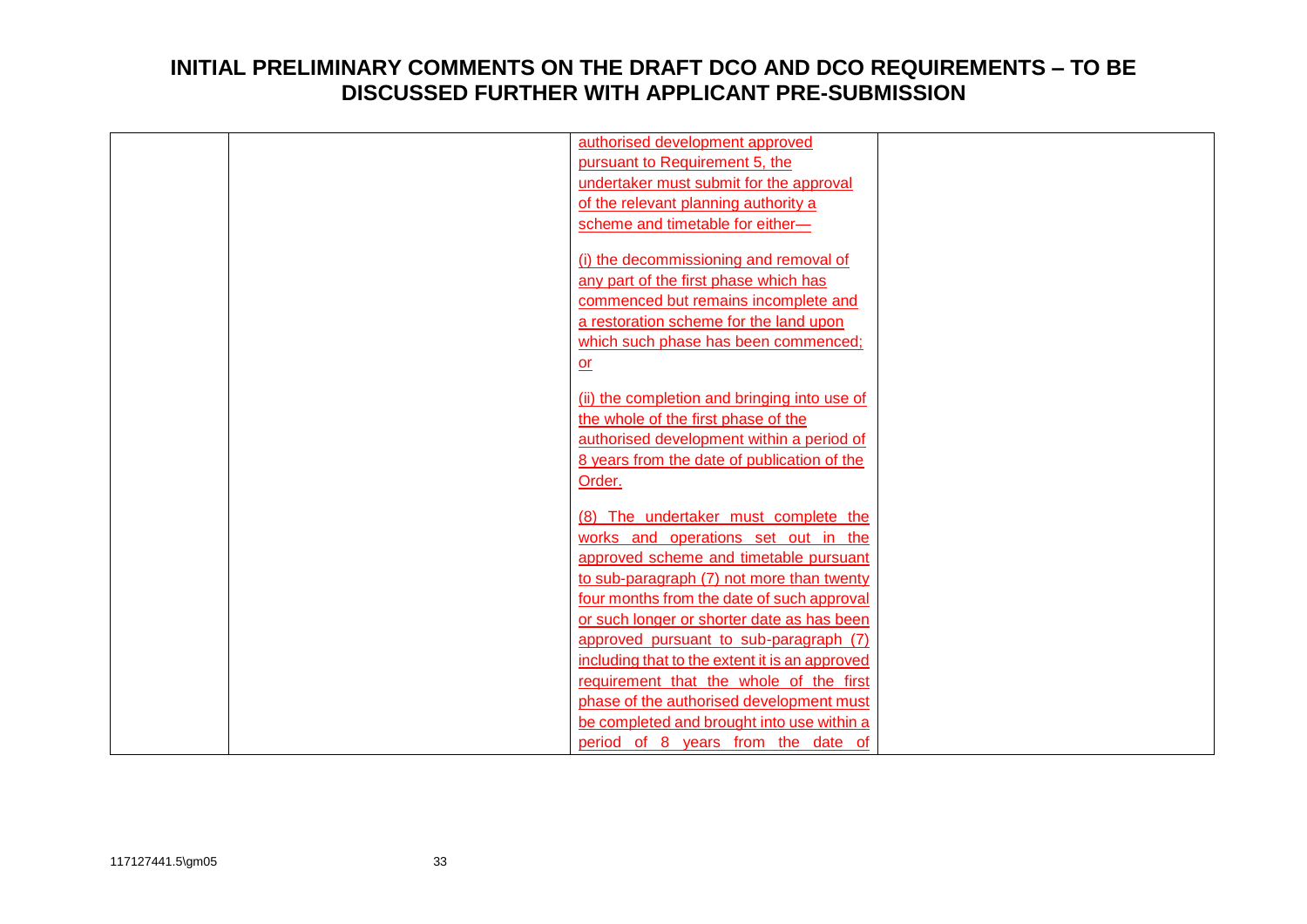|                |                                                                                                | publication of the Order, that shall be                                            |                                                                                              |
|----------------|------------------------------------------------------------------------------------------------|------------------------------------------------------------------------------------|----------------------------------------------------------------------------------------------|
|                |                                                                                                | complied with                                                                      |                                                                                              |
|                |                                                                                                |                                                                                    |                                                                                              |
| R <sub>6</sub> | <b>Ecological management plan</b>                                                              | <b>Ecological management plan</b>                                                  | EDC and DBC broadly welcome the principle<br>of a requirement requiring the approval of an   |
|                | $6 - (1)$ No phase of the<br>authorised                                                        | $6- (1)$ No phase of the authorised                                                | ecological management plan to secure on-site                                                 |
|                | development may commence until a written                                                       | development may commence until a                                                   | biodiversity mitigation.                                                                     |
|                | ecological management plan for that phase has                                                  | written ecological management plan for                                             |                                                                                              |
|                | been submitted to and approved in writing by                                                   | that phase has been submitted to and                                               | EDC and DBC would expect the application to                                                  |
|                | the relevant planning authority in consultation                                                | approved in writing by the relevant                                                | detail the extent of the biodiversity loss and                                               |
|                | with the Environment Agency, Natural England                                                   | planning authority in consultation with the                                        | include a clear outline of how biodiversity net                                              |
|                | and Kent County Council where required.                                                        | Environment Agency, Natural England and                                            | gain would be achieved. The requirement                                                      |
|                |                                                                                                | Kent County Council where required.                                                | should also properly reflect the established                                                 |
|                | (2) The ecological management plan must                                                        |                                                                                    | hierarchy of seeking to avoid biodiversity loss                                              |
|                | contain on-site biodiversity mitigation to                                                     | (2) The ecological management plan must                                            | in the first instance, where that is not possible                                            |
|                | address the biodiversity loss resulting from the                                               | contain on-site biodiversity mitigation to                                         | seeking on-site compensation, then off-site<br>compensation before considering further "off- |
|                | construction of the authorised development,<br>unless off-site compensation or "offsetting" is | address the biodiversity loss resulting from<br>the construction of the authorised | setting".                                                                                    |
|                | provided to address this biodiversity loss (in full                                            | development, unless off-site compensation                                          |                                                                                              |
|                | or in part) to the satisfaction of the relevant                                                | or "offsetting" is provided to address this                                        | Where offsetting is proposed EDC would                                                       |
|                | planning authority.                                                                            | biodiversity loss (in full or in part) to the                                      | expect details of the offsetting proposal to be                                              |
|                |                                                                                                | satisfaction of the relevant planning                                              | made available to the examination to enable                                                  |
|                | (3) The ecological management plan must                                                        | authority.                                                                         | proper scrutiny of the proposals.                                                            |
|                | include an implementation timetable and be                                                     |                                                                                    |                                                                                              |
|                | implemented as approved.                                                                       | (3) Where the ecological management                                                |                                                                                              |
|                |                                                                                                | plan provides off-site compensation or                                             |                                                                                              |
|                |                                                                                                | "offsetting" it must contain a statement<br>giving the undertaker's reasons why    |                                                                                              |
|                |                                                                                                | sufficient on-site mitigation can not be                                           |                                                                                              |
|                |                                                                                                | provided, to the satisfaction of the relevant                                      |                                                                                              |
|                |                                                                                                | planning authority.                                                                |                                                                                              |
|                |                                                                                                |                                                                                    |                                                                                              |
|                |                                                                                                | (34) The ecological management plan                                                |                                                                                              |
|                |                                                                                                | must include an implementation timetable                                           |                                                                                              |
|                |                                                                                                | and be implemented as approved.                                                    |                                                                                              |
|                |                                                                                                |                                                                                    |                                                                                              |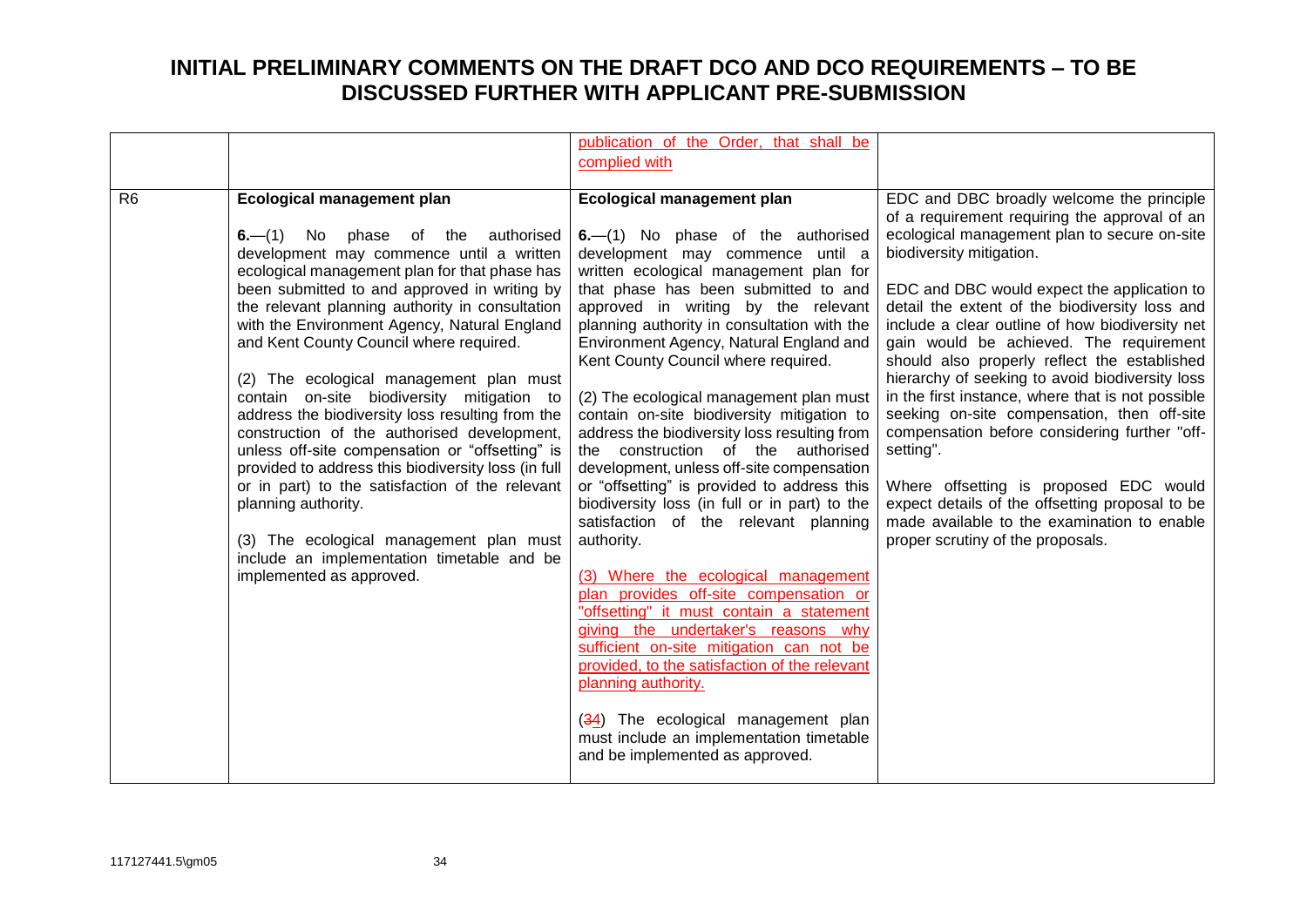| $\overline{R7}$ | <b>Construction Environmental Management</b>     | Environmental<br><b>Construction</b>         | EDC and DBC note that at this stage the         |
|-----------------|--------------------------------------------------|----------------------------------------------|-------------------------------------------------|
|                 | <b>Plan</b>                                      | <b>Management Plan</b>                       | contents of the CEMP and the range of other     |
|                 |                                                  |                                              | measures to be incorporated within it, is not   |
|                 | [No<br>phase of the authorised<br>$7 - (1)$      | 7.-(1) [No phase of the authorised           | available.                                      |
|                 | development may commence until a CEMP for        | development may commence until a             |                                                 |
|                 | that phase has been submitted to and approved    | CEMP for that phase has been submitted       | EDC and DBC are however very concerned          |
|                 | in writing by the relevant with the relevant     | to and approved in writing by the relevant   | that the requirement would require only         |
|                 | planning authority.]                             | with the relevant planning authority.]       | "general accordance" with the measures          |
|                 |                                                  |                                              | outlined in the approved CEMP. This would       |
|                 | (2) All construction works for the authorised    | (2) All construction works for the           | seriously undermine the ability of the          |
|                 | development must be carried out in general       | authorised development must be carried       | requirement to be enforced and as such EDC      |
|                 | accordance with the CEMP, unless otherwise       | out in general accordance with the CEMP.     | and DBC are of the firm view that only          |
|                 | agreed with the relevant planning authority      | unless otherwise agreed with the relevant    | "accordance" (and not "general accordance")     |
|                 |                                                  | planning authority                           | with those approved measures is sufficiently    |
|                 | (3) The CEMP, which specifies measures to be     |                                              | precise and enforceable.                        |
|                 | used to minimise the impacts of construction     | (3) The CEMP, which specifies measures       |                                                 |
|                 | works, incorporates the following plans and      | to be used to minimise the impacts of        | EDC and DBC are also concerned at the           |
|                 | strategies-                                      | construction works, incorporates the         | proposed "tail piece" in sub-paragraphs (2) and |
|                 |                                                  | following plans and strategies-              | (5). Given that the draft DCO accommodates      |
|                 | archaeological<br>written<br>scheme<br>of<br>(a) |                                              | changes to<br>approved documents in             |
|                 | investigation;                                   | (a) archaeological written scheme of         | requirement 1(3) and includes a process for the |
|                 |                                                  | investigation;                               | approval of requirements in Part 2 of Schedule  |
|                 | (b) biodiversity mitigation strategy;            |                                              | 2, the formal process should be used to ensure  |
|                 |                                                  | (b) biodiversity mitigation strategy;        | transparency.                                   |
|                 | (c) construction traffic management plan;        |                                              |                                                 |
|                 |                                                  | (c) construction traffic management plan;    |                                                 |
|                 | (d) ecological construction mitigation plan;     |                                              |                                                 |
|                 |                                                  | (d) ecological construction mitigation plan; |                                                 |
|                 | (e) noise and vibration management plan;         |                                              |                                                 |
|                 |                                                  | (e) noise and vibration management plan;     |                                                 |
|                 | (f) rights of access management plan; and        |                                              |                                                 |
|                 |                                                  | (f) rights of access management plan; and    |                                                 |
|                 | (g) waste management plan.                       |                                              |                                                 |
|                 |                                                  | (g) waste management plan.                   |                                                 |
|                 | (4) Any works carried out pursuant to the plans, |                                              |                                                 |
|                 | scheme<br>and strategy<br>referred<br>to<br>in.  |                                              |                                                 |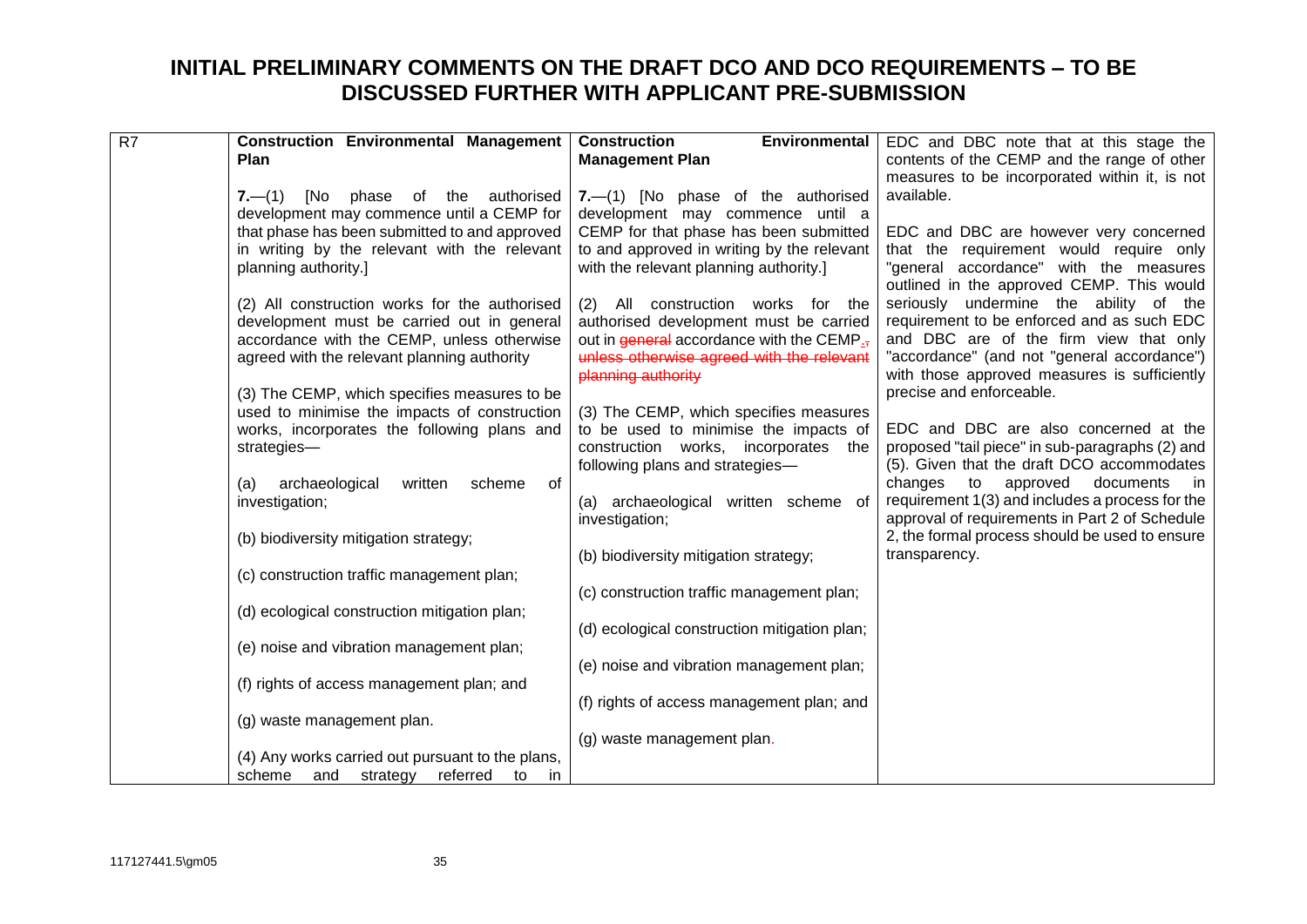|                | subparagraph (3) must be carried out in general<br>accordance with the approved plan, scheme or<br>strategy unless otherwise agreed with the<br>relevant planning authority.<br>(5) The plans, scheme and strategy referred to<br>in sub-paragraph (3) must be implemented as<br>approved unless otherwise agreed with the<br>relevant planning authority.                                                                       | (4) Any works carried out pursuant to the<br>plans, scheme and strategy referred to in<br>subparagraph (3) must be carried out in<br>general accordance with the approved<br>plan, scheme or strategy unless otherwise<br>agreed with the relevant planning<br>authority.<br>(5) The plans, scheme and strategy<br>referred to in sub-paragraph (3) must be<br>approved-unless<br>implemented<br>as<br>otherwise agreed with the relevant<br>planning authority.                                                             |                                                                                                                                                                                                                                                                                                  |
|----------------|----------------------------------------------------------------------------------------------------------------------------------------------------------------------------------------------------------------------------------------------------------------------------------------------------------------------------------------------------------------------------------------------------------------------------------|------------------------------------------------------------------------------------------------------------------------------------------------------------------------------------------------------------------------------------------------------------------------------------------------------------------------------------------------------------------------------------------------------------------------------------------------------------------------------------------------------------------------------|--------------------------------------------------------------------------------------------------------------------------------------------------------------------------------------------------------------------------------------------------------------------------------------------------|
| R <sub>8</sub> | Approval<br>implementation<br>and<br>of<br>construction mitigation plans<br>8.-(1) No phase of the authorised<br>development may commence until, for that<br>phase, the following plans and scheme to<br>minimise the impacts of construction works<br>have been submitted to and approved by the<br>relevant planning authority-<br>$(a)$ [ ];<br>$(b)$ $[$ $]$ ;<br>$(c)$ [ ];<br>$(d)$ $[]$ ;<br>$(e)$ [ ];<br>$(f)$ [ ]; and | Approval<br>implementation<br>and<br>of l<br>construction mitigation plans<br>8.-(1) No phase of the authorised<br>development may is to commence until, for<br>that phase, the following plans and<br>schemes to minimise the impacts of<br>construction works have been submitted to<br>and approved by the relevant planning<br>authority-<br>(a) construction method statement;<br>(b) construction and logistics traffic<br>management plan;<br>(c) health and safety management plan;<br>(d) construction travel plan; | It is noted that a significant number of the<br>plans, strategies and schemes referred to in<br>the PEIR do not appear to have been reflected<br>requirements.<br>the<br>The<br>proposed<br>in<br>amendments reflect the plans, schemes and<br>strategies identified as a result of that review. |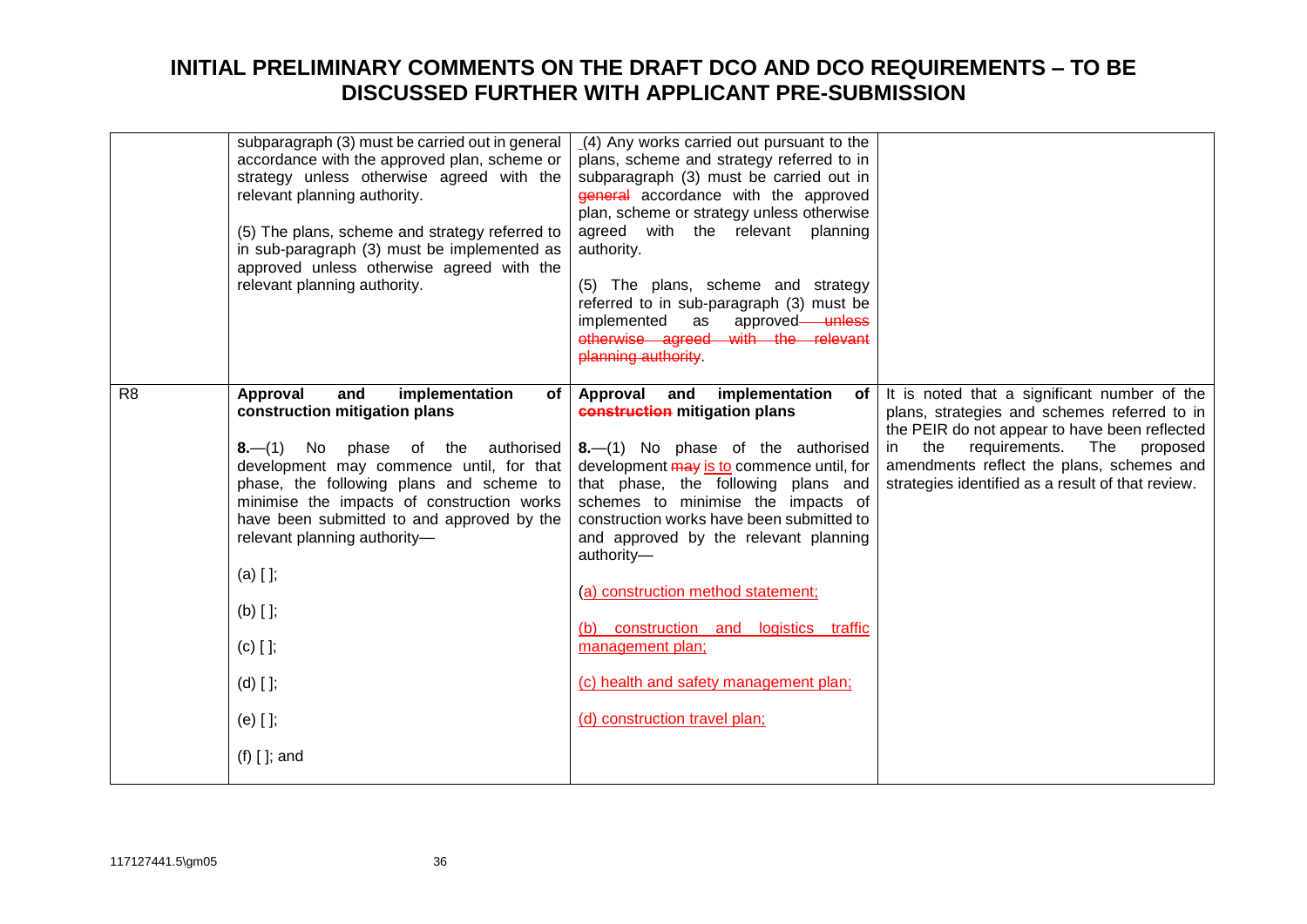| $(g)$ [ ].                                                                                | (e) construction delivery and servicing plan                                     |  |
|-------------------------------------------------------------------------------------------|----------------------------------------------------------------------------------|--|
| (2) The construction works for each phase of                                              | (including details of waste collections);                                        |  |
| the authorised development must be carried out                                            | (f) construction traffic management plan                                         |  |
| in general accordance with the approved plans                                             |                                                                                  |  |
| and scheme referred to in sub-paragraph (1),<br>unless otherwise agreed with the relevant | (g) construction river transport safety<br>management plan;                      |  |
| planning authority.                                                                       |                                                                                  |  |
|                                                                                           | (h) construction vessel movement and                                             |  |
|                                                                                           | terminal operation management plan (to                                           |  |
|                                                                                           | include measures to manage biofouling<br>and ballast discharge and invasive non- |  |
|                                                                                           | native species);                                                                 |  |
|                                                                                           |                                                                                  |  |
|                                                                                           | (i) construction landscape and ecology<br>initiatives plan;                      |  |
|                                                                                           |                                                                                  |  |
|                                                                                           | (i) construction landscape and ecology                                           |  |
|                                                                                           | management plan;                                                                 |  |
|                                                                                           | (k) biodiversity management plan;                                                |  |
|                                                                                           | (I) habitat provision and management plan;                                       |  |
|                                                                                           |                                                                                  |  |
|                                                                                           | (n) green infrastructure strategy;                                               |  |
|                                                                                           | (o) clean air strategy;                                                          |  |
|                                                                                           | (p) sustainable drainage and hydrological                                        |  |
|                                                                                           | strategy;                                                                        |  |
|                                                                                           | (q) biosecurity plan;                                                            |  |
|                                                                                           |                                                                                  |  |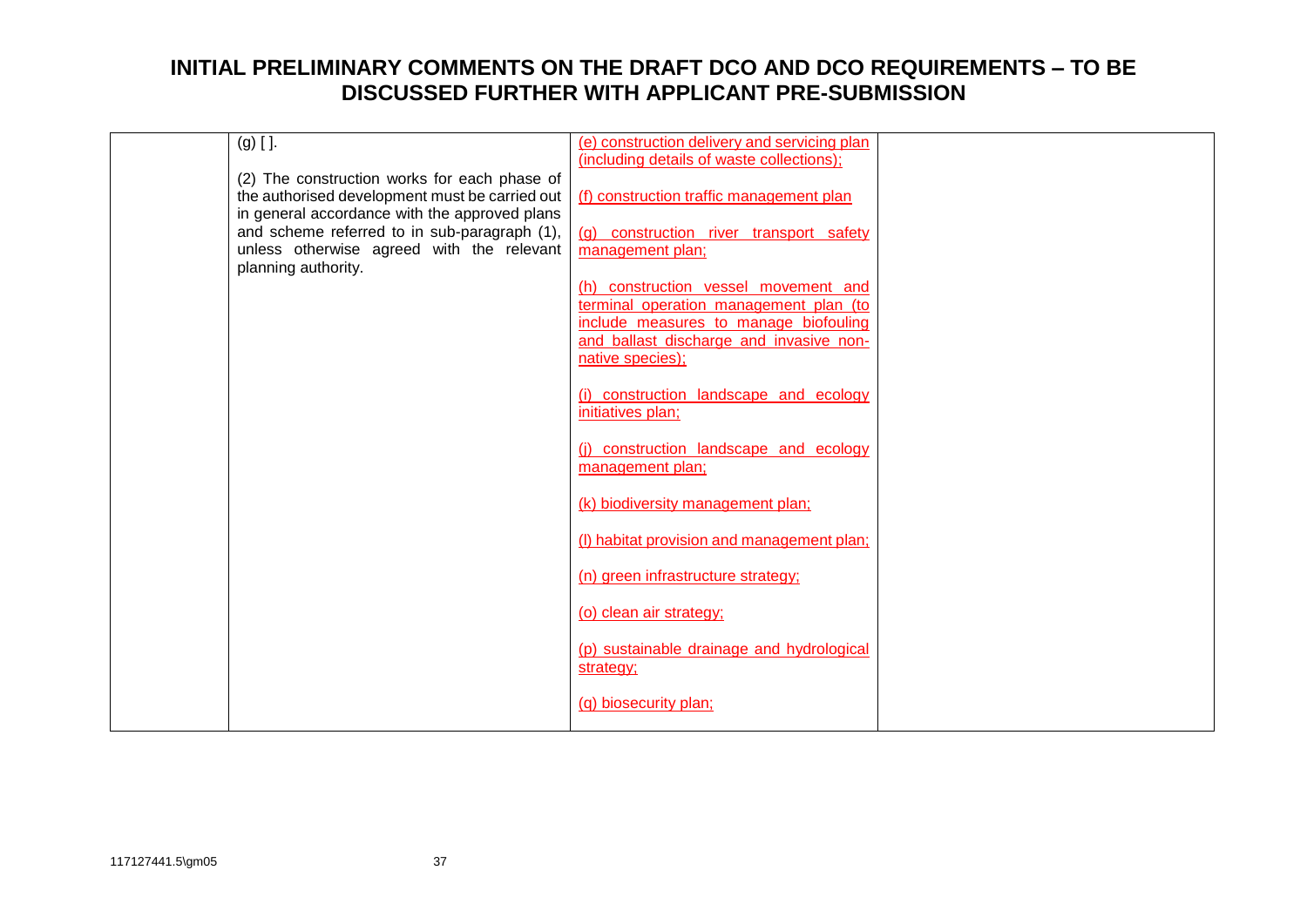|  | (r) Emergency incident plan (to include    |  |
|--|--------------------------------------------|--|
|  | measures to address spillages and          |  |
|  | pollution incidents);                      |  |
|  |                                            |  |
|  | (s) marine archaeological monitoring plan; |  |
|  |                                            |  |
|  | (t) dust management plan;                  |  |
|  | (u) dust and odour complaint monitoring    |  |
|  | plan;                                      |  |
|  |                                            |  |
|  | (v) exceptional incident tracking plan;    |  |
|  |                                            |  |
|  | (w) flood risk management plan             |  |
|  |                                            |  |
|  | (x) water resource management plan         |  |
|  |                                            |  |
|  | (y) surface water drainage strategy and    |  |
|  | management plan                            |  |
|  |                                            |  |
|  | (z) wastewater and foul drainage strategy; |  |
|  |                                            |  |
|  | (aa) sediment load management plan;        |  |
|  | (bb) flood evacuation and management       |  |
|  | plan                                       |  |
|  |                                            |  |
|  | (cc) land contamination and remediation    |  |
|  | risk management plan;                      |  |
|  |                                            |  |
|  | (dd) leachate management plan              |  |
|  |                                            |  |
|  | (ee) gas protection management plan        |  |
|  |                                            |  |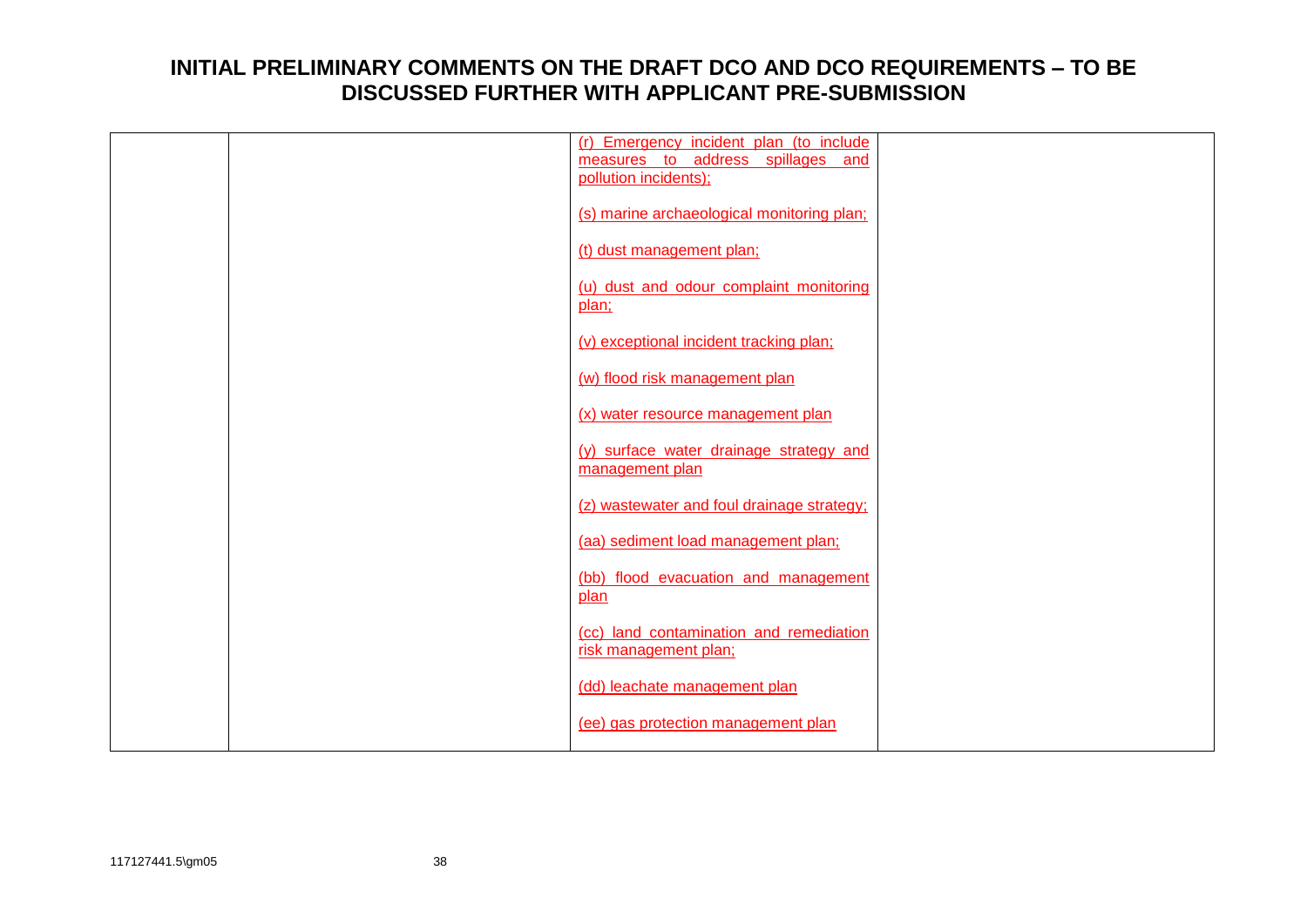| (ff)<br>unexploded<br>risk<br>ordnance<br>management plan;                                                                                                                                                                                                                                                              |  |
|-------------------------------------------------------------------------------------------------------------------------------------------------------------------------------------------------------------------------------------------------------------------------------------------------------------------------|--|
| (gg) foundation works risk assessment and<br>earthworks management plan;                                                                                                                                                                                                                                                |  |
| (hh) construction waste management plan;                                                                                                                                                                                                                                                                                |  |
| (ii) materials management plan;                                                                                                                                                                                                                                                                                         |  |
| (ii) sustainable construction management<br>plan;                                                                                                                                                                                                                                                                       |  |
| (2) The construction works for each phase<br>of the authorised development must be<br>carried out in general accordance with the<br>approved plans and scheme referred to in<br>sub-paragraph (1) <del>, unless otherwise</del><br>agreed with the relevant planning<br>authority.                                      |  |
| (3) No phase of the authorised<br>development is to be brought into<br>operation until, for that phase, the following<br>plans, schemes and strategies to mitigate<br>the impacts of the operation of the<br>authorised development<br>have<br>been<br>submitted to and approved by the relevant<br>planning authority- |  |
| (a) safety and security management plan;<br>(b) health and safety management plan                                                                                                                                                                                                                                       |  |
|                                                                                                                                                                                                                                                                                                                         |  |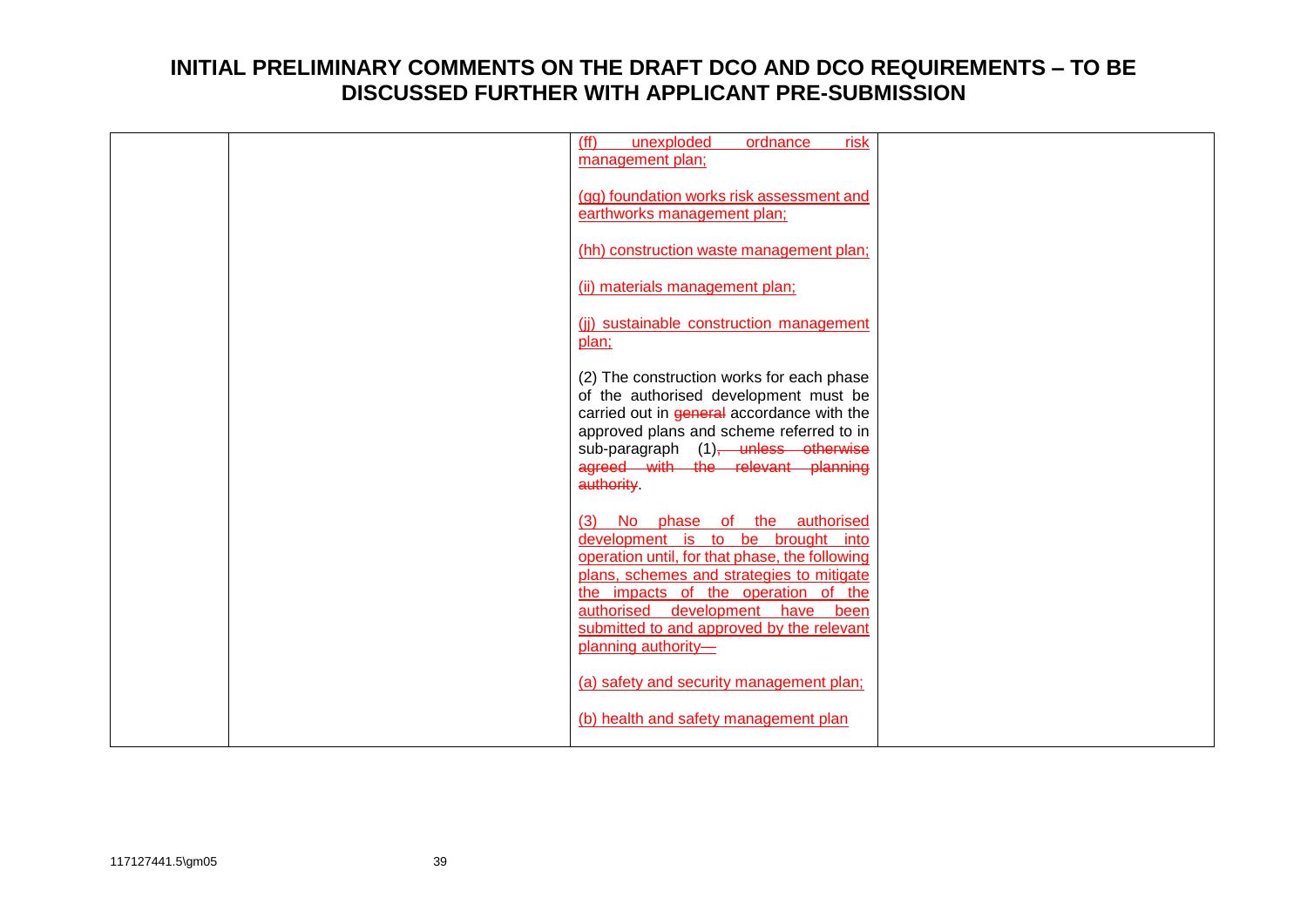|  | (c) inclusive design operational policy<br>monitoring and management plan;                                                                                                             |  |
|--|----------------------------------------------------------------------------------------------------------------------------------------------------------------------------------------|--|
|  | (d) parking and event management plan                                                                                                                                                  |  |
|  | (e) operational travel plan;                                                                                                                                                           |  |
|  | (f) operational delivery and servicing plan<br>(including details of waste collections);                                                                                               |  |
|  | (g) ticketing management plan ((to include<br>complementary<br>initiatives such<br>as<br>combined resort and public transport<br>tickets);                                             |  |
|  | (h) parking and event management plan (to<br>control onsite and offsite parking and detail<br>measures to discourage visitors arriving by<br>private motor vehicle during peak times); |  |
|  | (i) operational traffic management plan (to<br>include a traffic incident management plan<br>for the operational phase);                                                               |  |
|  | (i) operational river transport safety<br>management plan;                                                                                                                             |  |
|  | (k) operational vessel movement and<br>terminal operation management plan                                                                                                              |  |
|  | (I) operational landscape and ecology<br>initiatives plan;                                                                                                                             |  |
|  | (m) operational landscape and ecology<br>management plan;                                                                                                                              |  |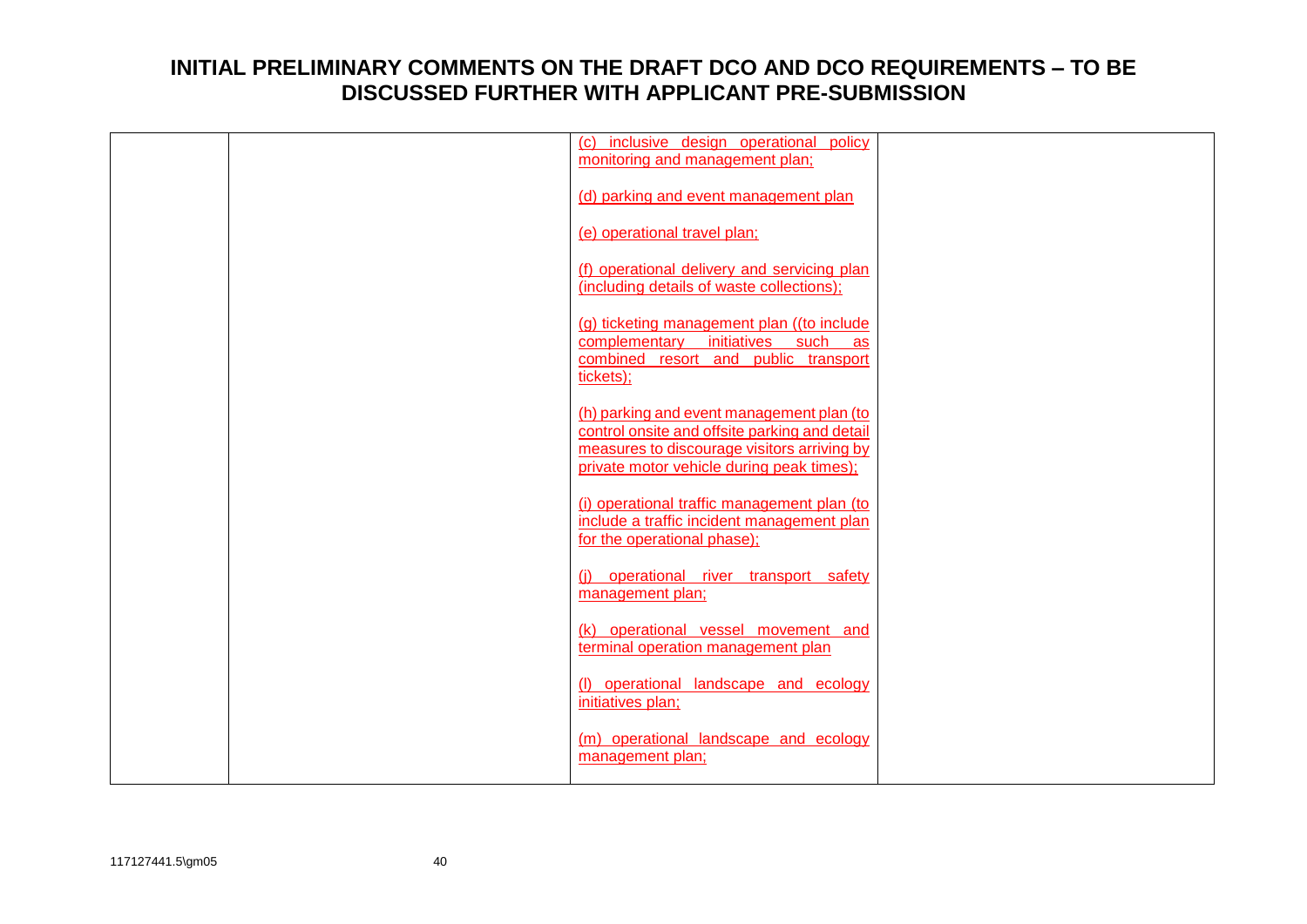|                |                                                  | (n) habitat provision and management<br>plan;                                    |                                                  |
|----------------|--------------------------------------------------|----------------------------------------------------------------------------------|--------------------------------------------------|
|                |                                                  | (o) green infrastructure strategy;                                               |                                                  |
|                |                                                  | (p) clean air strategy;                                                          |                                                  |
|                |                                                  | (g) sustainable drainage and hydrological<br>strategy;                           |                                                  |
|                |                                                  | (r) operational environmental management<br>plan;                                |                                                  |
|                |                                                  | (s) flood risk management plan;                                                  |                                                  |
|                |                                                  | (t) water resource management plan                                               |                                                  |
|                |                                                  | (u) surface water drainage strategy and<br>management plan                       |                                                  |
|                |                                                  | (v) wastewater and foul drainage strategy                                        |                                                  |
|                |                                                  | (w) gas protection management plan;                                              |                                                  |
|                |                                                  | (x) operational waste management plan;                                           |                                                  |
|                |                                                  | (4) The authorised development must be<br>operated in accordance with the plans, |                                                  |
|                |                                                  | schemes and strategies approved under                                            |                                                  |
|                |                                                  | paragraph (3).                                                                   |                                                  |
| R <sub>9</sub> | <b>Construction hours and noise</b>              | <b>Construction hours and noise</b>                                              | It is noted that paragraph 15.153 of the PEIR    |
|                |                                                  |                                                                                  | indicates that normal construction hours will be |
|                | 9.-(1) Construction works (which for the         | $9 - (1)$ Construction works (which for the                                      | between 08:00 and 18:00 and the requirement      |
|                | exclude<br>purposes of<br>this<br>requirement    | purposes of this requirement exclude                                             | ought to reflect the basis of the assessment.    |
|                | archaeological<br>investigations,<br>landscaping | archaeological investigations, landscaping                                       | The appropriateness of other measures within     |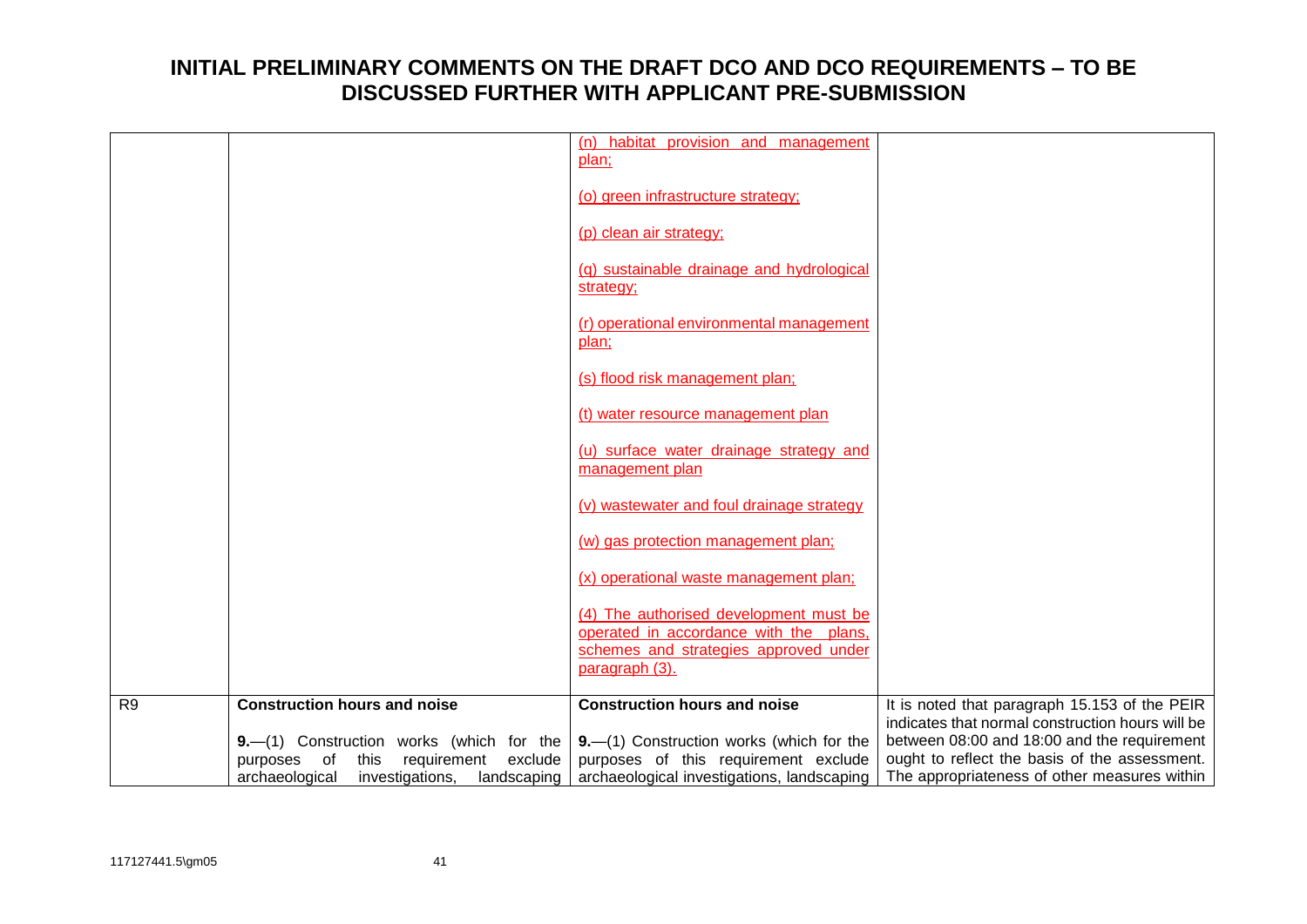| works and any non-intrusive internal fit-out    | works and any non-intrusive internal fit-out    | this requirement will be considered in the light |
|-------------------------------------------------|-------------------------------------------------|--------------------------------------------------|
| works but include start up, shut down and       | works but include start up, shut down and       | of the corresponding noise assessment, once      |
| deliveries) must not take place other than      | deliveries) must not take place other than      | available.                                       |
| between 07:00 and 19:00 hours on weekdays       | between 07:00 08:00 and 19:00 18:00             |                                                  |
| and between 07:00 and 13:00 hours on            | hours on weekdays and between 07:00             |                                                  |
| Saturdays, excluding public holidays.           | 08:00 and 13:00 hours on Saturdays,             |                                                  |
|                                                 | excluding public holidays.                      |                                                  |
| (2) The noise level for the construction works  |                                                 |                                                  |
| measured at a noise sensitive receptor must not | (2) The noise level for the construction        |                                                  |
| exceed Leq, 12hour 75 dB(A) wherever            | works measured at a noise sensitive             |                                                  |
| practicable, unless otherwise agreed in writing | receptor must not exceed Leq, 12hour 75         |                                                  |
| by the relevant planning authority.             | dB(A) wherever<br>practicable, unless           |                                                  |
|                                                 | otherwise agreed in writing by the relevant     |                                                  |
| (3) Where compliance with sub-paragraph (1) or  | planning authority.                             |                                                  |
| (2) is not practicable prior consent under      |                                                 |                                                  |
| section 61 of the Control of Pollution Act      | (3) Where compliance with sub-paragraph         |                                                  |
| 1974(a) must be obtained.                       | $(1)$ or $(2)$ is not practicable prior consent |                                                  |
|                                                 | under section 61 of the Control of Pollution    |                                                  |
| (4) Work is permitted outside the periods       | Act 1974(a) must be obtained.                   |                                                  |
| mentioned in sub-paragraph (1) provided the     |                                                 |                                                  |
| noise level measured at the boundary of the     | (4) Work is permitted outside the periods       |                                                  |
| Order limits does not exceed 45 dB(A).          | mentioned in sub-paragraph (1) provided         |                                                  |
|                                                 | the noise level measured at the boundary        |                                                  |
| (5) Regardless of sub-paragraphs (1) to (4) the | of the Order limits does not exceed 45          |                                                  |
| following works are permitted-                  | $dB(A)$ .                                       |                                                  |
|                                                 |                                                 |                                                  |
| (a) emergency works; and                        | (5) Regardless of sub-paragraphs (1) to (4)     |                                                  |
|                                                 | the following works are permitted-              |                                                  |
| (b) works which do not cause noise that is      |                                                 |                                                  |
| audible at the boundary of the Order limits.    | (a) emergency works; and                        |                                                  |
|                                                 |                                                 |                                                  |
| (6) Any emergency works carried out under       | (b) works which do not cause noise that is      |                                                  |
| sub-paragraph (5)(a) must be notified to the    | audible at the boundary of the Order limits.    |                                                  |
| relevant planning authority within 72 hours of  |                                                 |                                                  |
| their commencement.                             | (6) Any emergency works carried out under       |                                                  |
|                                                 | sub-paragraph (5)(a) must be notified to        |                                                  |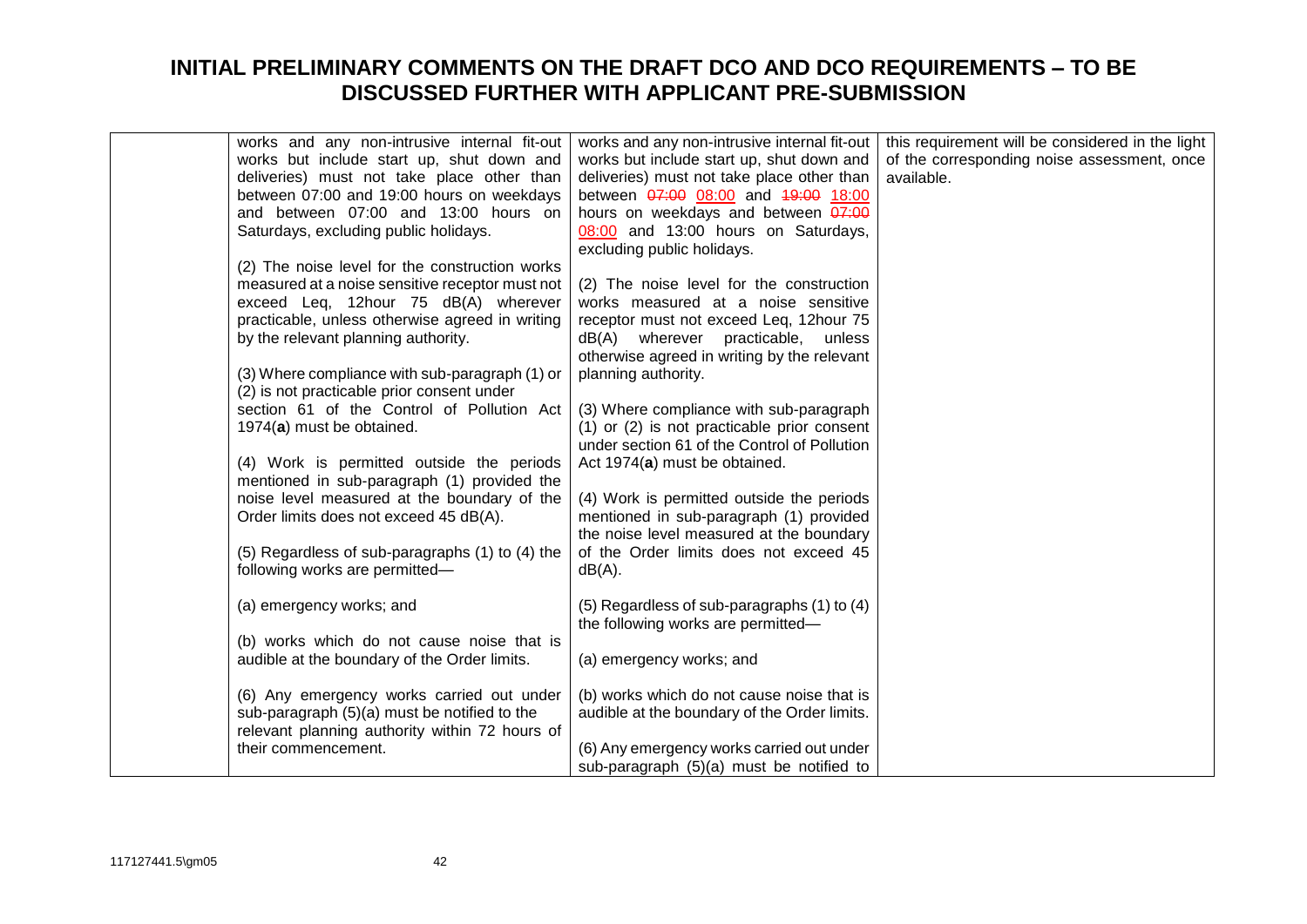|                 |                                                                                                                                                                                                                                                                                                                                                                                                                                                                                                                                                                                                                                                                                                                                                                                                                                                              | the relevant planning authority within 72                                                                                                                                                                                                                                                                                                                                                                                                                                                                                                                                                                                                                                                                                                                                                                                                                                               |                                                                                                                                                                                                                                                                                                                                                                                                  |
|-----------------|--------------------------------------------------------------------------------------------------------------------------------------------------------------------------------------------------------------------------------------------------------------------------------------------------------------------------------------------------------------------------------------------------------------------------------------------------------------------------------------------------------------------------------------------------------------------------------------------------------------------------------------------------------------------------------------------------------------------------------------------------------------------------------------------------------------------------------------------------------------|-----------------------------------------------------------------------------------------------------------------------------------------------------------------------------------------------------------------------------------------------------------------------------------------------------------------------------------------------------------------------------------------------------------------------------------------------------------------------------------------------------------------------------------------------------------------------------------------------------------------------------------------------------------------------------------------------------------------------------------------------------------------------------------------------------------------------------------------------------------------------------------------|--------------------------------------------------------------------------------------------------------------------------------------------------------------------------------------------------------------------------------------------------------------------------------------------------------------------------------------------------------------------------------------------------|
|                 |                                                                                                                                                                                                                                                                                                                                                                                                                                                                                                                                                                                                                                                                                                                                                                                                                                                              | hours of their commencement.                                                                                                                                                                                                                                                                                                                                                                                                                                                                                                                                                                                                                                                                                                                                                                                                                                                            |                                                                                                                                                                                                                                                                                                                                                                                                  |
| R <sub>10</sub> | Noise during the operational phase<br>10. (1) No phase of the authorised<br>development may be brought into use until a<br>written scheme has been submitted to and<br>approved in writing by the relevant planning<br>authority for the monitoring of noise generated<br>during the operational phases of that phase of<br>the development.                                                                                                                                                                                                                                                                                                                                                                                                                                                                                                                 | Noise during the operational phase<br>10.-(1) No phase of the authorised<br>development may be brought into use until<br>a written scheme has been submitted to<br>and approved in writing by the relevant<br>planning authority for the monitoring of<br>noise generated during the operational<br>phases of that phase of the development.                                                                                                                                                                                                                                                                                                                                                                                                                                                                                                                                            | In respect of paragraph (2) it is not clear why<br>BS4142:1997 is referred to as an appropriate<br>standard to employ considering it has been<br>updated several times in the intervening period<br>and that the latest standard is BS4142:2019.<br>In respect of paragraph (6) it is not clear what<br>the "health and safety requirements" would be<br>that would prevent the use of broadband |
|                 | (2) The written scheme must specify the<br>locations from where noise will be monitored,<br>the method of noise measurement (which must<br>be in accordance with BS4142: 1997 for fixed<br>plant noise and Calculation of Railway Noise<br>1995, equivalent successor standards or other<br>measurement methodologies appropriate to the<br>circumstances agreed by the relevant planning<br>authority) and identify maximum noise levels<br>appropriate to each location.<br>(3) The written scheme must also specify the<br>periods within which monitoring of operational<br>noise is to take place.<br>(4) The written scheme must be implemented to<br>establish baseline noise conditions.<br>(5) The written scheme is to be subject to<br>annual reviews to establish the frequency of<br>noise monitoring and the need for continued<br>monitoring. | (2) The written scheme must specify the<br>locations from where noise will be<br>of<br>monitored,<br>the<br>method<br>noise<br>(which<br>be in<br>measurement<br>must<br>accordance with BS4142: 1997 for fixed<br>plant noise and Calculation of Railway<br>Noise 1995,<br>equivalent successor<br>standards<br>other<br>measurement<br>or<br>methodologies<br>appropriate<br>to<br>the<br>circumstances agreed by the relevant<br>planning authority) and identify maximum<br>noise levels appropriate to each location.<br>(3) The written scheme must also specify<br>the periods within which monitoring of<br>operational noise is to take place.<br>(4) The written scheme must be<br>implemented to establish baseline noise<br>conditions.<br>(5) The written scheme is to be subject to<br>annual reviews to establish the frequency<br>of noise monitoring, and the need for | reversing alarms. These matters ought to be<br>addressed by LRCH.<br>While the requirement does require monitoring,<br>it contains no measures requiring action to<br>remedy any unacceptable impacts that may be<br>identified by such monitoring.                                                                                                                                              |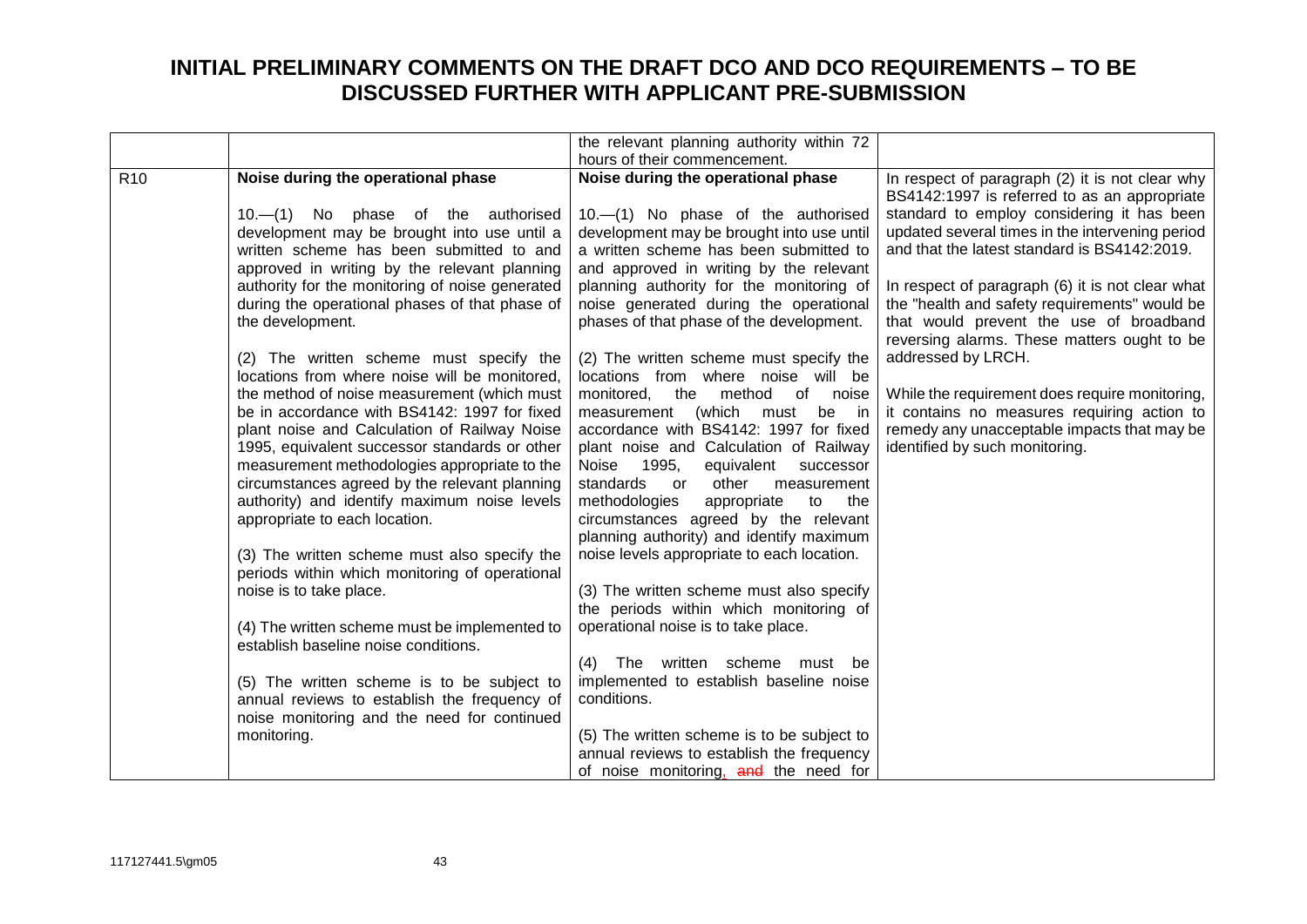|                 | (6) Subject to health and safety requirements,<br>broadband reversing alarms must be employed<br>on mobile plant.                                                                                                                                                                                                                                                                                                                                                                                                                                                                                                                                                                                                                                                                                                                                                                                                                                             | further<br>continued<br>monitoring<br>and<br>measures to mitigate the adverse effects of<br>noise if identified by such monitoring<br>together with an implementation timetable,<br>to be approved by the relevant planning<br>authority and implemented by the<br>undertaker.<br>Subject to health and safety<br>(6)<br>requirements, broadband reversing alarms<br>must be employed on mobile plant.                                                                                                                                                                                                                                                                                                                                                                                                                                                                                                                                                                                      |                                                                                                                                                                                                                                                                                                                                                                                                                                                                           |
|-----------------|---------------------------------------------------------------------------------------------------------------------------------------------------------------------------------------------------------------------------------------------------------------------------------------------------------------------------------------------------------------------------------------------------------------------------------------------------------------------------------------------------------------------------------------------------------------------------------------------------------------------------------------------------------------------------------------------------------------------------------------------------------------------------------------------------------------------------------------------------------------------------------------------------------------------------------------------------------------|---------------------------------------------------------------------------------------------------------------------------------------------------------------------------------------------------------------------------------------------------------------------------------------------------------------------------------------------------------------------------------------------------------------------------------------------------------------------------------------------------------------------------------------------------------------------------------------------------------------------------------------------------------------------------------------------------------------------------------------------------------------------------------------------------------------------------------------------------------------------------------------------------------------------------------------------------------------------------------------------|---------------------------------------------------------------------------------------------------------------------------------------------------------------------------------------------------------------------------------------------------------------------------------------------------------------------------------------------------------------------------------------------------------------------------------------------------------------------------|
| R <sub>11</sub> | <b>Monitoring of complaints</b><br>$11$ . $-$ (1) In the event that complaints for noise<br>nuisance are received by a relevant planning<br>authority, which considers those complaints<br>justified, the undertaker must unless otherwise<br>agreed in writing by the relevant planning<br>authority, at its own expense, employ a<br>consultant approved by the relevant planning<br>authority to carry out an assessment of noise<br>from the development, whether relating to noise<br>from construction or operation of the site.<br>(2) The assessment must be carried out to an<br>appropriate methodology agreed in writing by<br>the relevant planning authority and the results<br>of the assessment must be submitted to the<br>relevant planning authority within 28 days of the<br>assessment.<br>(3) Those results must include a comparison of<br>measured data with the requirements, all data<br>which was collected for the purposes of the | <b>Monitoring of complaints</b><br>11. $-$ (1) In the event that complaints for<br>noise nuisance are received by a relevant<br>planning authority, which considers<br>subsequently notifies the undertaker that it<br>considers those complaints to merit<br>investigation justified, the undertaker must<br>unless otherwise agreed in writing by the<br>relevant planning authority, at its own<br>expense and within seven days, employ a<br>consultant approved by the relevant<br>planning authority to carry out an<br>noise<br>assessment<br>of<br>from<br>the<br>development, whether relating to noise<br>from construction or operation of the site.<br>(2) The assessment must be carried out<br>within 14 days of the notification referred to<br>in paragraph (1) and in accordance with to<br>an appropriate methodology approved<br>agreed in writing by the relevant planning<br>authority and the results of the assessment<br>must be submitted to the relevant planning | EDC is supportive of the inclusion of a<br>requirement to respond to noise complaints.<br>However, as drafted the requirement would<br>require only the monitoring of noise complaints,<br>it would not compel LRCH to take any steps or<br>measures to remedy those complaints where<br>the monitoring concludes that they were<br>justified.<br>As drafted, the requirement does not set any<br>time frame within which the monitoring is<br>required to be undertaken. |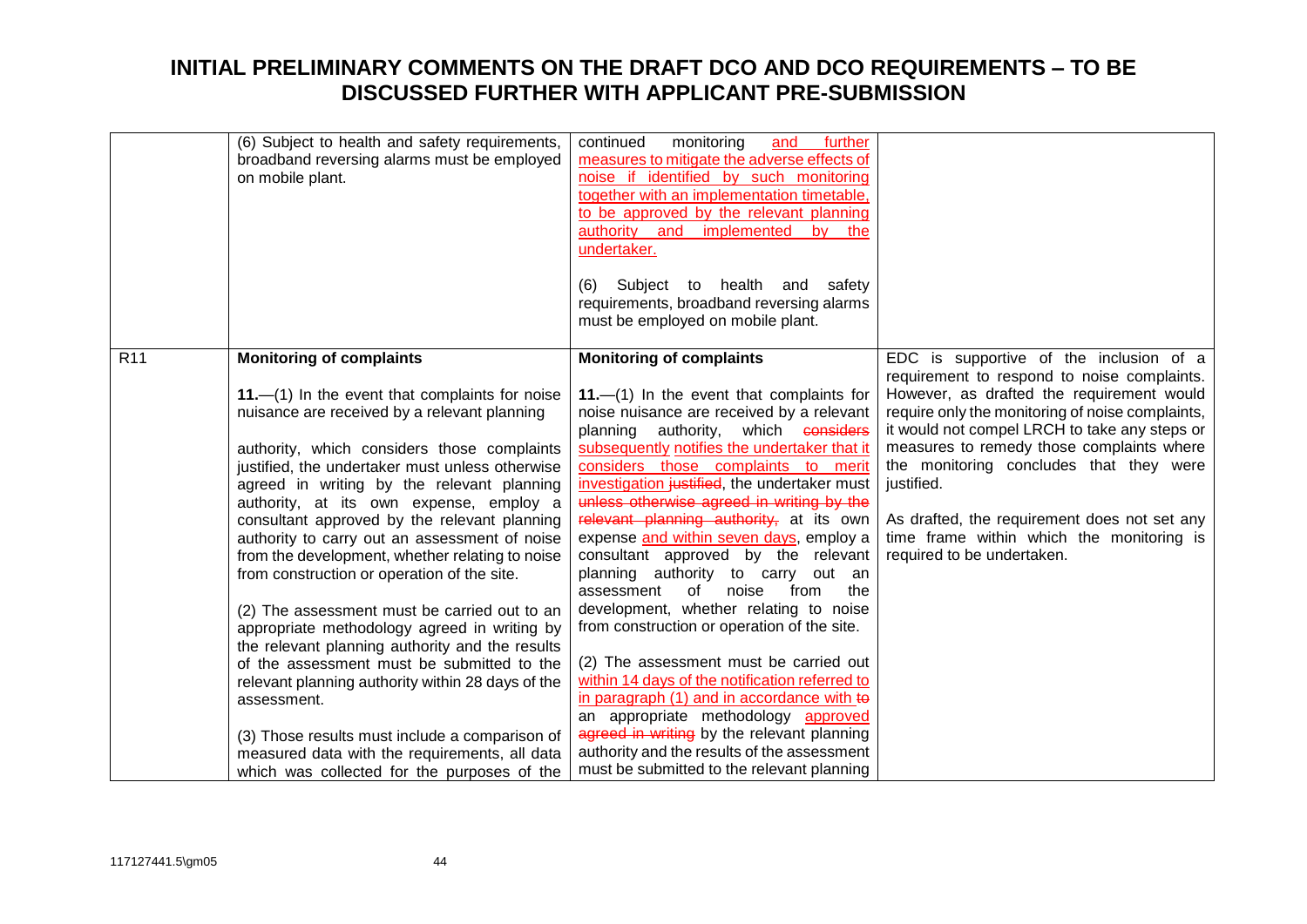|                 | assessment and certificates of the measuring<br>instrument's calibration.                                                                                                                                                                                                                                                                                                                                                                                                     | authority within 28 14 days of the<br>assessment.                                                                                                                                                                                                                                                                                                                                                                                                                                                                                                                                                   |                                                                           |
|-----------------|-------------------------------------------------------------------------------------------------------------------------------------------------------------------------------------------------------------------------------------------------------------------------------------------------------------------------------------------------------------------------------------------------------------------------------------------------------------------------------|-----------------------------------------------------------------------------------------------------------------------------------------------------------------------------------------------------------------------------------------------------------------------------------------------------------------------------------------------------------------------------------------------------------------------------------------------------------------------------------------------------------------------------------------------------------------------------------------------------|---------------------------------------------------------------------------|
|                 |                                                                                                                                                                                                                                                                                                                                                                                                                                                                               | Those results must include a<br>(3)<br>comparison of measured data with the<br>requirements, all data which was collected<br>for the purposes of the assessment and<br>certificates of the measuring instrument's<br>calibration and where the assessment<br>shows that unacceptable noise arises from<br>the construction or operation of the<br>authorised development, the assessment<br>must include measures to mitigate those<br>unacceptable effects and a timetable for<br>their implementation, both of which must<br>be submitted for the approval of the<br>relevant planning authority. |                                                                           |
|                 |                                                                                                                                                                                                                                                                                                                                                                                                                                                                               | (4) The mitigation measures and timetable                                                                                                                                                                                                                                                                                                                                                                                                                                                                                                                                                           |                                                                           |
|                 |                                                                                                                                                                                                                                                                                                                                                                                                                                                                               | approved by the relevant planning<br>authority referred to in paragraph (3) must<br>be implemented by the undertaker.                                                                                                                                                                                                                                                                                                                                                                                                                                                                               |                                                                           |
| R <sub>12</sub> | <b>Access by construction traffic</b>                                                                                                                                                                                                                                                                                                                                                                                                                                         | <b>Access by construction traffic</b>                                                                                                                                                                                                                                                                                                                                                                                                                                                                                                                                                               | The relevant highway authority ought to be                                |
|                 | $12.-(1)$ No phase of the<br>authorised<br>development is to commence until the locations<br>and details of the access points for construction<br>traffic from the public highway into the<br>authorised development have been submitted<br>to and approved in writing by the relevant<br>planning authority for that phase.<br>(2) All construction traffic must at all times<br>access the authorised development using an<br>access point approved under sub-paragraph (1) | 12.-(1) No phase of the authorised<br>development is to commence until the<br>locations and details of the access points<br>for construction traffic from the public<br>highway into the authorised development<br>have been submitted to and approved in<br>writing by the relevant planning authority,<br>following consultation with the relevant<br>highway authority, for that phase.<br>(2) All construction traffic must at all times                                                                                                                                                        | consulted on the appropriateness of the<br>construction traffic accesses. |
|                 | for that phase.                                                                                                                                                                                                                                                                                                                                                                                                                                                               | access the authorised development using                                                                                                                                                                                                                                                                                                                                                                                                                                                                                                                                                             |                                                                           |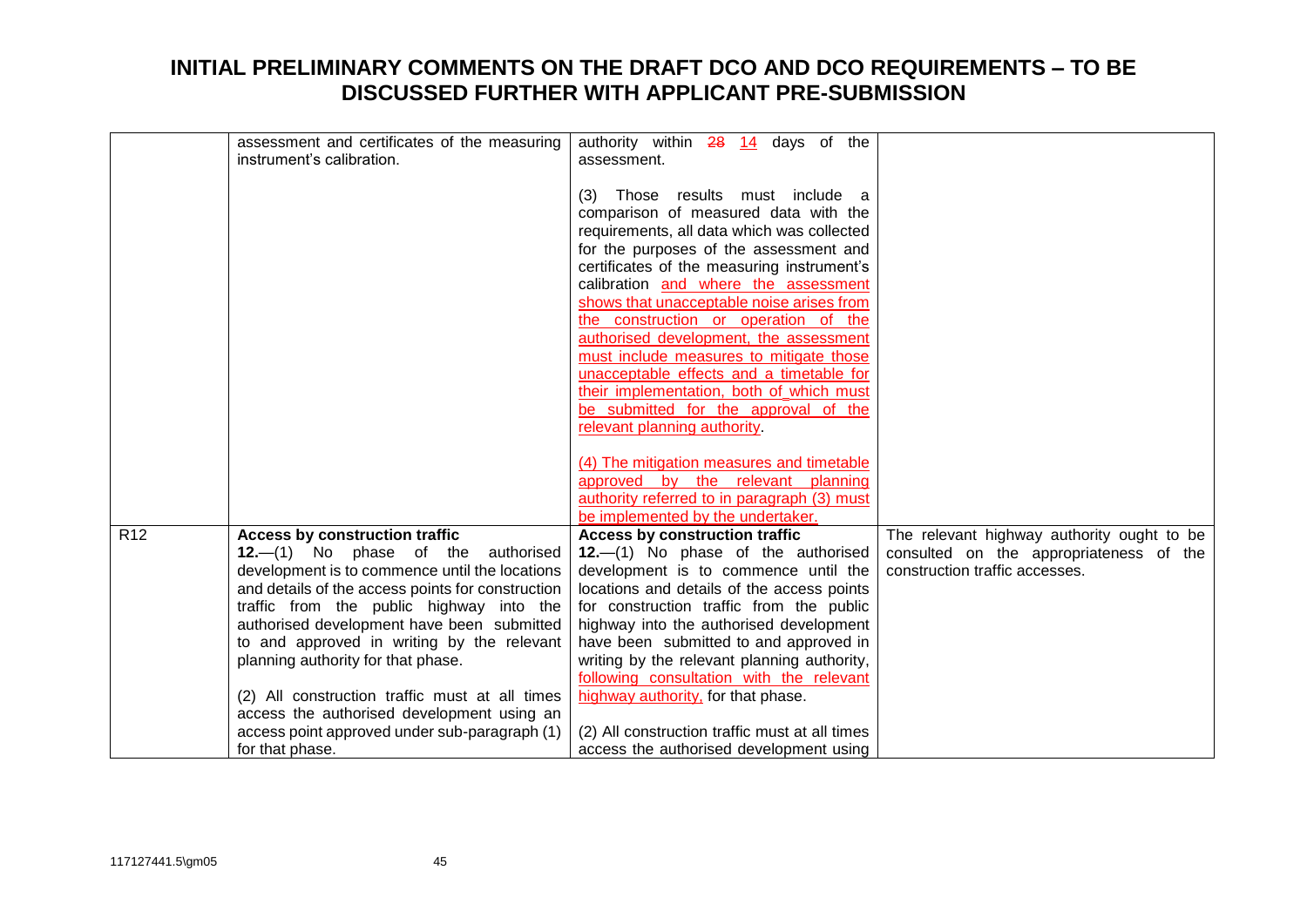|                 |                                                                                                                                                                                                                                                                                                                                                                         | an access point approved under sub-<br>paragraph (1) for that phase.                                                                                                                                                                                                                                                                                                                                                                                                                                                                                                                                                                                                                                                                                                                                                                                                                                                                                                                                                                                                                                                                  |                                                                                                                                                                                                                                                                                                                                                                                                                                                                                                                                                                                                                                                              |
|-----------------|-------------------------------------------------------------------------------------------------------------------------------------------------------------------------------------------------------------------------------------------------------------------------------------------------------------------------------------------------------------------------|---------------------------------------------------------------------------------------------------------------------------------------------------------------------------------------------------------------------------------------------------------------------------------------------------------------------------------------------------------------------------------------------------------------------------------------------------------------------------------------------------------------------------------------------------------------------------------------------------------------------------------------------------------------------------------------------------------------------------------------------------------------------------------------------------------------------------------------------------------------------------------------------------------------------------------------------------------------------------------------------------------------------------------------------------------------------------------------------------------------------------------------|--------------------------------------------------------------------------------------------------------------------------------------------------------------------------------------------------------------------------------------------------------------------------------------------------------------------------------------------------------------------------------------------------------------------------------------------------------------------------------------------------------------------------------------------------------------------------------------------------------------------------------------------------------------|
| R <sub>13</sub> | <b>Provision of landscaping</b><br>13.-(1) No phase of the authorised<br>development is to commence until a written<br>landscaping strategy has been submitted to and<br>approved in writing by the relevant planning<br>authority.<br>(2) The landscaping strategy may be subject to<br>alteration by prior approval in writing of the<br>relevant planning authority. | <b>Provision of landscaping</b><br>13.-(1) No phase of the authorised<br>development is to commence until-detailed<br>a landscape proposal and specification for<br>that phase a written landscaping strategy<br>has been submitted to and approved in<br>writing by the relevant planning authority.<br>(2) The detailed landscape proposal and<br>specification must contain details of all<br>hard and soft<br>landscaping works<br>including-<br>(a) location, quantity, species, height and<br>spread, pot size and density of any<br>proposed planting;<br>(b) full planting specification including<br>cultivation, importation of materials and<br>other operations to ensure<br>plant<br>including<br>establishment,<br>$\mathbf{a}$<br>soil<br>management plan;<br>(c) landscape management plan for the<br>first years as well as management for<br>longevity (to include measures for the<br>monitoring<br>and<br>maintenance<br>0f<br>landscaping during construction and<br>operation of the authorised development<br>details<br>and<br>of<br>management<br>responsibilities);<br>(d) proposed finished ground levels; | EDC and DBC welcome the general principle<br>that details of landscaping should be subject to<br>the approval of the relevant planning<br>authorities. It also notes that at this preliminary<br>stage details of the required landscaping<br>mitigation remain to be assessed as such it is<br>not clear at which stages or phases relevant<br>landscape mitigation must be implemented. It<br>therefore reserves its ability to comment further<br>on this aspect in due course.<br>As drafted, the requirement does not specify<br>the minimum scope of the landscaping<br>strategy. EDC and DBC suggest amendments<br>are made to address these matters. |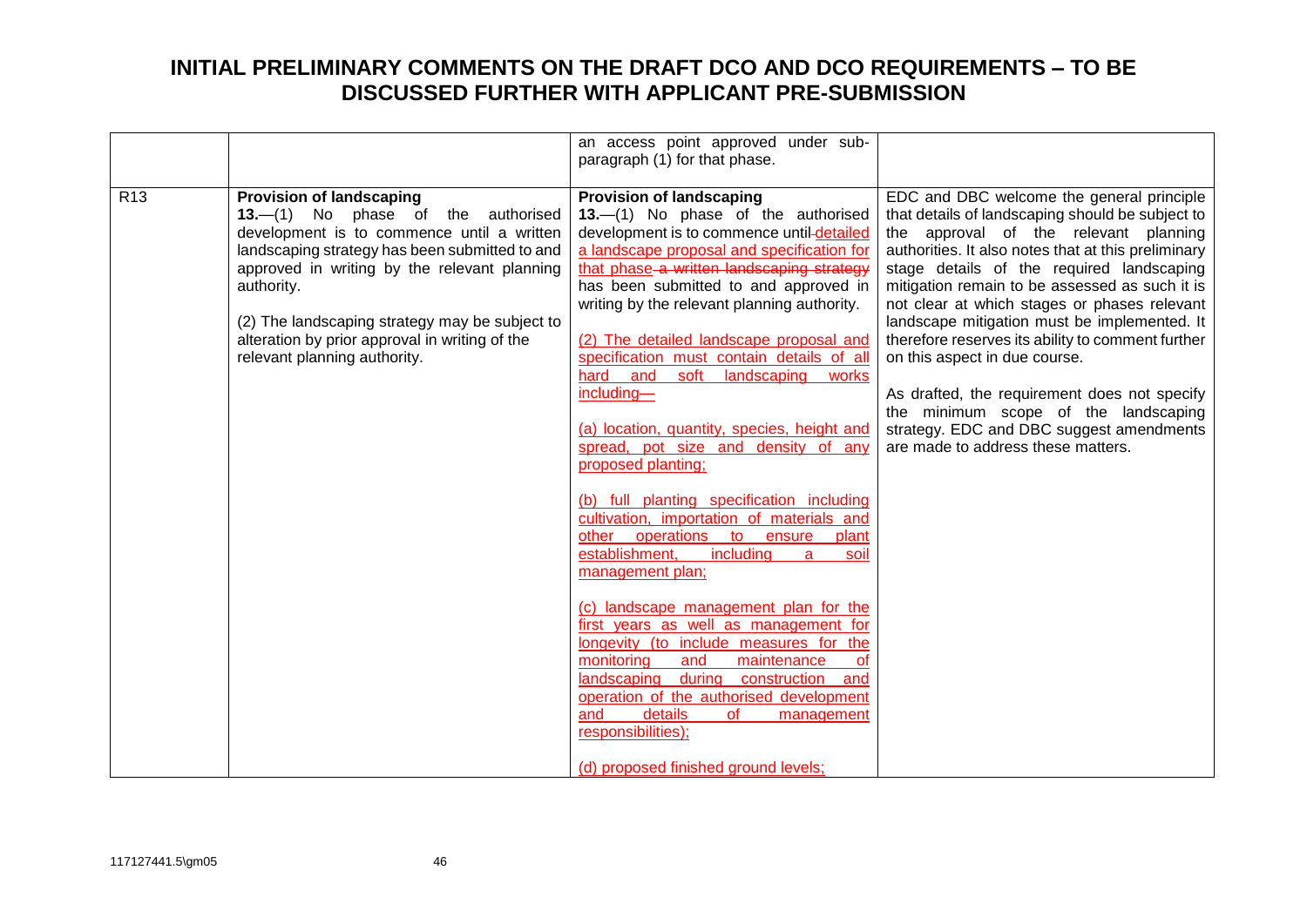|                 |                                                                                                                                                                                                                                                                                                                                                                                                                                                                                                                                    | (e) hard surfacing materials and street<br>furniture;<br>(f) a programme for implementation of all<br>landscaping works, including advanced<br>planting;                                                                                                                                                                                                                                                                                                                                                                              |                                                                                                                                                             |
|-----------------|------------------------------------------------------------------------------------------------------------------------------------------------------------------------------------------------------------------------------------------------------------------------------------------------------------------------------------------------------------------------------------------------------------------------------------------------------------------------------------------------------------------------------------|---------------------------------------------------------------------------------------------------------------------------------------------------------------------------------------------------------------------------------------------------------------------------------------------------------------------------------------------------------------------------------------------------------------------------------------------------------------------------------------------------------------------------------------|-------------------------------------------------------------------------------------------------------------------------------------------------------------|
|                 |                                                                                                                                                                                                                                                                                                                                                                                                                                                                                                                                    | (i) details of fencing and enclosures;<br>(i) vehicular and pedestrian access,                                                                                                                                                                                                                                                                                                                                                                                                                                                        |                                                                                                                                                             |
|                 |                                                                                                                                                                                                                                                                                                                                                                                                                                                                                                                                    | parking and circulation areas, (including<br>details of areas of public access);                                                                                                                                                                                                                                                                                                                                                                                                                                                      |                                                                                                                                                             |
|                 |                                                                                                                                                                                                                                                                                                                                                                                                                                                                                                                                    | $(2)$ The landscaping strategy may<br>subject to alteration by prior approval in<br>writing of the relevant planning authority.                                                                                                                                                                                                                                                                                                                                                                                                       |                                                                                                                                                             |
| R <sub>14</sub> | <b>Replacement planting</b><br>14.-(1) Unless otherwise agreed with the<br>relevant planning authority, no phase of the<br>authorised development, may be brought into<br>operation until, for that phase, a scheme for the<br>planting of trees, groups of trees and<br>hedgerows to replace those to be removed<br>during that phase that accords with [] has been<br>submitted to and approved by the relevant<br>planning authority.<br>(2) The planting scheme submitted under sub-<br>paragraph (1) must include details of- | <b>Replacement planting</b><br>14. - (1) Unless otherwise agreed with the<br>relevant planning authority, n-No phase of<br>the authorised development, may be<br>brought into operation until, for that phase,<br>a scheme for the planting of trees, groups<br>of trees and hedgerows to replace those to<br>be removed during that phase that accords<br>with [ ] has been submitted to and<br>approved by the relevant planning<br>authority.<br>(2) The planting scheme submitted under<br>sub-paragraph (1) must include details | No justification has been provided for the "tail<br>piece" at the beginning of the requirement<br>consequently EDC and DBC recommend that<br>it is deleted. |
|                 | (a) the location and a schedule of plants noting<br>number, species, size and planting density of<br>any proposed planting or seeding;                                                                                                                                                                                                                                                                                                                                                                                             | $of -$                                                                                                                                                                                                                                                                                                                                                                                                                                                                                                                                |                                                                                                                                                             |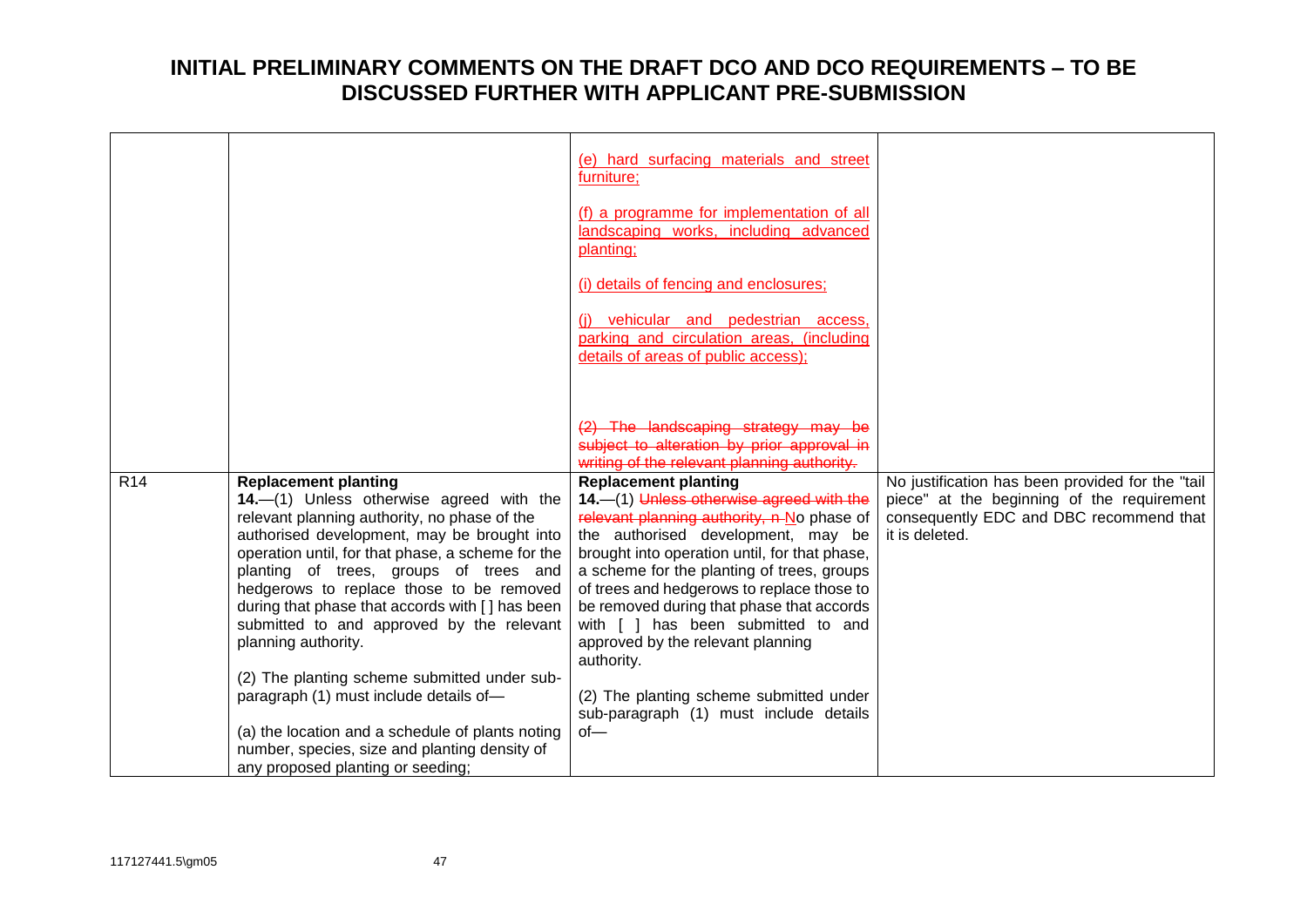|                 | (b) cultivation, importing of materials and other<br>operations to ensure plant and seed<br>establishment; and<br>(c) details of a five year maintenance regime.                                                                                                                                                                                                                                                                                                                                                                                                                                                                                                                                                                                                                                                                                                                                                                                  | (a) the location and a schedule of plants<br>noting number, species, height and<br>spread, pot size and planting density of any<br>proposed planting or seeding;<br>(b) a full planting specification including<br>cultivation, importing of materials and other<br>operations to ensure plant and seed<br>Establishment<br>including<br>soil<br>a<br>management plan; and<br>(c) details of a five year maintenance<br>regime and measures for maintenance for                                                                                                                                                                                                                                                                                                                                                                                                                      |                                                                                                                                                                                                                                                                                                                                                                                                                                                                                                                                                                                                                                                       |
|-----------------|---------------------------------------------------------------------------------------------------------------------------------------------------------------------------------------------------------------------------------------------------------------------------------------------------------------------------------------------------------------------------------------------------------------------------------------------------------------------------------------------------------------------------------------------------------------------------------------------------------------------------------------------------------------------------------------------------------------------------------------------------------------------------------------------------------------------------------------------------------------------------------------------------------------------------------------------------|--------------------------------------------------------------------------------------------------------------------------------------------------------------------------------------------------------------------------------------------------------------------------------------------------------------------------------------------------------------------------------------------------------------------------------------------------------------------------------------------------------------------------------------------------------------------------------------------------------------------------------------------------------------------------------------------------------------------------------------------------------------------------------------------------------------------------------------------------------------------------------------|-------------------------------------------------------------------------------------------------------------------------------------------------------------------------------------------------------------------------------------------------------------------------------------------------------------------------------------------------------------------------------------------------------------------------------------------------------------------------------------------------------------------------------------------------------------------------------------------------------------------------------------------------------|
| R <sub>15</sub> | Implementation<br>of<br>landscaping<br>and<br>replacement planting<br>15.-(1) All landscaping and replacement<br>planting works referred to in requirements 13<br>and 14 must be implemented in the first<br>available planting season after that part of the<br>authorised development to which the<br>landscaping or replacement planting works<br>apply is first brought into operational use and<br>must be carried out in general accordance with<br>specification set out at [ ] and the relevant<br>landscaping scheme for that phase of the<br>authorised development, and to a<br>reasonable standard in accordance with the<br>relevant recommendations of appropriate<br>British Standard or other recognised codes of<br>good practice.<br>(2) Any tree or shrub planted on land outside<br>Work No.1 and Work No.2 as part of an<br>approved landscaping or replacement planting<br>scheme that, within a period of five years after | longevity<br>Implementation of landscaping and<br>replacement planting<br>15.-(1) All landscaping and replacement<br>planting works The schemes, detailed<br>landscape proposals and specifications<br>referred to in requirements 13 and 14 must<br>be implemented in the first available<br>planting season after that part phase of the<br>authorised development to which the<br>landscaping or replacement planting works<br>apply is first brought into operational use<br>and must be carried out in general<br>accordance with specification set out at []<br>and the relevant landscaping scheme<br>matters approved under requirements 13<br>and 14, for that phase of the authorised<br>development, and to a reasonable<br>standard in accordance with the relevant<br>recommendations of appropriate British<br>Standard or other recognised codes of<br>good practice. | EDC and DBC note that landscaping relating to<br>works other than Work Nos. 1 and 2 is to be<br>maintained for a period of five years. LRCH will<br>have to demonstrate in its application the<br>appropriateness of this period.<br>EDC and DBC consider it is also inappropriate<br>for such works to be carried out in "general<br>accordance" with the relevant standard, full<br>accordance should be required.<br>The requirement is silent on the period for<br>maintenance of landscaping relating to Work<br>Nos. 1 and 2. EDC would anticipate that it<br>ought to be maintained throughout the<br>operation of the authorised development. |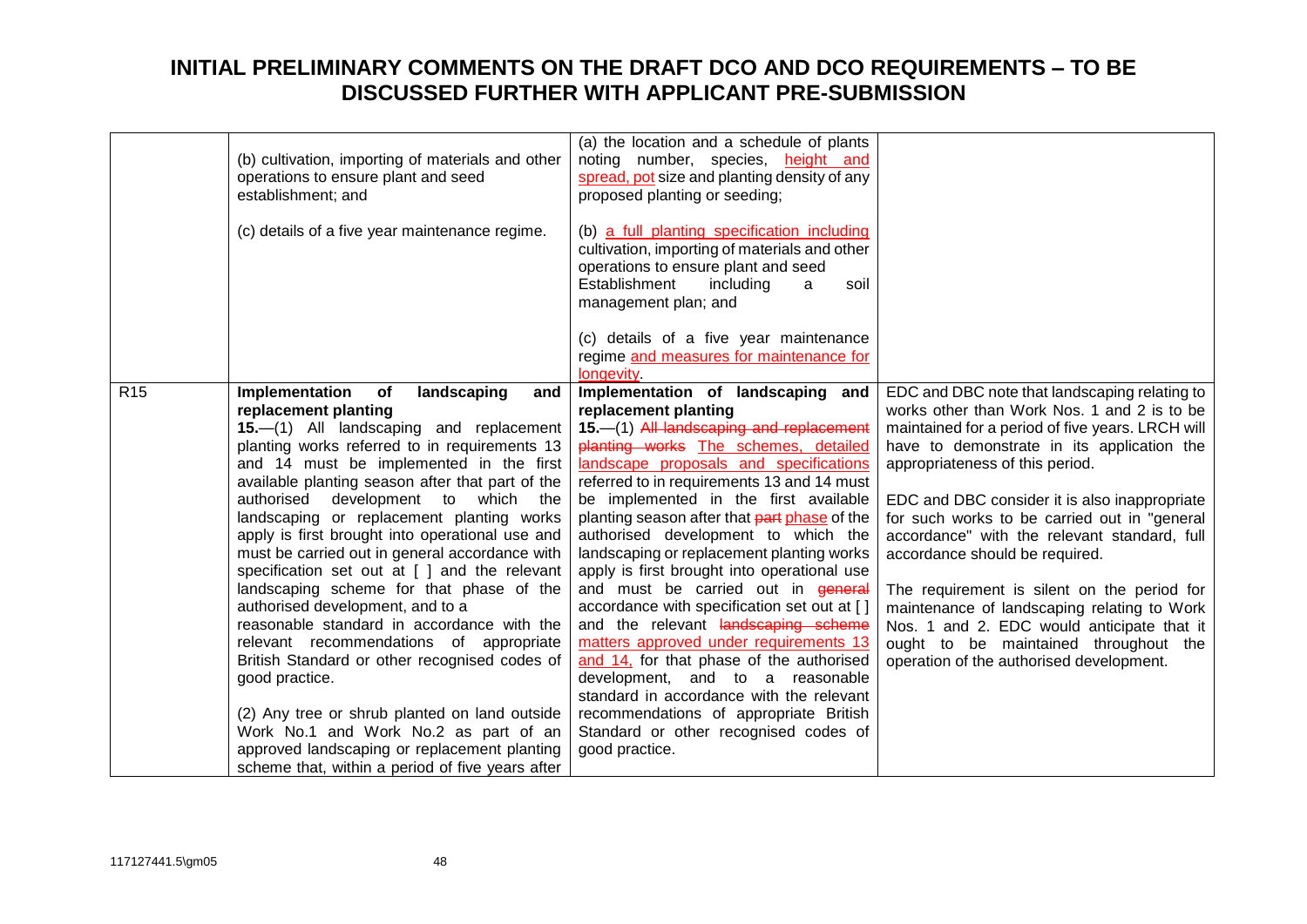| planting, is removed, dies or becomes in the<br>(2) Any tree or shrub planted on land<br>opinion of the relevant planning authority<br>outside Work No.1 and Work No.2 as part<br>seriously damaged or diseased, must be<br>of an approved landscaping<br>or<br>replaced in the first available planting season<br>replacement planting scheme that, within a<br>with a specimen of the same species and size<br>period of five years after planting, is<br>removed, dies or becomes in the opinion of<br>as that originally planted, unless otherwise<br>approved by the relevant planning authority.<br>the relevant planning authority seriously<br>damaged or diseased, must be replaced in<br>the first available planting season with a<br>specimen of the same species and size as<br>that originally planted, unless otherwise<br>approved by the relevant planning<br>authority. |
|-------------------------------------------------------------------------------------------------------------------------------------------------------------------------------------------------------------------------------------------------------------------------------------------------------------------------------------------------------------------------------------------------------------------------------------------------------------------------------------------------------------------------------------------------------------------------------------------------------------------------------------------------------------------------------------------------------------------------------------------------------------------------------------------------------------------------------------------------------------------------------------------|
| (3) Any tree or shrub planted on land in<br>relation to Work No.1 and Work No.2 as<br>part of an approved landscaping or<br>replacement planting scheme that, is<br>removed, dies or becomes in the opinion of<br>the relevant planning authority seriously<br>damaged or diseased, must be replaced in<br>the first available planting season with a<br>specimen of the same species and size as<br>that originally planted, unless otherwise<br>approved by the relevant planning<br>authority.                                                                                                                                                                                                                                                                                                                                                                                         |
| Retention and protection of existing trees<br>R <sub>16</sub><br>Measures to protect existing trees and                                                                                                                                                                                                                                                                                                                                                                                                                                                                                                                                                                                                                                                                                                                                                                                   |
| and hedgerows<br>hedgerows<br>welcomed.<br>are                                                                                                                                                                                                                                                                                                                                                                                                                                                                                                                                                                                                                                                                                                                                                                                                                                            |
| appropriateness of the measures contained in                                                                                                                                                                                                                                                                                                                                                                                                                                                                                                                                                                                                                                                                                                                                                                                                                                              |
| 16.—(1) No phase of the authorised<br>this requirement will be considered once                                                                                                                                                                                                                                                                                                                                                                                                                                                                                                                                                                                                                                                                                                                                                                                                            |
| further detail concerning LRCH's proposals<br>development may commence until, for that                                                                                                                                                                                                                                                                                                                                                                                                                                                                                                                                                                                                                                                                                                                                                                                                    |
| phase, a Tree and Hedgerow Protection<br>become available. It is considered that<br>consideration should be given to naming<br>Strategy (THPS) identifying the trees, groups of                                                                                                                                                                                                                                                                                                                                                                                                                                                                                                                                                                                                                                                                                                           |
| trees and hedgerows to be retained during that<br>further consultees that may have an important                                                                                                                                                                                                                                                                                                                                                                                                                                                                                                                                                                                                                                                                                                                                                                                           |
| phase has been submitted to and approved by                                                                                                                                                                                                                                                                                                                                                                                                                                                                                                                                                                                                                                                                                                                                                                                                                                               |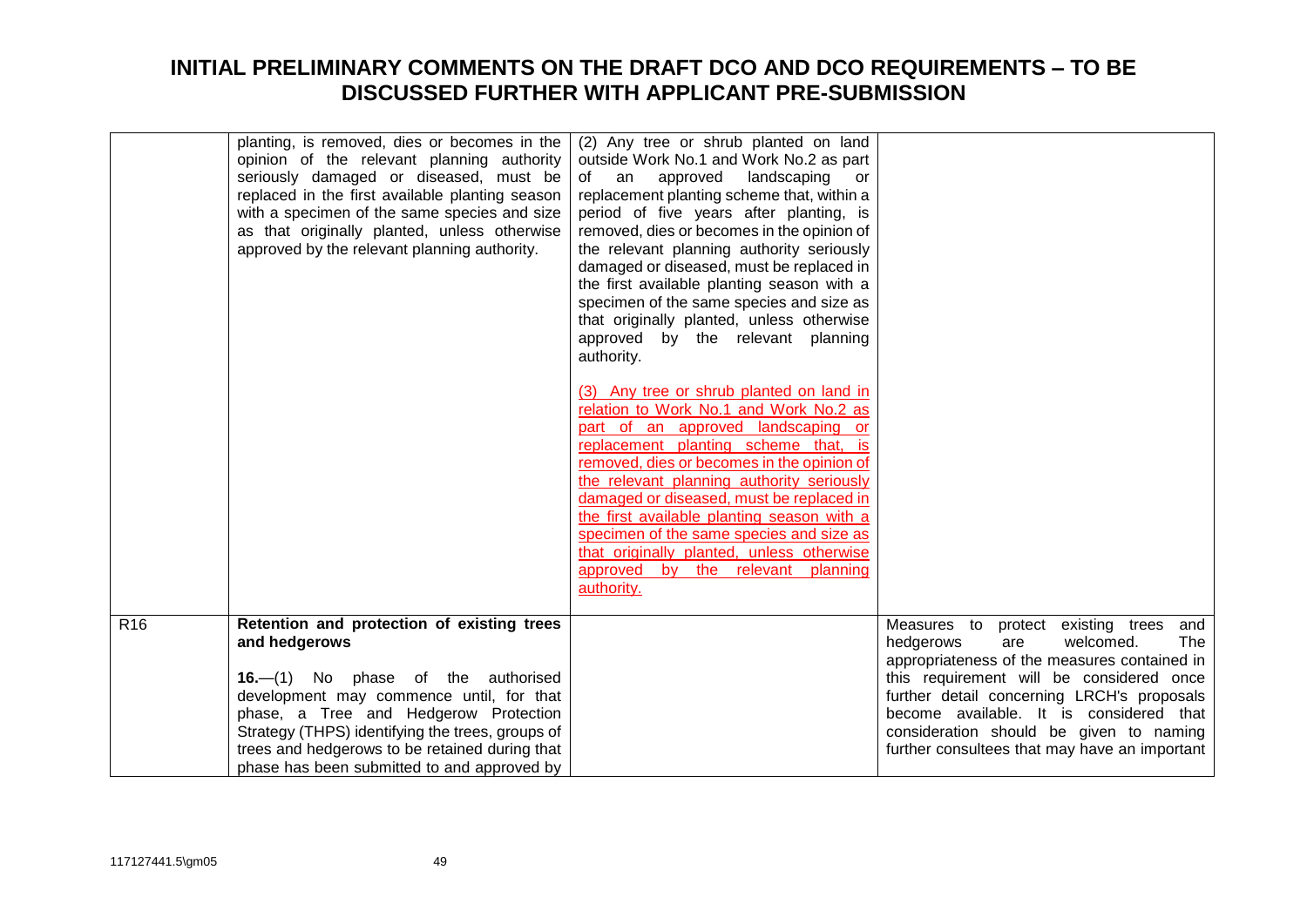|                  | the relevant planning authority,<br>following<br>consultation with Natural England.                                                                                                                                                                                                                |                                            | role to play in approving such measures,<br>including Natural England. |
|------------------|----------------------------------------------------------------------------------------------------------------------------------------------------------------------------------------------------------------------------------------------------------------------------------------------------|--------------------------------------------|------------------------------------------------------------------------|
|                  | (2) The THPS referred to in sub-paragraph (1)<br>must include-                                                                                                                                                                                                                                     |                                            |                                                                        |
|                  | (a) Tree Protection Plans detailing the<br>alignment of temporary physical tree protection<br>measures, in accordance with the details<br>identified in $[$ ];                                                                                                                                     |                                            |                                                                        |
|                  | (b) a schedule of all proposed tree removal and<br>pruning with annotated plans;<br>(c) a specification for temporary physical<br>protection for trees and hedgerows; and                                                                                                                          |                                            |                                                                        |
|                  | (d) details of an auditable system of compliance<br>with the approved protection measures.                                                                                                                                                                                                         |                                            |                                                                        |
|                  | (3) The trees, groups of trees and hedgerows<br>identified in the THPS referred to in sub-<br>paragraph (1) must not be felled or otherwise<br>removed in connection with the construction of<br>the authorised development.                                                                       |                                            |                                                                        |
|                  | (4) The relevant phase of the authorised<br>development must not commence until the<br>approved protection measures referred to in<br>sub-paragraph (1) are in place, and they must<br>thereafter be maintained during the construction<br>of the relevant phase of the authorised<br>development. |                                            |                                                                        |
| $\overline{R17}$ | Fencing and other means of enclosure                                                                                                                                                                                                                                                               | Fencing and other means of enclosure       | EDC suggests minor amendments are made to                              |
|                  | 17.-(1) No phase of the authorised                                                                                                                                                                                                                                                                 | 17.-(1) No phase of the authorised         | paragraph (2) to correctly use the term                                |
|                  | development is to commence until written                                                                                                                                                                                                                                                           | development is to commence until written   | "authorised development" and to remove the                             |
|                  | details of all proposed permanent external                                                                                                                                                                                                                                                         | details of all proposed permanent external | unnecessary reference to details being "from                           |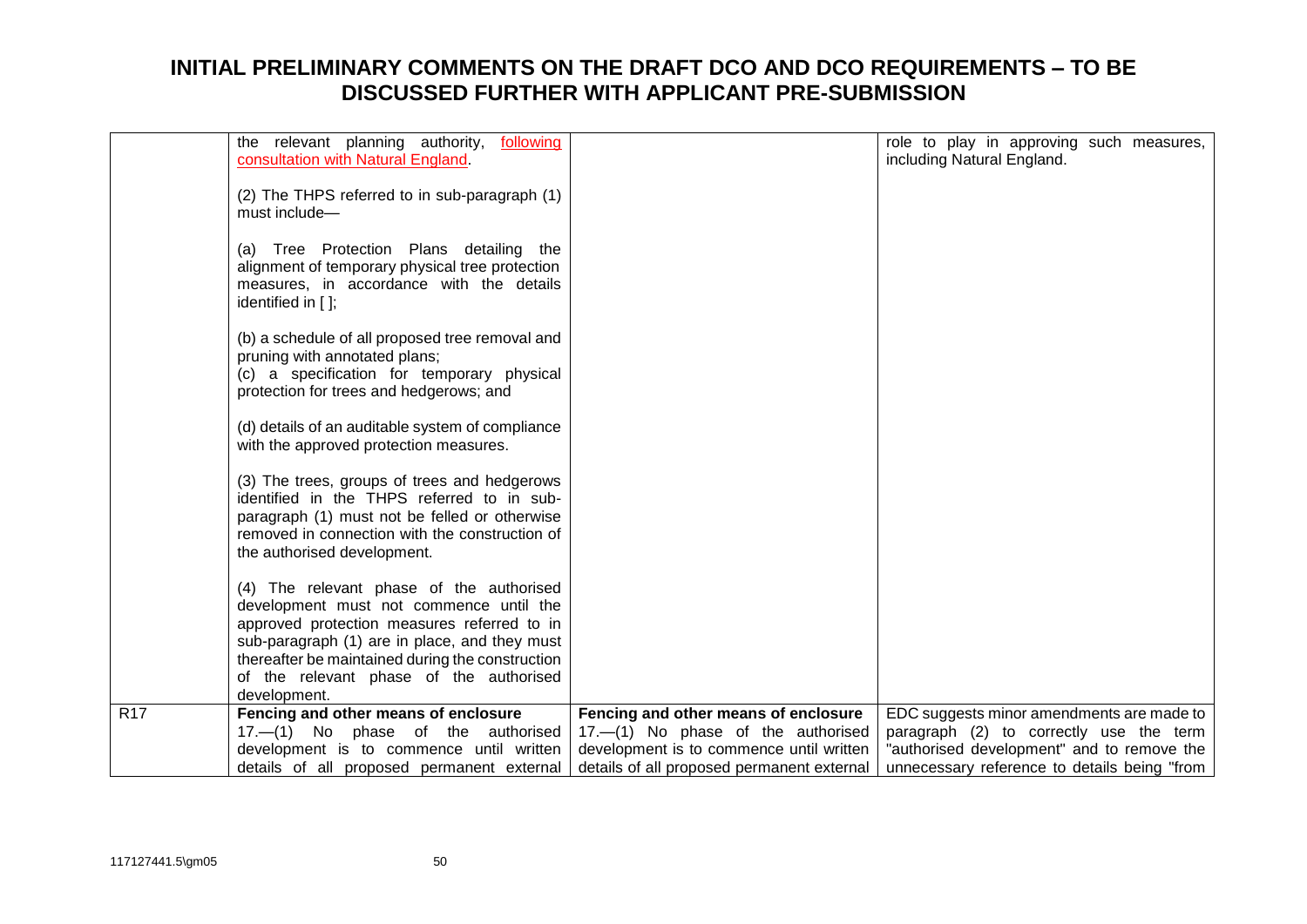|                 | fences, walls or other means of enclosure for<br>that phase have been submitted to and<br>approved in writing by the relevant planning<br>authority.<br>(2) The development must be carried out in                                                                                                                                                                                                                                                                                                                                                                                                                                                                                            | fences, walls or other means of enclosure<br>for that phase have been submitted to and<br>approved in writing by the relevant<br>planning authority.<br>(2) The <b>authorised</b> development must be                                                                                                                                                                                                                                                                                                                                                                                                                                                                                                        | time to time" approved. The latter being<br>unnecessary as it is addressed in requirement<br>$1(3)$ .                                                                                                                                                                                                                                                                                                                                                                                                                                                                                                                                                                                                   |
|-----------------|-----------------------------------------------------------------------------------------------------------------------------------------------------------------------------------------------------------------------------------------------------------------------------------------------------------------------------------------------------------------------------------------------------------------------------------------------------------------------------------------------------------------------------------------------------------------------------------------------------------------------------------------------------------------------------------------------|--------------------------------------------------------------------------------------------------------------------------------------------------------------------------------------------------------------------------------------------------------------------------------------------------------------------------------------------------------------------------------------------------------------------------------------------------------------------------------------------------------------------------------------------------------------------------------------------------------------------------------------------------------------------------------------------------------------|---------------------------------------------------------------------------------------------------------------------------------------------------------------------------------------------------------------------------------------------------------------------------------------------------------------------------------------------------------------------------------------------------------------------------------------------------------------------------------------------------------------------------------------------------------------------------------------------------------------------------------------------------------------------------------------------------------|
|                 | accordance with the details as approved from<br>time to time in writing by the relevant planning<br>authority.                                                                                                                                                                                                                                                                                                                                                                                                                                                                                                                                                                                | carried out in accordance with the details<br>as approved from time to time in writing by<br>the relevant planning authority.                                                                                                                                                                                                                                                                                                                                                                                                                                                                                                                                                                                |                                                                                                                                                                                                                                                                                                                                                                                                                                                                                                                                                                                                                                                                                                         |
| R <sub>18</sub> | <b>Lighting details</b><br>18.—(1) Prior to the commencement of each<br>phase of the authorised development, details of<br>the proposed lighting visible from outside the<br>authorised development in that phase must be<br>submitted to and approved in writing by the<br>relevant planning authority.<br>(2) The approved lighting scheme must be<br>implemented and maintained as approved from<br>time to time during operation of the authorised<br>development and no external lighting other than<br>that approved under this requirement is to be<br>installed.<br>(3) The details submitted under this requirement<br>must include details of any lighting on any<br>gantry cranes. | <b>Lighting details</b><br>18.-(1) Prior to the commencement of<br>of<br>the<br>authorised<br>each<br>phase<br>development, details of the proposed<br>lighting visible from outside the authorised<br>development in that phase must be<br>submitted to and approved in writing by the<br>relevant planning authority.<br>(2) The approved lighting scheme must be<br>implemented and maintained as approved<br>from time to time during operation of the<br>authorised development and no external<br>lighting other than that approved under this<br>requirement is to be installed.<br>(3) The details submitted under this<br>requirement must include details of any<br>lighting on any gantry cranes. | The reference to "approved from time to time"<br>is unnecessary as this is dealt with in<br>requirement 1(3).<br>It is considered that insufficient information has<br>been provided to justify the exclusion of lighting<br>visible only from within the authorised<br>development, from the scope of this<br>requirement. In particular the effects of lighting<br>on any onsite ecological mitigation or<br>compensation are an important consideration.<br>EDC notes the reference to details of the<br>lighting of gantry cranes and would expect the<br>environmental assessment of landscape and<br>visual effects to fully assess the use during<br>construction or operation of gantry cranes. |
| R <sub>19</sub> | Flood risk and surface water discharge<br>$19 - (1)$ No phase of the<br>authorised<br>development which encroaches upon the<br>existing floodplain of the [ ] is to be brought into<br>use until the Flood Defence Works have been<br>completed.                                                                                                                                                                                                                                                                                                                                                                                                                                              | Flood risk and surface water discharge<br>19. (1) No phase of the authorised<br>development which encroaches upon the<br>existing floodplain of the [] is to be brought<br>into use until the Flood Defence Works<br>have been completed.                                                                                                                                                                                                                                                                                                                                                                                                                                                                    | Generally it is noted that this requirement<br>appears to be in an embryonic and outdated<br>form, noting in particular with respect to<br>paragraph (3) that consents under section 23<br>Land Drainage Act 1991 would be issued by<br>the "drainage board concerned" in relation to<br>ordinary watercourses rather than Environment<br>Agency, the latter of which is responsible,                                                                                                                                                                                                                                                                                                                   |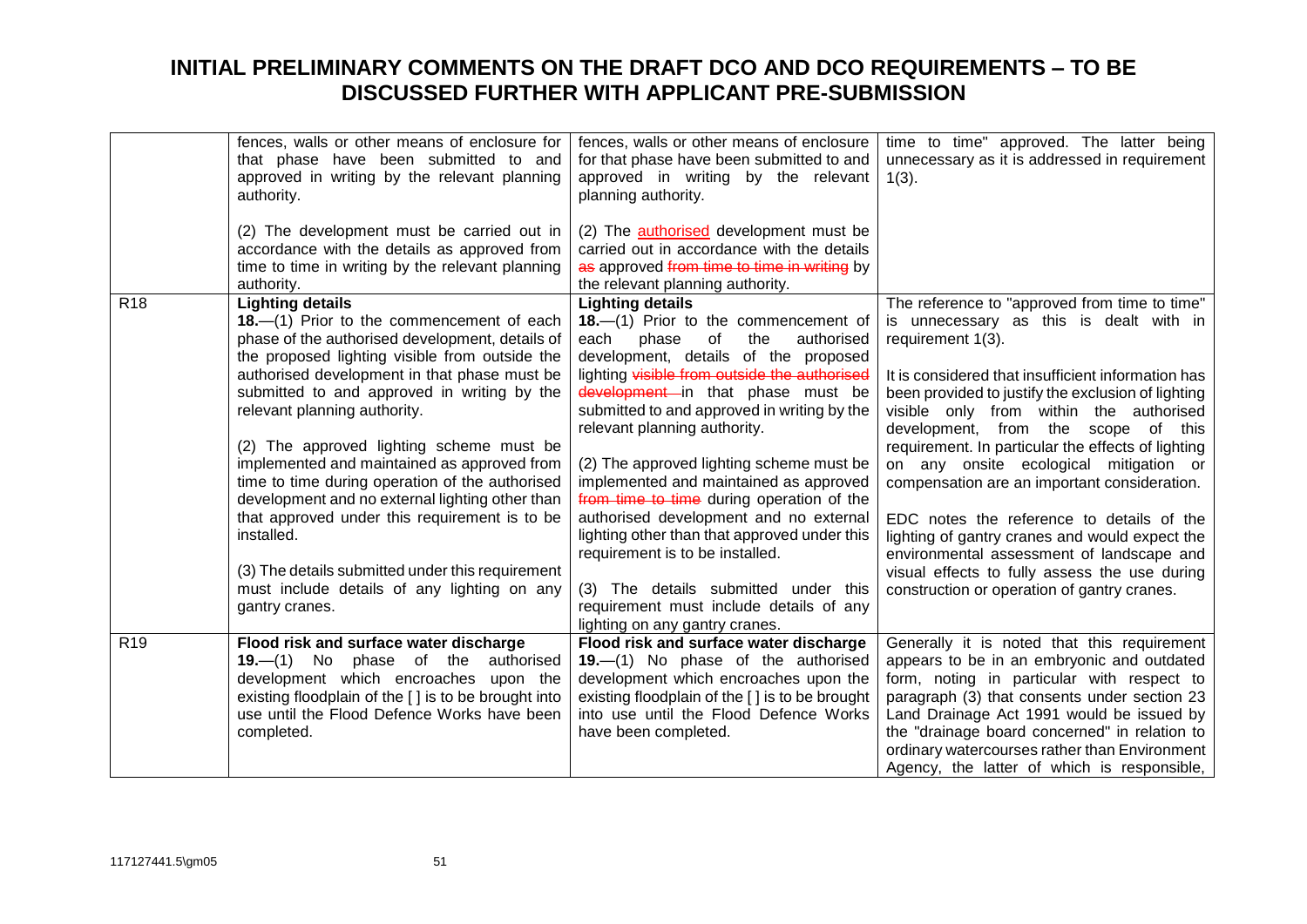| (2) The Flood Defence Works are to be<br>constructed as part of the authorised<br>development and in advance of the operation of<br>that phase unless another mitigation option<br>approved by the Environment Agency has<br>already been implemented.                                                                                                                               | (2) The Flood Defence Works are to be<br>constructed as part of the authorised<br>development and in advance of the<br>operation of that phase unless another<br>mitigation option approved by the<br>Environment Agency has already been<br>implemented.                                                                                          | under the Environmental Permitting (England<br>and Wales) Regulations 2016 for the issue of<br>flood risk permits in relation to main rivers. EDC<br>urges LRCH to carefully review and update this<br>requirement in the light of the existing legal<br>landscape.                                                                                 |
|--------------------------------------------------------------------------------------------------------------------------------------------------------------------------------------------------------------------------------------------------------------------------------------------------------------------------------------------------------------------------------------|----------------------------------------------------------------------------------------------------------------------------------------------------------------------------------------------------------------------------------------------------------------------------------------------------------------------------------------------------|-----------------------------------------------------------------------------------------------------------------------------------------------------------------------------------------------------------------------------------------------------------------------------------------------------------------------------------------------------|
| (3) The details of the Flood Defence Works<br>must accord with the agreement reached with<br>the Environment Agency and consented under<br>section 23 (prohibition on obstructions etc. in<br>watercourses) of the Land Drainage Act<br>1991(a) with consent number [ ] or any varied                                                                                                | (3) The details of the Flood Defence Works<br>must accord with the agreement reached<br>with the Environment Agency and<br>consented under section 23 (prohibition on<br>obstructions etc. in                                                                                                                                                      | Generally the requirement ought to be clear<br>about which body is ultimately responsible for<br>discharging that part of the requirement, again<br>this should reflect the existing legal landscape,<br>see paragraphs $(4)$ , $(5)$ , $(7)$                                                                                                       |
| consents issued or variation to the works<br>agreed in writing by the Environment Agency or<br>the lead local flood authority.                                                                                                                                                                                                                                                       | watercourses) of the Land Drainage Act<br>1991(a) with consent number $\lceil \cdot \rceil$ or any<br>varied consents issued or variation to the                                                                                                                                                                                                   | Paragraph (5) should require consultation with<br>HS1.                                                                                                                                                                                                                                                                                              |
| (4) The authorised development must be<br>carried out in accordance with the mitigation<br>measures detailed within the [Flood Risk]<br>Assessment] submitted with the application or<br>be carried out in accordance with any variation<br>to the those mitigation measures agreed in<br>writing by the Environment Agency, the lead<br>local flood authority or the approving body | works agreed in writing by the Environment<br>Agency or the lead local flood authority.<br>(4) The authorised development must be<br>carried out in accordance with the<br>mitigation measures detailed within the<br>[Flood Risk Assessment] submitted with<br>the application or be carried out in<br>accordance with any variation to the those | There is a conflict between paragraph (5),<br>which requires details to be approved by the<br>relevant planning authority and requirement (6)<br>which passes the responsibility for approving<br>variations to the approved details to the<br>Environment Agency or LLFA, following<br>consultation<br>with the relevant<br>planning<br>authority. |
| under Schedule 3 (sustainable drainage) to the<br>Flood and Water Management Act 2010(a).                                                                                                                                                                                                                                                                                            | mitigation measures agreed in writing by<br>the Environment Agency, the lead local<br>flood authority or the approving body under                                                                                                                                                                                                                  | Paragraph (7) ought to be clear as to the<br>process for the approval of the Surface Water<br>Drainage Strategy rather than leave it to be                                                                                                                                                                                                          |
| (5) The elements of the authorised development<br>which encroach or directly impact upon<br>HS1 must not be commenced until such time as                                                                                                                                                                                                                                             | Schedule 3 (sustainable drainage) to the<br>Flood and Water Management Act<br>$2010(a)$ .                                                                                                                                                                                                                                                          | prescribed by the Flow and<br>Water<br>Management Act 2010.                                                                                                                                                                                                                                                                                         |
| the detail of the relevant bridging structure and<br>flow control structure have been submitted to<br>and approved in writing by the<br>relevant planning authority.                                                                                                                                                                                                                 | (5) The elements of the authorised<br>development which encroach or directly<br>impact upon HS1must not be commenced<br>until such time as the detail of the relevant                                                                                                                                                                              | In paragraphs (8) and (10) the references to<br>"any variations to the details agreed in writing<br>by the relevant planning authority" is<br>unnecessary and ought to be deleted; this<br>matter is dealt with by requirement 1(4). EDC                                                                                                            |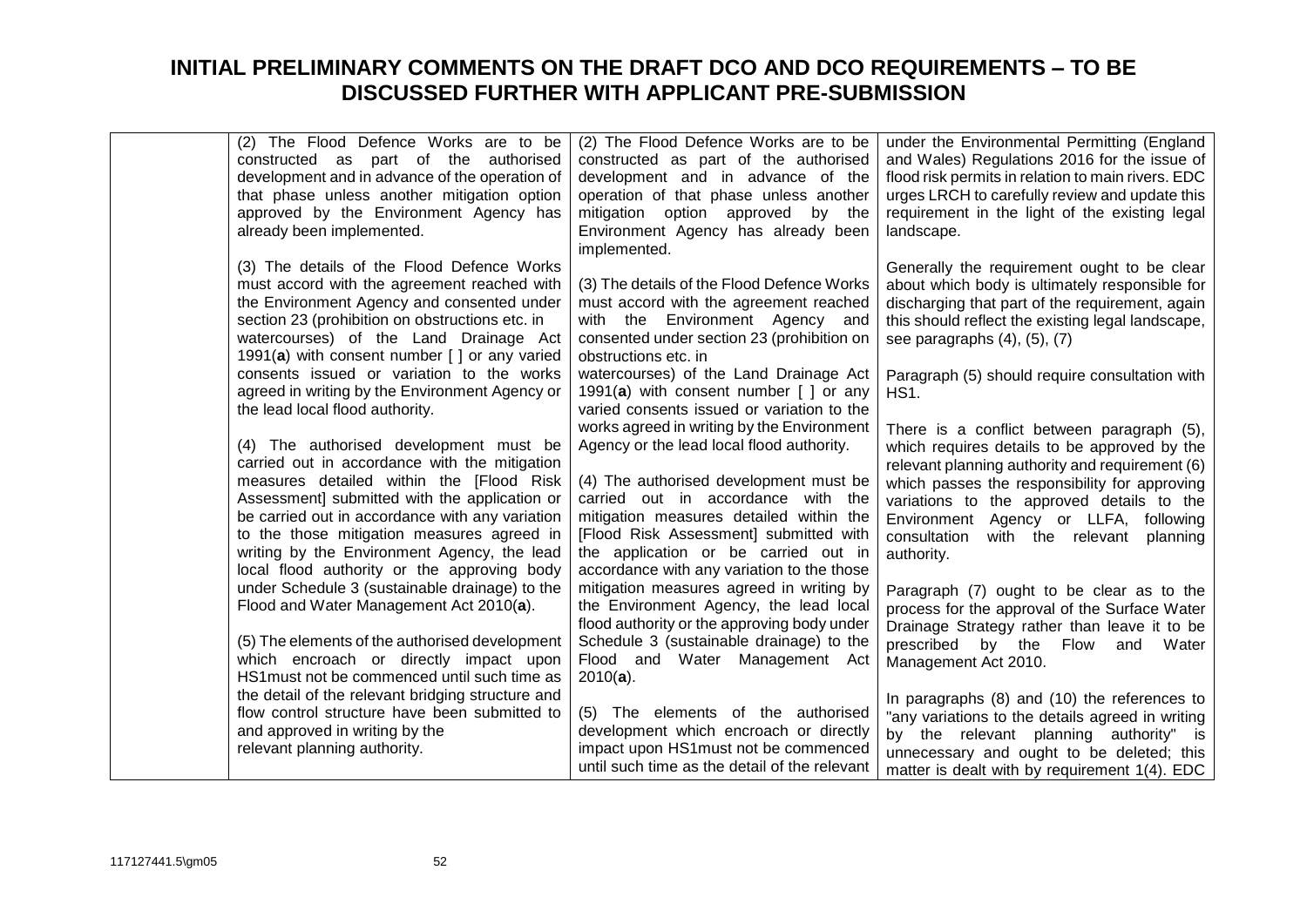| (6) The structures that fall within sub-paragraph<br>(5) must be implemented as approved or in<br>accordance with any variation to the approved<br>details agreed in writing by the Environment<br>Agency or lead local flood authority, following<br>consultation with the relevant planning<br>authority.<br>(7) No phase of the authorised development is<br>to commence until a surface water drainage<br>scheme for that phase based on sustainable<br>drainage principles and an assessment of the<br>hydrological and hydrogeological context of the<br>development in accordance with the Surface<br>Water Drainage Strategy submitted with the<br>application has been submitted to and approved<br>in writing by the relevant planning authority or in<br>accordance with such other approval process<br>that may be prescribed under the Flood and<br>Water Management Act 2010. | bridging structure and flow<br>control<br>structure have been submitted to and<br>approved in writing by the<br>relevant planning authority.<br>(6) The structures that fall within sub-<br>paragraph (5) must be implemented as<br>approved or in accordance with any<br>variation to the approved details agreed in<br>writing by the Environment Agency or lead<br>local flood authority, following consultation<br>with the relevant planning authority.<br>(7)<br>phase of the authorised<br>No.<br>development is to commence until a<br>surface water drainage scheme for that<br>phase based on sustainable drainage<br>principles and an assessment of the<br>hydrological and hydrogeological context<br>of the development in accordance with the | also reserves its position as to whether the<br>scheme ought to be implemented sooner than<br>the completion of the authorised development.<br>Given the multi-phase nature of LRCH's<br>proposal it is concerned that critical mitigation<br>may never be implemented if later phases are<br>not brought forward. |
|---------------------------------------------------------------------------------------------------------------------------------------------------------------------------------------------------------------------------------------------------------------------------------------------------------------------------------------------------------------------------------------------------------------------------------------------------------------------------------------------------------------------------------------------------------------------------------------------------------------------------------------------------------------------------------------------------------------------------------------------------------------------------------------------------------------------------------------------------------------------------------------------|--------------------------------------------------------------------------------------------------------------------------------------------------------------------------------------------------------------------------------------------------------------------------------------------------------------------------------------------------------------------------------------------------------------------------------------------------------------------------------------------------------------------------------------------------------------------------------------------------------------------------------------------------------------------------------------------------------------------------------------------------------------|--------------------------------------------------------------------------------------------------------------------------------------------------------------------------------------------------------------------------------------------------------------------------------------------------------------------|
| (8) The scheme must subsequently be<br>implemented in accordance with the approved<br>details or in accordance with any variations to<br>the details agreed in writing by the relevant<br>planning authority prior to the completion of the<br>authorised development.<br>(9) Prior to the commencement of any element<br>of the authorised development which directly<br>affects a watercourse or floodplain, a<br>construction working method statement for such<br>element to cover all works in, over under or<br>within [] metres of the top of the bank of either<br>watercourse or their floodplains must be                                                                                                                                                                                                                                                                         | Surface Water<br>Drainage<br>Strategy<br>submitted with the application has been<br>submitted to and approved in writing by the<br>relevant planning authority, following<br>consultation with the lead local flood<br>authority and the Environment Agency. or<br>in accordance with such other approval<br>process that may be prescribed under the<br>Flood and Water Management Act 2010<br>(8) The scheme must subsequently be<br>implemented in accordance with the<br>approved details or in accordance with any<br>variations to the details agreed in writing by<br>the relevant planning authority prior to the<br>completion of the authorised development.                                                                                       |                                                                                                                                                                                                                                                                                                                    |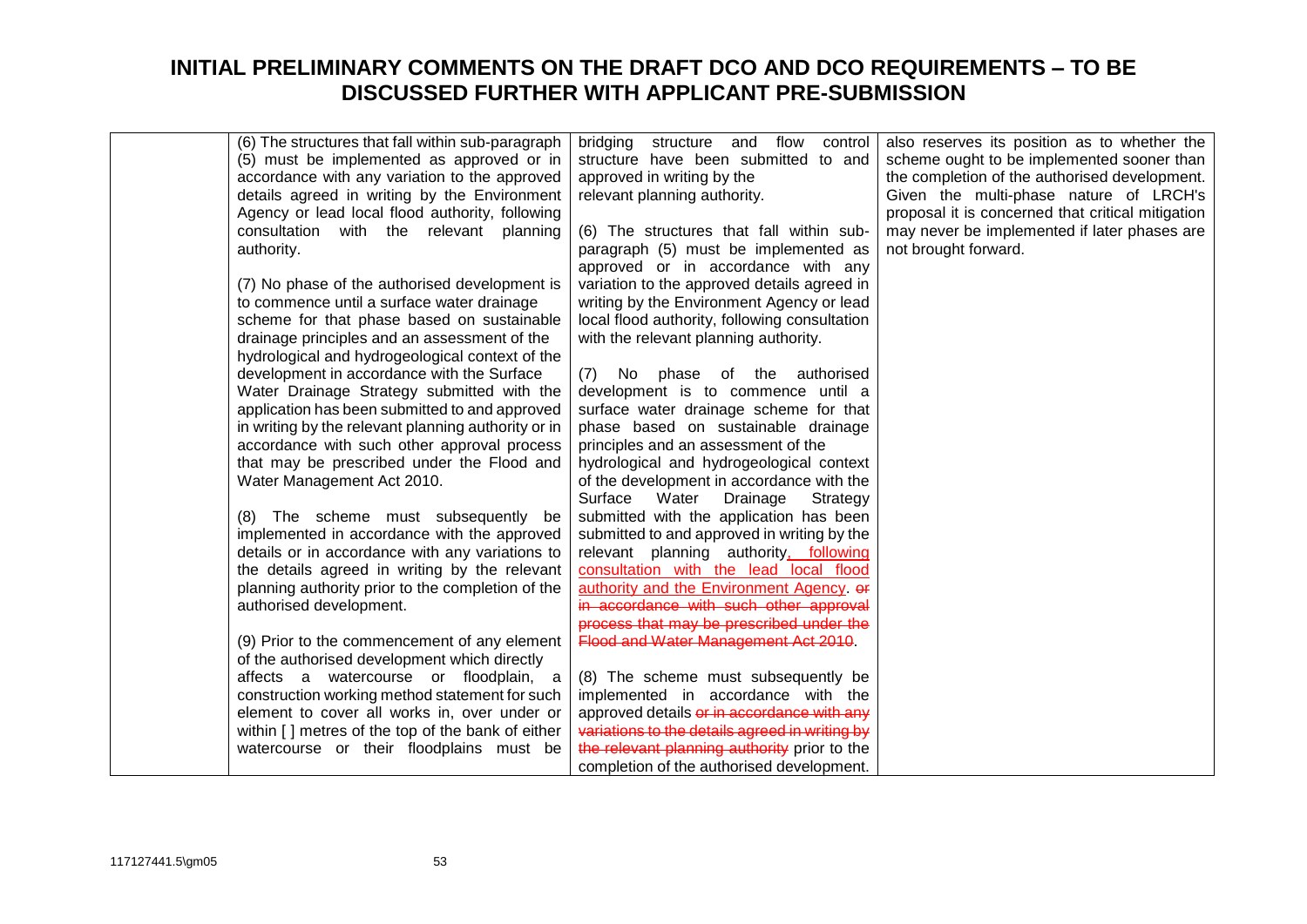|                 | submitted to and agreed in writing by the<br>relevant planning authority.<br>(10) Thereafter the development must be<br>carried out in accordance with the approved<br>scheme and any subsequent amendments<br>agreed in writing with the relevant planning<br>authority.                                                                                                                                                                                                                                                                                                                                                          | (9) Prior to the commencement of any<br>element of the authorised development<br>which directly affects a watercourse or<br>floodplain, a construction working method<br>statement for such element to cover all<br>works in, over under or within [] metres of<br>the top of the bank of either watercourse or<br>their floodplains must be submitted to and<br>agreed in writing approved by the relevant<br>planning authority.<br>(10) Thereafter the development must be<br>carried out in accordance with the<br>approved scheme and any subsequent<br>amendments agreed in writing with the<br>relevant planning authority. |                                                                                                                                                                                                                                                                                                                                                                                                                                                                                                                                                                                                          |
|-----------------|------------------------------------------------------------------------------------------------------------------------------------------------------------------------------------------------------------------------------------------------------------------------------------------------------------------------------------------------------------------------------------------------------------------------------------------------------------------------------------------------------------------------------------------------------------------------------------------------------------------------------------|------------------------------------------------------------------------------------------------------------------------------------------------------------------------------------------------------------------------------------------------------------------------------------------------------------------------------------------------------------------------------------------------------------------------------------------------------------------------------------------------------------------------------------------------------------------------------------------------------------------------------------|----------------------------------------------------------------------------------------------------------------------------------------------------------------------------------------------------------------------------------------------------------------------------------------------------------------------------------------------------------------------------------------------------------------------------------------------------------------------------------------------------------------------------------------------------------------------------------------------------------|
| R <sub>20</sub> | <b>Contaminated land and groundwater</b><br>$20 - (1)$ No phase of the authorised<br>development may commence until a written<br>scheme applicable to that phase to deal with the<br>ground conditions, including contamination of<br>any land or groundwater, within the Order limits<br>which is likely to cause significant harm to<br>persons or pollution of controlled waters or the<br>environment has, after consultation with the<br>Environment Agency, been submitted to and<br>approved by the relevant planning authority.<br>(2) Remediation measures must be carried out<br>in accordance with the approved scheme. | <b>Contaminated land and groundwater</b><br>$20$ . $-$ (1) No phase of the authorised<br>development may commence until a<br>written scheme applicable to that phase to<br>deal with the ground conditions, including<br>contamination of any land or groundwater,<br>within the Order limits which is likely to<br>cause significant harm to persons or<br>pollution of controlled waters or the<br>environment has, after consultation with<br>the Environment Agency, been submitted<br>to and approved by the relevant planning<br>authority.                                                                                  | This requirement addresses contamination<br>be<br>known to<br>present prior to<br>the<br>commencement of development. It does not<br>deal with measures to address any unexpected<br>contamination<br>encountered<br>during<br>construction. Given the nature that CKD tipping<br>and the deposition of river dredgings have<br>taken place in the area (which is acknowledged<br>in Chapter 5 of the PEIR) the requirement<br>ought also to cater for appropriate mitigation to<br>be employed where previously unknown<br>contamination<br>is<br>encountered<br>during<br>construction or maintenance. |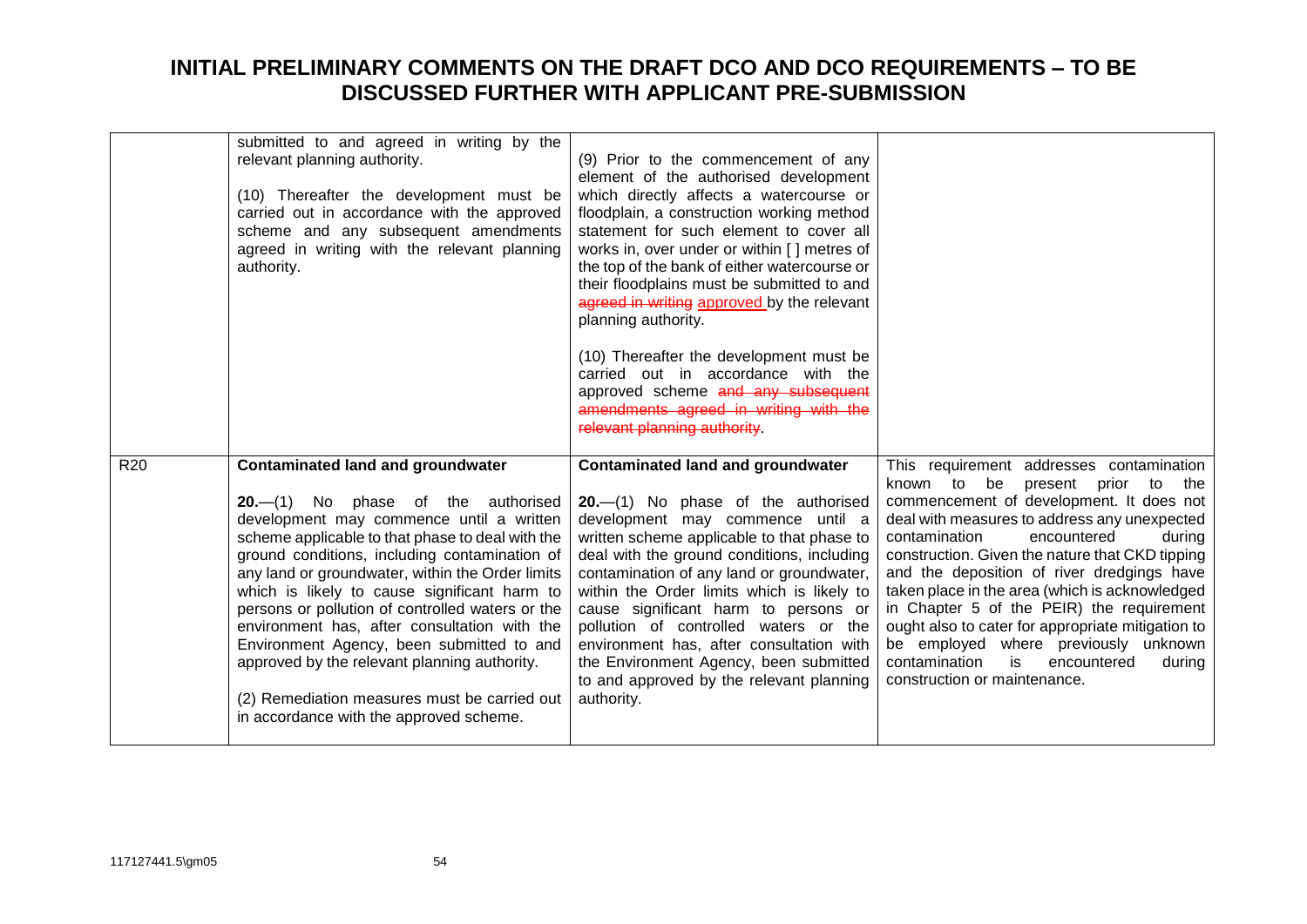|     |                                                                                           | (2) Remediation measures must be carried<br>out in accordance with the approved   |                                               |
|-----|-------------------------------------------------------------------------------------------|-----------------------------------------------------------------------------------|-----------------------------------------------|
|     |                                                                                           | scheme.                                                                           |                                               |
|     |                                                                                           | (3) If, during the construction of the                                            |                                               |
|     |                                                                                           | authorised development, contamination<br>not previously identified in the written |                                               |
|     |                                                                                           | scheme is found to be present, then,                                              |                                               |
|     |                                                                                           | unless otherwise agreed by the relevant                                           |                                               |
|     |                                                                                           | planning authority (following consultation                                        |                                               |
|     |                                                                                           | with the Environment Agency), no further                                          |                                               |
|     |                                                                                           | construction operations are to be carried                                         |                                               |
|     |                                                                                           | out in the part of the site in which the<br>contamination is identified until     |                                               |
|     |                                                                                           | remediation strategy is submitted to and                                          |                                               |
|     |                                                                                           | approved by the relevant planning                                                 |                                               |
|     |                                                                                           | authority (following consultation with the                                        |                                               |
|     |                                                                                           | <b>Environment Agency).</b>                                                       |                                               |
|     |                                                                                           | (4) The relevant part of the authorised                                           |                                               |
|     |                                                                                           | development must be carried out in                                                |                                               |
|     |                                                                                           | accordance with the details approved                                              |                                               |
|     |                                                                                           | under paragraph (3).                                                              |                                               |
| R22 | Geology                                                                                   |                                                                                   | EDC and DBC support the principle of ensuring |
|     |                                                                                           |                                                                                   | that geological conservation is given         |
|     | $22- (1)$ No phase of the authorised                                                      |                                                                                   | appropriate regard.                           |
|     | development is to commence until a written<br>scheme of geological investigation has been |                                                                                   |                                               |
|     | submitted to and approved in writing by the                                               |                                                                                   |                                               |
|     | relevant planning authority.                                                              |                                                                                   |                                               |
|     | (2) The scheme must set out criteria for the                                              |                                                                                   |                                               |
|     | assessment of geological exposures of                                                     |                                                                                   |                                               |
|     | scientific interest for the purposes of deciding                                          |                                                                                   |                                               |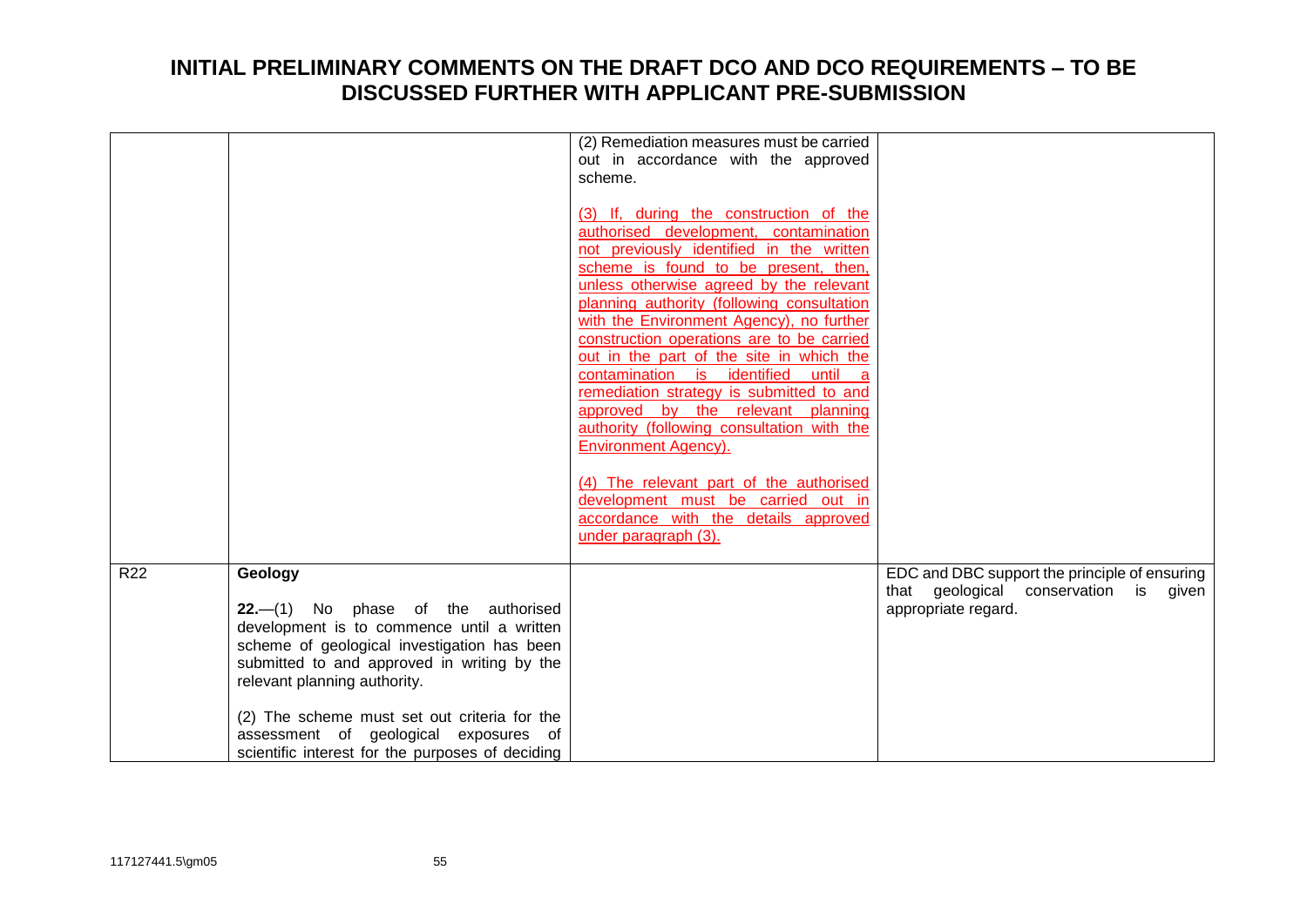|                 | whether a permanent geological conservation<br>site should be created.<br>(3) The authorised development must be<br>carried out in accordance with the approved<br>scheme.                                                                                                                                                                                                                                                                                                                                                                                                                                                                                                                                                                                                                                                                                                                                                |                                                                                                                                                                                                                                                                                                                                                                                                                                                                                                                                                                                                                                                                                                                                                                                                                                                                                                                                                                                                  |                                                                                                                                                                                                                                                                                                                                                                                                                                                                                                                                               |
|-----------------|---------------------------------------------------------------------------------------------------------------------------------------------------------------------------------------------------------------------------------------------------------------------------------------------------------------------------------------------------------------------------------------------------------------------------------------------------------------------------------------------------------------------------------------------------------------------------------------------------------------------------------------------------------------------------------------------------------------------------------------------------------------------------------------------------------------------------------------------------------------------------------------------------------------------------|--------------------------------------------------------------------------------------------------------------------------------------------------------------------------------------------------------------------------------------------------------------------------------------------------------------------------------------------------------------------------------------------------------------------------------------------------------------------------------------------------------------------------------------------------------------------------------------------------------------------------------------------------------------------------------------------------------------------------------------------------------------------------------------------------------------------------------------------------------------------------------------------------------------------------------------------------------------------------------------------------|-----------------------------------------------------------------------------------------------------------------------------------------------------------------------------------------------------------------------------------------------------------------------------------------------------------------------------------------------------------------------------------------------------------------------------------------------------------------------------------------------------------------------------------------------|
| R <sub>25</sub> | <b>Highway works</b><br>$25.$ $-$ (1) No work to construct or alter any<br>permanent or temporary means of access to a<br>highway to be used by vehicular traffic may<br>commence until written details of the design and<br>layout of that means of access has been<br>submitted to and approved by the relevant<br>highway authority.<br>(2) The highway accesses must be constructed<br>in accordance with the details approved under<br>sub-paragraph (1).<br>(3) The undertaker must carry out stage 2, 3 and<br>4 road safety audits of the highway works<br>authorised by this Order in accordance with GG<br>119 of the Department for Transport's Design<br>Manual for Roads and Bridges or in accordance<br>with any standard that supersedes that<br>Standard and must remedy to the reasonable<br>satisfaction of the relevant highway authority<br>any defects identified in any such road safety<br>audits. | <b>Highway works</b><br>25.—(1) No work to construct or alter any<br>permanent or temporary means of access<br>to a highway to be used by vehicular traffic<br>may commence until written details of the<br>design and layout of that means of access<br>has been submitted to and approved by the<br>relevant highway planning authority,<br>following consultation with the relevant<br>highway authority<br>(2) The highway accesses must be<br>constructed in accordance with the details<br>approved under sub-paragraph (1).<br>(3) The undertaker must carry out stage 2,<br>3 and 4 road safety audits of the highway<br>works authorised by this Order in<br>accordance with GG 119 of the<br>Department for Transport's Design Manual<br>for Roads and Bridges or in accordance<br>with any standard that supersedes that<br>Standard and must remedy to the<br>reasonable satisfaction of the relevant<br>highway authority any defects identified in<br>any such road safety audits. | This requirement appears to be inconsistent<br>with article 18, which gives the LRCH the<br>power to form accesses to the highway.<br>Consent under article 18 is required to be given<br>by the relevant planning authority, whereas<br>approval under this requirement is to be given<br>by the relevant highway authority.<br>EDC and DBC would suggest that matters<br>referred to in paragraph (1) ought to be for the<br>approval of the relevant planning authority,<br>following consultation with the relevant<br>highway authority. |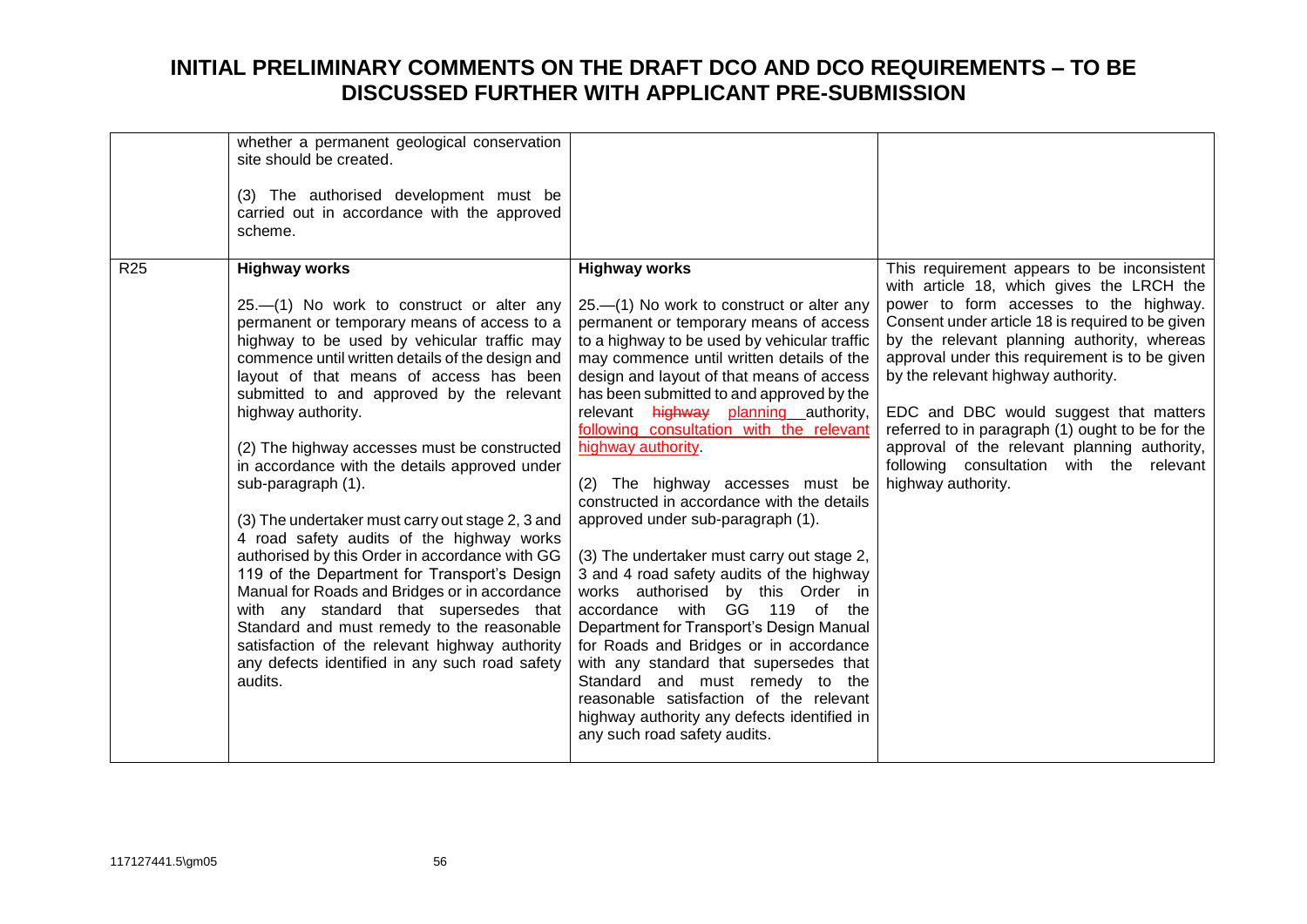| R <sub>26</sub> | <b>HGV traffic</b>                                                                           | <b>HGV traffic</b>                                                                       | While the full results of transport and other                                            |
|-----------------|----------------------------------------------------------------------------------------------|------------------------------------------------------------------------------------------|------------------------------------------------------------------------------------------|
|                 | 26. - (1) Except in exceptional circumstances,<br>associated<br>with the<br>HGV<br>movements | $26- (1)$<br>Except in<br>exceptional<br><b>HGV</b><br>circumstances.                    | assessments are awaited, EDC and DBC<br>would anticipate that it would be necessary for  |
|                 | authorised development shall not be permitted                                                | movements<br>associated<br>with<br>the<br>authorised                                     | HGV movements to avoid these junctions at                                                |
|                 | between [] at the following highway junctions-                                               | development shall are not be permitted                                                   | peak times.                                                                              |
|                 |                                                                                              | between H 07:00 and 09:00 or between                                                     |                                                                                          |
|                 | $(a)$ [ ]; and                                                                               | 16:00 and 19:00 at the following highway                                                 |                                                                                          |
|                 |                                                                                              | junctions-                                                                               |                                                                                          |
|                 | $(b)$ [ ].                                                                                   | (a) junctions 1a, 1b and 2 of the M25                                                    |                                                                                          |
|                 | (2) The restrictions do not apply to the                                                     | motorway [], and                                                                         |                                                                                          |
|                 | movement of HGVs on the strategic or local                                                   |                                                                                          |                                                                                          |
|                 | road network other than at the junctions referred                                            | (b) the A2 (T) Bean Junction; and $\frac{1}{2}$                                          |                                                                                          |
|                 | to in sub-paragraph (1).                                                                     | (c) Ebbsfleet junction.                                                                  |                                                                                          |
|                 |                                                                                              |                                                                                          |                                                                                          |
|                 |                                                                                              | (2) The restrictions do not apply to the                                                 |                                                                                          |
|                 |                                                                                              | movement of HGVs on the strategic or                                                     |                                                                                          |
|                 |                                                                                              | local road network other than at the<br>iunctions referred to in sub-paragraph (1).      |                                                                                          |
|                 |                                                                                              |                                                                                          |                                                                                          |
| R27             | <b>Scheme of marking</b>                                                                     | <b>Scheme of marking</b>                                                                 | The approval of the scheme of marking should                                             |
|                 |                                                                                              |                                                                                          | be for the relevant planning authority, following                                        |
|                 | $27.-(1)$ No phase of the authorised<br>development may commence until a scheme of           | 27.-(1) No phase of the authorised<br>development may commence until a                   | consultation with the relevant highway<br>authority. This strikes an appropriate balance |
|                 | marking for HGVs to identify vehicles engaged                                                | scheme of marking for HGVs to identify                                                   | between the expertise of the highway authority                                           |
|                 | on work in the authorised development has,                                                   | vehicles engaged on work in the                                                          | coupled with accountability at a local level.                                            |
|                 | after consultation with the relevant planning                                                | authorised<br>development has, after                                                     |                                                                                          |
|                 | authority, been submitted to and approved by                                                 | consultation with the relevant planning                                                  |                                                                                          |
|                 | the relevant highway authority.                                                              | authority, been submitted to and approved<br>by the relevant highway planning authority. |                                                                                          |
|                 | The authorised development must be<br>(2)                                                    | following consultation with the relevant                                                 |                                                                                          |
|                 | carried out in accordance with the approved                                                  | highway authority.                                                                       |                                                                                          |
|                 | scheme of marking.                                                                           |                                                                                          |                                                                                          |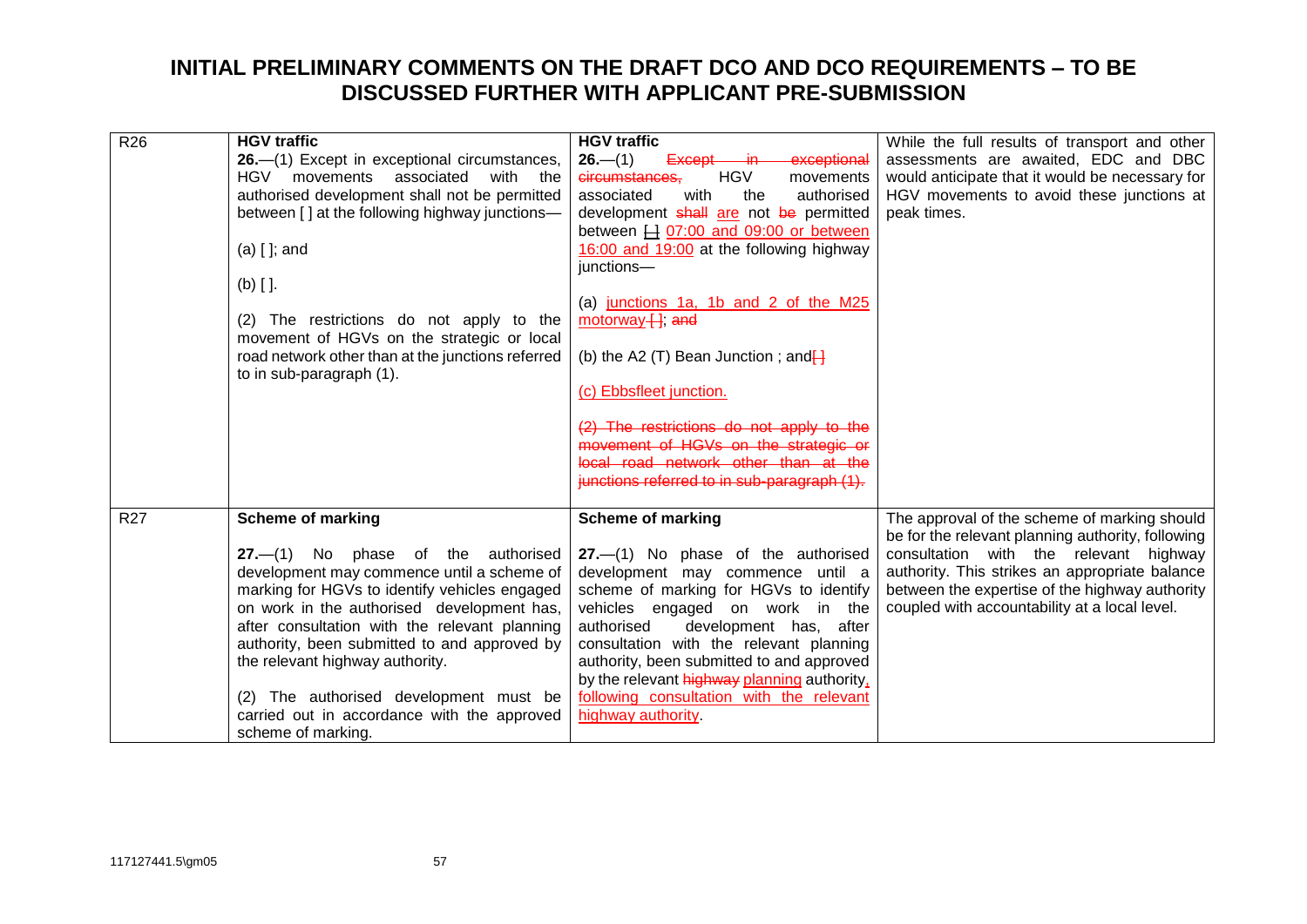|                 |                                                                                                                                                                                                                                                                                                                                                       | (2) The authorised development must be<br>carried out in accordance with the<br>approved scheme of marking.                                                                                                                                                                                                         |                                                                                                                                                             |
|-----------------|-------------------------------------------------------------------------------------------------------------------------------------------------------------------------------------------------------------------------------------------------------------------------------------------------------------------------------------------------------|---------------------------------------------------------------------------------------------------------------------------------------------------------------------------------------------------------------------------------------------------------------------------------------------------------------------|-------------------------------------------------------------------------------------------------------------------------------------------------------------|
| <b>R28</b>      | Highway signage plans<br>$28- (1)$ No phase of the authorised<br>development may commence until plans for<br>highway signage for that phase have been<br>submitted to and approved by the relevant<br>highway authority.<br>(2) Unless otherwise agreed with the relevant                                                                             | Highway signage plans<br>$28$ . $-$ (1) No phase of the authorised<br>development may commence until plans<br>for highway signage for that phase have<br>been submitted to and approved by the<br>relevant highway authority.<br>(2) Unless otherwise agreed with the                                               | It is considered that the "tail piece" is<br>unnecessary as requirement 1(3) already<br>contains a formal mechanism for the approval<br>of amended details. |
|                 | highway authority, no signage may be installed<br>other than in accordance with the plans referred<br>to in sub-paragraph (1).                                                                                                                                                                                                                        | relevant highway authority, nNo signage<br>may be installed other than in accordance<br>with the plans referred to in sub-paragraph<br>(1).                                                                                                                                                                         |                                                                                                                                                             |
| R <sub>29</sub> | <b>Traffic Incident Management Plan</b><br>$29- (1)$ No phase of the authorised<br>development may commence until a Traffic<br>Incident Management Plan for that phase has<br>been submitted to and approved by the relevant<br>highway authority.<br>(2) The Traffic Incident Management Plan must<br>set out measures to be taken in the event that | <b>Traffic Incident Management Plan</b><br>29.-(1) No phase of the authorised<br>development may commence until a Traffic<br>Incident Management Plan for that phase<br>has been submitted to and approved by the<br>relevant highway authority, following<br>consultation with the relevant planning<br>authority. | It is considered that the relevant planning<br>authority ought to be consulted on the approval<br>of the Traffic Incident Management Plan.                  |
|                 | either-<br>(a) any part of the strategic or local road<br>networks in the vicinity of the authorised<br>development is temporarily closed; or                                                                                                                                                                                                         | (2) The Traffic Incident Management Plan<br>must set out measures to be taken in the<br>event that either-<br>(a) any part of the strategic or local road                                                                                                                                                           |                                                                                                                                                             |
|                 | (b) traffic from an incident elsewhere is diverted<br>along one of the proposed construction routes<br>for the authorised development.                                                                                                                                                                                                                | networks in the vicinity of the authorised<br>development is temporarily closed; or                                                                                                                                                                                                                                 |                                                                                                                                                             |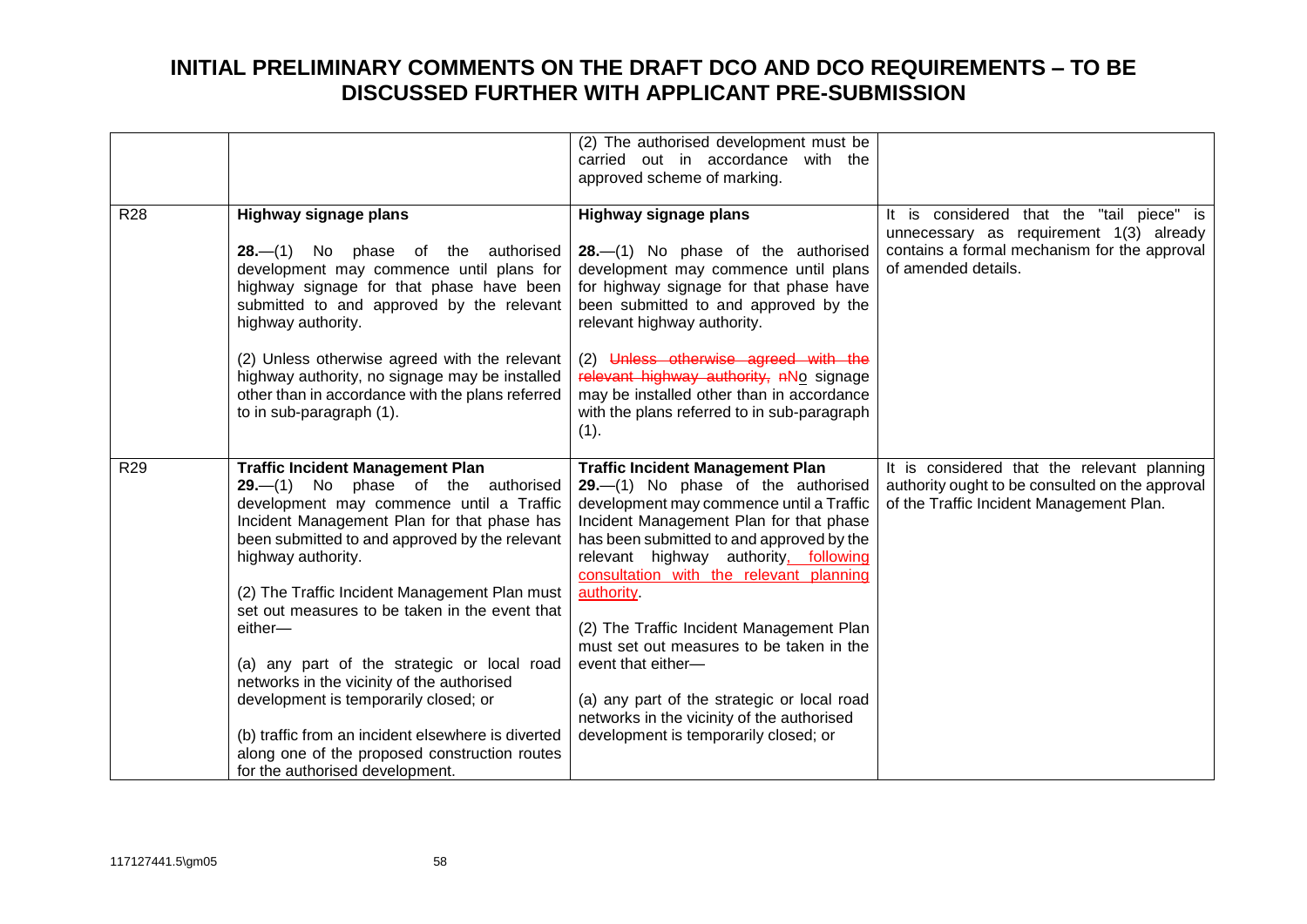|                 | (3) In the event of a traffic incident as referred<br>to in sub-paragraph (2) during the construction<br>works, the approved measures in the Traffic<br>Plan<br>Incident Management<br>must<br>be<br>implemented.                                                                                                                                                                                                                                                                                                                                                                                                                                                                                                                                                                                                                                                                                                                                                                         | (b) traffic from an incident elsewhere is<br>diverted along one of the proposed<br>construction routes for the authorised<br>development.<br>(3) In the event of a traffic incident as<br>referred to in sub-paragraph (2) during the<br>works,<br>construction<br>the<br>approved<br>Traffic<br>measures in the<br>Incident<br>Management Plan must be implemented.                                                                                                                                                                                                                                                                                                                                                                                                                                                                                                                                                                                  |                                                                                                                                                                                                                                                                                                                                                                                                                                                                                                                                                                                        |
|-----------------|-------------------------------------------------------------------------------------------------------------------------------------------------------------------------------------------------------------------------------------------------------------------------------------------------------------------------------------------------------------------------------------------------------------------------------------------------------------------------------------------------------------------------------------------------------------------------------------------------------------------------------------------------------------------------------------------------------------------------------------------------------------------------------------------------------------------------------------------------------------------------------------------------------------------------------------------------------------------------------------------|-------------------------------------------------------------------------------------------------------------------------------------------------------------------------------------------------------------------------------------------------------------------------------------------------------------------------------------------------------------------------------------------------------------------------------------------------------------------------------------------------------------------------------------------------------------------------------------------------------------------------------------------------------------------------------------------------------------------------------------------------------------------------------------------------------------------------------------------------------------------------------------------------------------------------------------------------------|----------------------------------------------------------------------------------------------------------------------------------------------------------------------------------------------------------------------------------------------------------------------------------------------------------------------------------------------------------------------------------------------------------------------------------------------------------------------------------------------------------------------------------------------------------------------------------------|
| R <sub>30</sub> | <b>Residential</b><br>amenity:<br>information<br>dissemination and complaints handling<br>30. - (1) The authorised development must not<br>commence until a system for the provision of<br>information to local residents and occupiers<br>about the works and for the handling of<br>complaints has, following consultation with the<br>relevant highway authority, been submitted to<br>and approved by the relevant planning<br>authority.<br>(2) The information to be disseminated must<br>include general provision of information in<br>relation to the phasing and carrying out of<br>construction works for the authorised<br>development and specifically in relation to<br>activities on-site that may lead to nuisance.<br>(3) The approved information dissemination and<br>complaints handling systems must be<br>implemented as approved throughout the<br>construction of the authorised development,<br>unless otherwise approved by the relevant<br>planning authority. | <b>Residential</b><br>amenity:<br>information<br>dissemination and complaints handling<br>30. - (1) The authorised development must<br>not commence until a system for the<br>provision of information to local residents<br>and occupiers about the works and for the<br>handling of complaints has, following<br>consultation with the relevant highway<br>authority, been submitted to and approved<br>by the relevant planning authority.<br>(2) The information to be disseminated<br>must include general provision of<br>information in relation to the phasing and<br>carrying out of construction works for the<br>authorised development and specifically in<br>relation to activities on-site that may lead<br>to nuisance.<br>(3) The system for handling complaints<br>must include-<br>(i) provision for the appointment of an<br>independent person<br>to investigate<br>complaints and determine any appropriate<br>remedial actions; | EDC and DBC are supportive of the principle of<br>a requirement dealing with the dissemination of<br>information to residents and complaints<br>handling.<br>EDC and DBC would like to see the<br>requirement set out in further detail the scope<br>of the complaints handling procedure together<br>with a clear duty on LRCH to investigate<br>complaints and take remedial action, to log<br>complaints and actions to investigate and<br>remediate them and for that log to be made<br>available to a relevant planning authority or<br>environmental health officers on request. |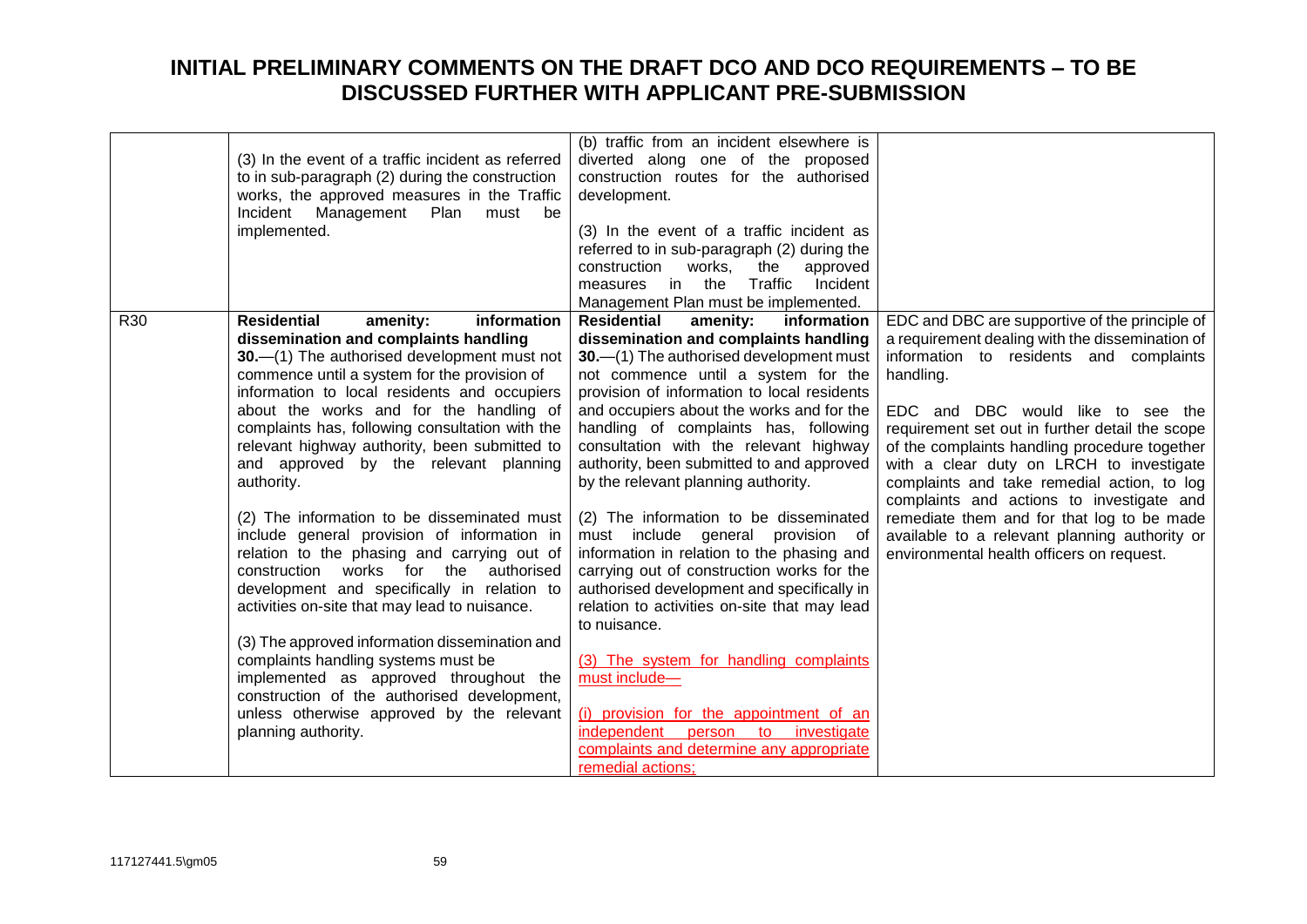|     |                                                                    | (ii) details of the system for logging<br>received,<br>investigations<br>complaints                                                                                                                                                                                                        |
|-----|--------------------------------------------------------------------|--------------------------------------------------------------------------------------------------------------------------------------------------------------------------------------------------------------------------------------------------------------------------------------------|
|     |                                                                    | undertaken and remedial actions carried<br>out; and                                                                                                                                                                                                                                        |
|     |                                                                    | (iii) provision requiring the log to be<br>provided to the relevant planning authority<br>or environmental health officers on<br>request.                                                                                                                                                  |
|     |                                                                    | information<br>(43)<br>The<br>approved<br>dissemination and complaints handling<br>systems must be implemented<br>as<br>approved throughout the construction of<br>the authorised development,<br>unless<br>otherwise approved by the relevant                                             |
|     |                                                                    | planning authority.                                                                                                                                                                                                                                                                        |
|     |                                                                    | <b>Additional Requirements (non-exhaustive)</b>                                                                                                                                                                                                                                            |
| N/A | <b>Requirement</b><br>regulating<br>for<br>worker<br>accommodation | It is considered that it is essential that appropriate requirements are in place to regulate the<br>design of any "related housing" and to ensure that such accommodation is used only for the<br>purposes of accommodating workers.                                                       |
| N/A | <b>Transport</b>                                                   | It is noted that LRCH greatly relies on the use of the river for the transportation during the<br>construction and operation of the authorised development. EDC and DBC will want to be<br>assured that there are enforceable measures securing appropriate sustainable<br>transportation. |
| N/A | <b>Maintenance and replacement</b>                                 | EDC and DBC consider it essential that appropriate requirements are in place to regulate<br>the effects of the maintenance of the authorised development under article 4 or its<br>replacement under article 3(3), particularly in view of the wide power to maintain that LRCH<br>seeks.  |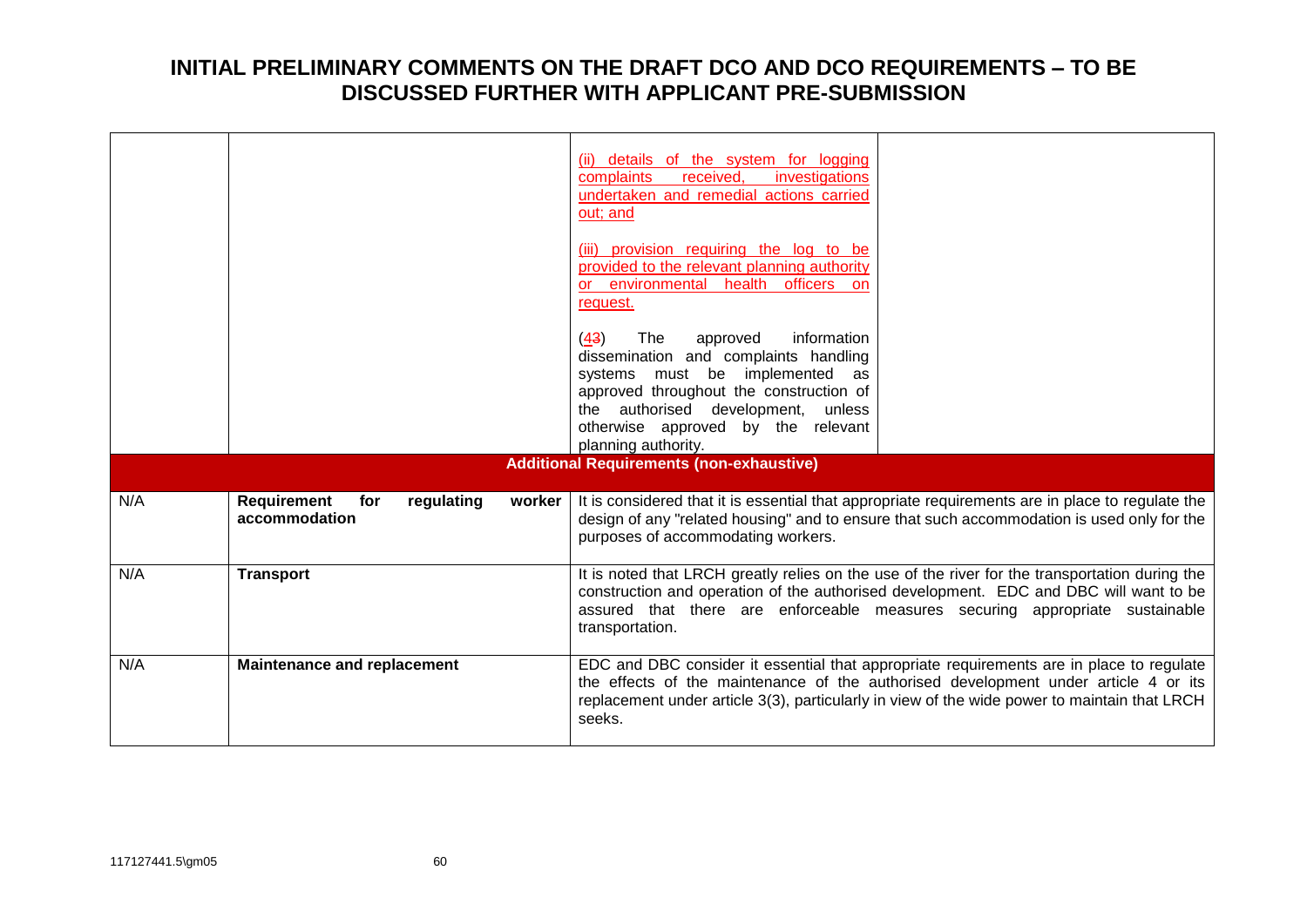| N/A               | Decommissioning                                                                                                                                                                                                                                                                                                                                                                                                                                                                                                                                                                                                                                                                                                                                                                                                                                                                                                                                                                                             | EDC and DBC will want to be assured that the DCO makes appropriate provision for the<br>decommissioning and restoration of the site should it cease operation. |                                                                                                                                                                                                                                                                                                                                                                                                                                                                                                                                                                                                                                                                                                                                                                                                                                                                                                                                                                                                                                                                                                                                                                                             |
|-------------------|-------------------------------------------------------------------------------------------------------------------------------------------------------------------------------------------------------------------------------------------------------------------------------------------------------------------------------------------------------------------------------------------------------------------------------------------------------------------------------------------------------------------------------------------------------------------------------------------------------------------------------------------------------------------------------------------------------------------------------------------------------------------------------------------------------------------------------------------------------------------------------------------------------------------------------------------------------------------------------------------------------------|----------------------------------------------------------------------------------------------------------------------------------------------------------------|---------------------------------------------------------------------------------------------------------------------------------------------------------------------------------------------------------------------------------------------------------------------------------------------------------------------------------------------------------------------------------------------------------------------------------------------------------------------------------------------------------------------------------------------------------------------------------------------------------------------------------------------------------------------------------------------------------------------------------------------------------------------------------------------------------------------------------------------------------------------------------------------------------------------------------------------------------------------------------------------------------------------------------------------------------------------------------------------------------------------------------------------------------------------------------------------|
| <b>Schedule 2</b> |                                                                                                                                                                                                                                                                                                                                                                                                                                                                                                                                                                                                                                                                                                                                                                                                                                                                                                                                                                                                             |                                                                                                                                                                |                                                                                                                                                                                                                                                                                                                                                                                                                                                                                                                                                                                                                                                                                                                                                                                                                                                                                                                                                                                                                                                                                                                                                                                             |
|                   | Part 2 - Procedure for Discharge of Requirements                                                                                                                                                                                                                                                                                                                                                                                                                                                                                                                                                                                                                                                                                                                                                                                                                                                                                                                                                            |                                                                                                                                                                |                                                                                                                                                                                                                                                                                                                                                                                                                                                                                                                                                                                                                                                                                                                                                                                                                                                                                                                                                                                                                                                                                                                                                                                             |
| Paragraph 31      | Applications made under requirements<br>31. Where an application has been made to a<br>relevant authority for any consent, agreement or<br>approval required by a requirement included in<br>Schedule 2 (requirements) to this Order, the<br>relevant authority must give notice to the<br>undertaker of its decision on the application<br>within a period of 4 weeks beginning with-<br>(a) where no further information is requested<br>under paragraph 1(2), the day immediately<br>following that on which the application is<br>received by the authority;<br>(b) where further information is requested under<br>paragraph 1(2), the day immediately following<br>that on which further information has been<br>supplied by the undertaker; or<br>(c) such longer period as may be agreed in<br>writing by the undertaker and the relevant<br>authority.<br>(2) Where an application has been made under<br>paragraph 1(1) the relevant authority may<br>request such reasonable further information |                                                                                                                                                                | It is noted that the time periods within which<br>certain actions must be taken are very short.<br>While it is acknowledged that the LRCH's<br>proposal have been subject to a direction<br>under section 35 of the Planning Act 2008,<br>deeming it to be a nationally significant<br>infrastructure project, LRCH's proposals are for<br>a scheme the nature of which is unlike other<br>projects that have progressed through<br>Planning Act 2008 regime. Given the clear<br>differences, it is apparent the precedent<br>drafting presented (which does not follow the<br>precedent drafted appended to PINS Advice<br>Note 15) here is ill-suited to a complex scheme<br>of a different nature to that usually consented<br>under the 2008 Act.<br>Given the limited detail of the LRCH proposals<br>that are available to date EDC is concerned<br>that much of the important detail will be left over<br>to approval under requirements. There must be<br>adequate time available to it for that detail to be<br>properly scrutinised.<br>The key concerns are:<br>the relevant planning authority is<br>afforded only 7 days to determine<br>whether or not further information is |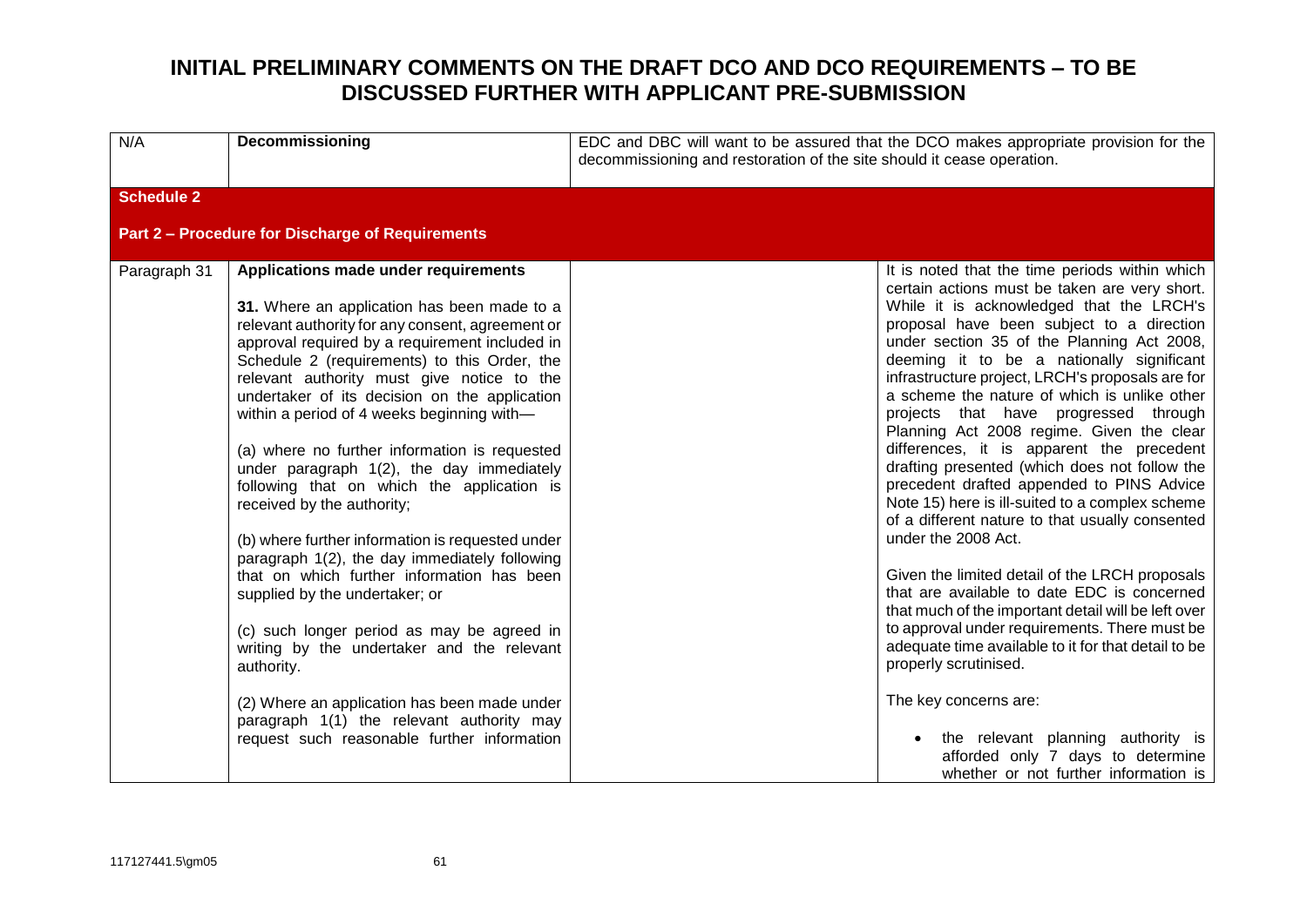| from the undertaker as it considers is necessary<br>to enable it to consider the application.        |  | required to determine an application.<br>Given the complexity of the proposal    |
|------------------------------------------------------------------------------------------------------|--|----------------------------------------------------------------------------------|
|                                                                                                      |  | and the commensurate length and                                                  |
| (3) If the relevant authority considers further                                                      |  | complexity of the<br>documents                                                   |
| information is necessary and the requirement                                                         |  | submitted for approval, combined with                                            |
| does not specify that consultation with a                                                            |  | the need to draw upon internal and                                               |
| requirement consultee is required, the relevant                                                      |  | possibly external expertise, it will, in                                         |
| authority must, within 7 business days of receipt                                                    |  | practice, be virtually impossible to                                             |
| of the application, notify the undertaker in                                                         |  | scrutinise<br>adequately<br>the<br>documentation to a standard that it is        |
| writing specifying the further information                                                           |  | confident no further information is                                              |
| required.                                                                                            |  | required, within 7 days of receipt.                                              |
| (4) If the requirement specifies that consultation                                                   |  |                                                                                  |
| with a requirement consultee is required, the                                                        |  | additional<br>information<br>where<br>is.                                        |
| relevant authority must issue the consultation to                                                    |  | provided, the 4 week determination                                               |
| the requirement consultee within 1 business                                                          |  | period starts on the day following                                               |
| day of receipt of the application and must notify                                                    |  | receipt of that information. The only                                            |
| the undertaker in writing specifying any further                                                     |  | provision dealing with the scenario                                              |
| information requested by the requirement                                                             |  | whereby the additional information                                               |
| consultee within 1 business day of receipt of                                                        |  | supplied is also insufficient, is that the                                       |
| such a request and in any event within 21                                                            |  | undertaker may appeal if it disagrees                                            |
| business days of receipt of the application.                                                         |  | with the relevant authority (see                                                 |
|                                                                                                      |  | paragraph $33(1)(d)$ ).                                                          |
| (5) If the relevant authority does not give the                                                      |  |                                                                                  |
| notification mentioned in sub-paragraph (3) or<br>(4) it is deemed to have sufficient information to |  | it is afforded only one business day to                                          |
| consider the application and is not thereafter                                                       |  | prepare and issue the consultation to a<br>requirement consultee from receipt of |
| entitled to request further information without                                                      |  | the application. This affords a relevant                                         |
| the prior agreement of the undertaker.                                                               |  | authority no meaningful period of time                                           |
|                                                                                                      |  | to handle such consultations.                                                    |
|                                                                                                      |  |                                                                                  |
|                                                                                                      |  | named consultees are given a                                                     |
|                                                                                                      |  | maximum of 21 days within which to                                               |
|                                                                                                      |  | request any additional information. In                                           |
|                                                                                                      |  | practice this will be shorter given that                                         |
|                                                                                                      |  | such requests are required to be                                                 |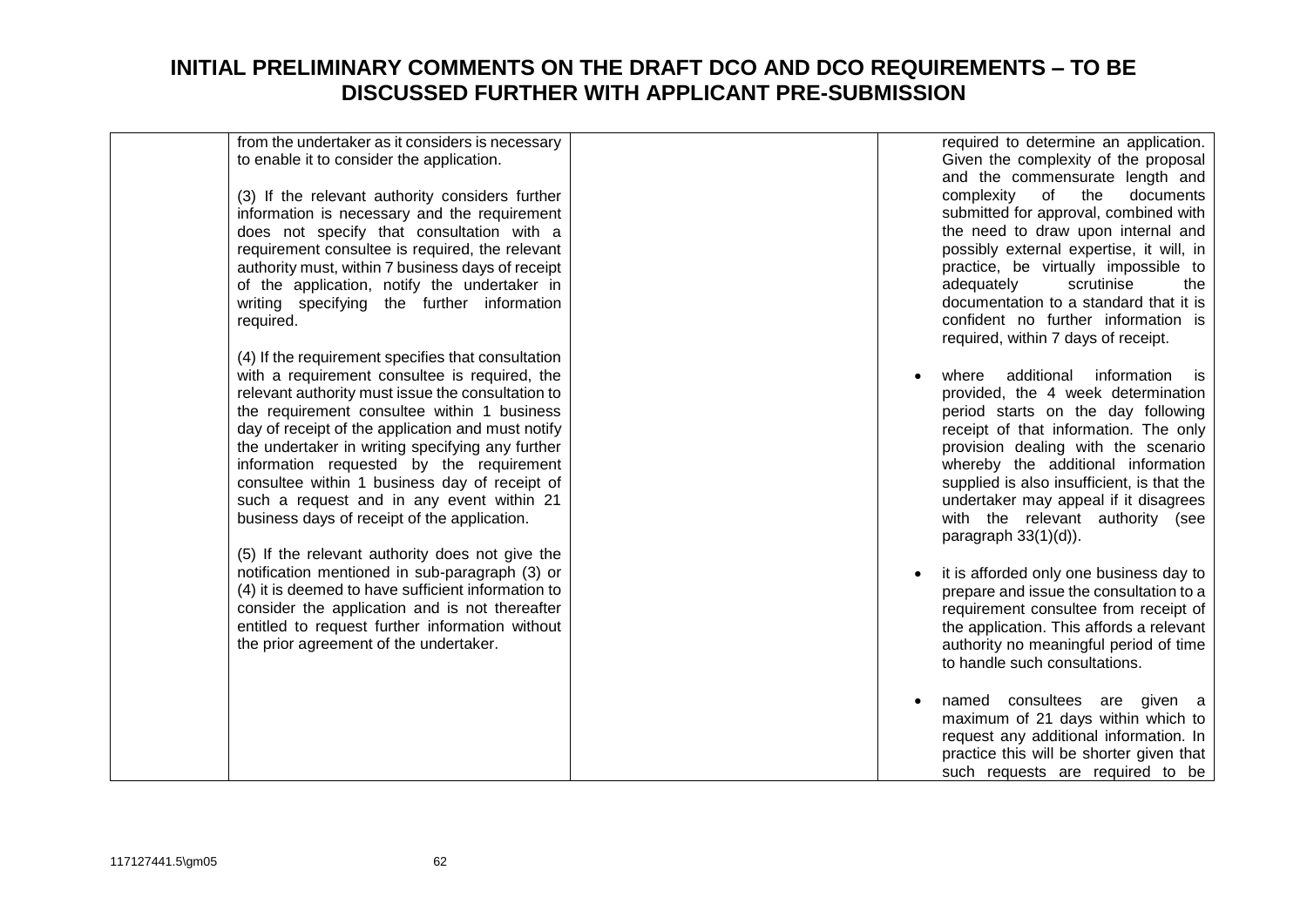|         |             | transmitted to the relevant planning<br>authority which must in turn request<br>the additional information within that<br>21 day period.<br>it is prevented from requesting further<br>information if requests are not made<br>within the specified, and very short,<br>time periods.                                                       |
|---------|-------------|---------------------------------------------------------------------------------------------------------------------------------------------------------------------------------------------------------------------------------------------------------------------------------------------------------------------------------------------|
|         |             | despite<br>32(2)(a)<br>paragraph<br>recognising<br>the<br>possibility<br>that<br>applications could be invalidly made,<br>there is no provision terminating the<br>"clock" on such a determination.                                                                                                                                         |
|         |             | These short time periods and the limitations<br>placed upon the relevant planning authority<br>and other requirement consultees are<br>inconsistent with EDC's duties under the<br>Infrastructure Planning (Environmental Impact<br>Assessment) Regulations 2017 in respect of<br>subsequent applications (see regulations 22 to<br>$24$ ). |
|         |             | At a minimum EDC and DBC would require an<br>8 week determination period and sufficient time<br>to seek the views of relevant consultees.                                                                                                                                                                                                   |
|         |             | Furthermore the term "business days" is not<br>defined in either article 2, or paragraph 1 of<br>Schedule 2, and it ought to be for clarity.                                                                                                                                                                                                |
| Para 32 | <b>Fees</b> | While EDC and DBC welcome the provision of<br>a fee in connection with the processing of<br>approvals under the operative provisions of the                                                                                                                                                                                                 |